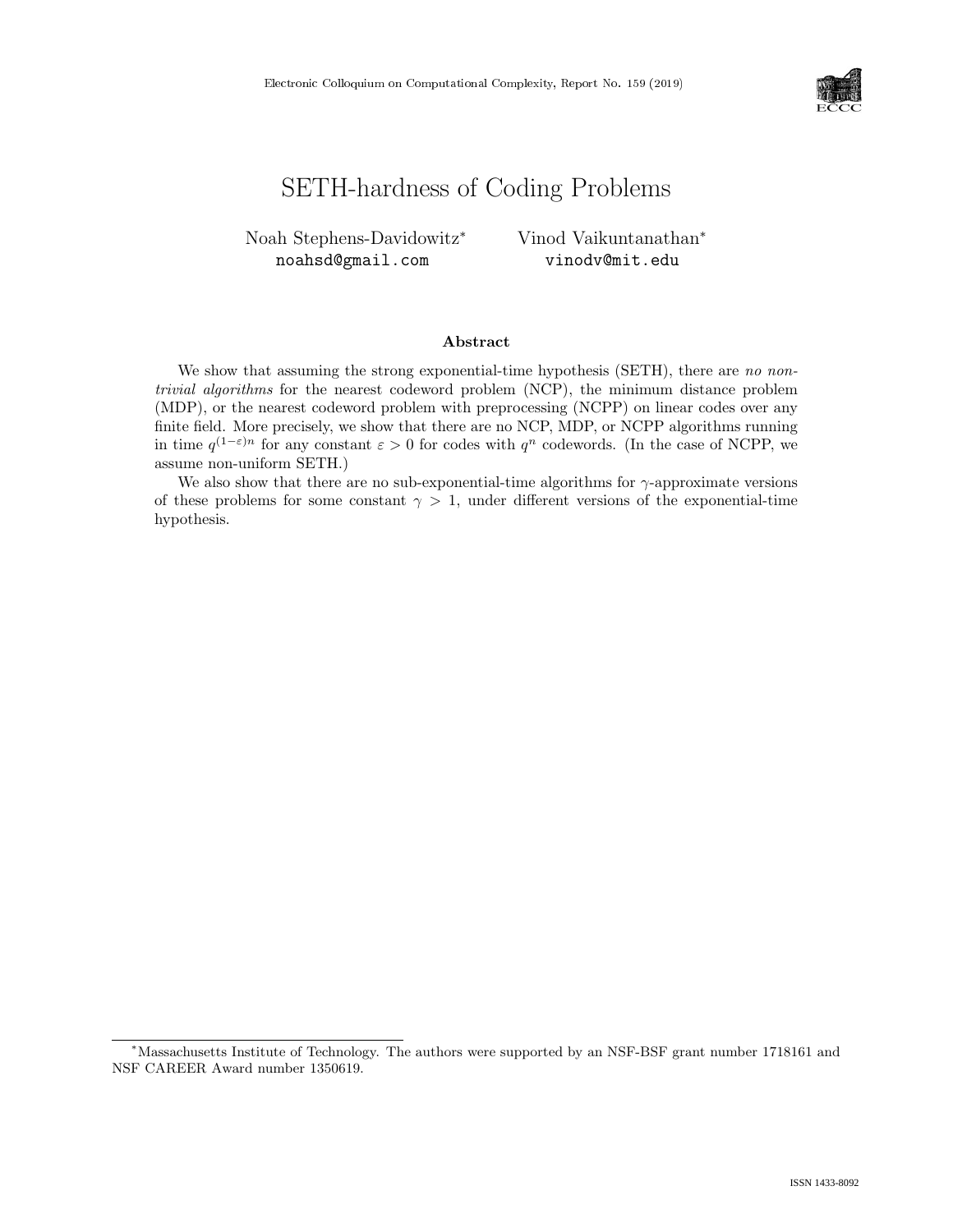# Contents

|                | 1 Introduction                                                                                            | $\mathbf{1}$   |
|----------------|-----------------------------------------------------------------------------------------------------------|----------------|
|                | 1.1                                                                                                       |                |
|                | $1.2\,$                                                                                                   |                |
| $\mathbf{2}$   | <b>Preliminaries</b>                                                                                      | 5              |
|                | 2.1                                                                                                       | 5              |
|                | 2.2                                                                                                       | $\overline{7}$ |
|                | 2.3                                                                                                       |                |
|                | 3 q-ary SAT, SETH, and Gap-ETH                                                                            | 8              |
| $\overline{4}$ | <b>SETH-hardness for NCP</b>                                                                              | 11             |
|                | 4.1                                                                                                       |                |
| 5              | <b>Hardness of MDP</b>                                                                                    | 15             |
|                | 5.1                                                                                                       |                |
|                | 5.2                                                                                                       |                |
|                | 5.3                                                                                                       |                |
|                | 5.3.1                                                                                                     |                |
|                | Completing the reduction $\ldots \ldots \ldots \ldots \ldots \ldots \ldots \ldots \ldots \ldots$<br>5.3.2 |                |
|                | A A deterministic reduction in the spirit of Cheng and Wan                                                | 26             |
|                | A.1 Constructing the gadget using Reed-Solomon codes and character sums 27                                |                |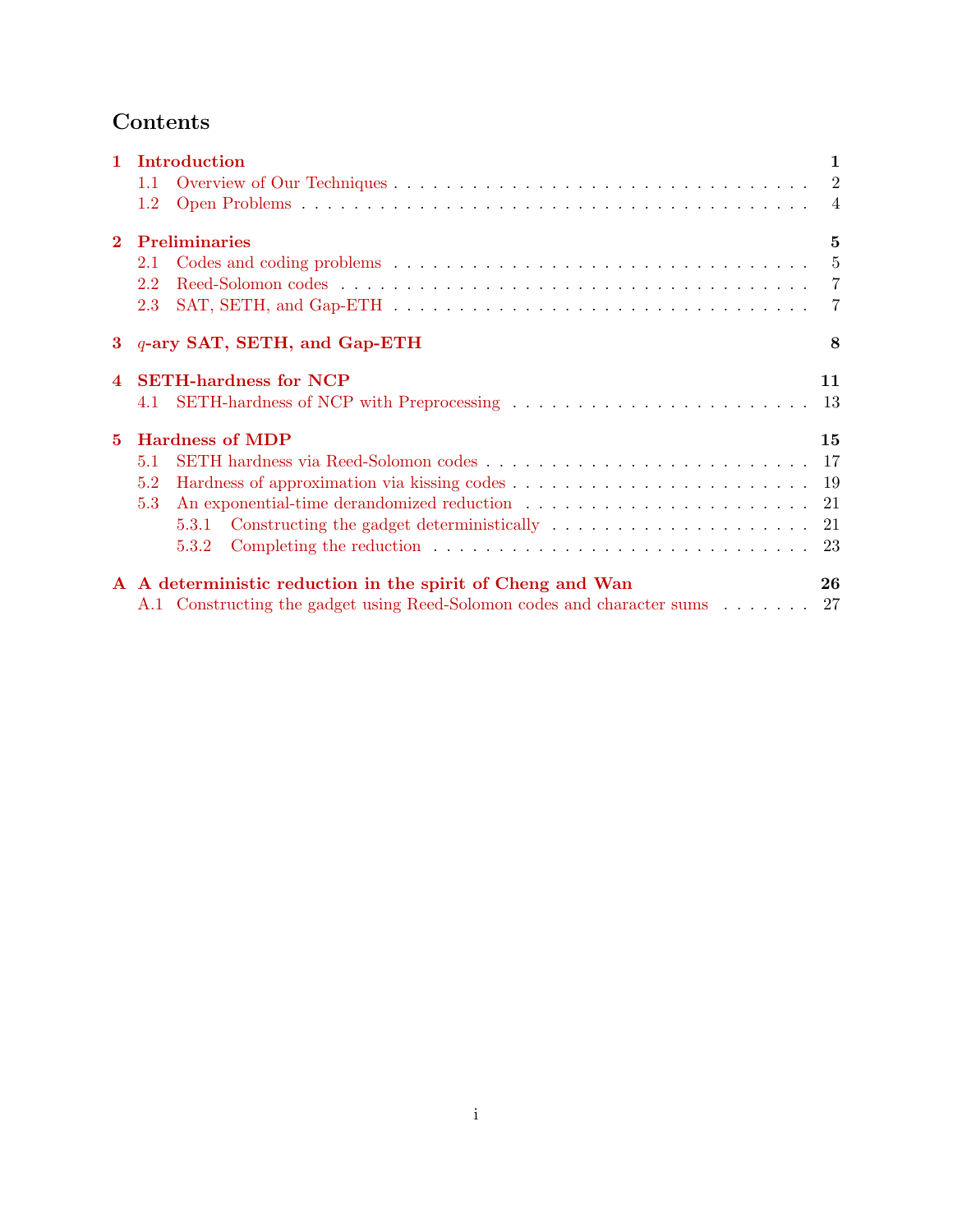# <span id="page-2-0"></span>1 Introduction

A linear code is a subspace of  $\mathbb{F}_q^m$  for some prime power q. For a given full-rank generator matrix  $C \in \mathbb{F}_q^{m \times n}$  with  $1 \leq n \leq m$ , the q-ary code generated by C is

$$
C\mathbb{F}_q^n = \{Cz \; : \; z \in \mathbb{F}_q^n\} \; .
$$

We call n the rank of the code, m the ambient dimension, q the alphabet size, and an element  $C\overline{z}$ a codeword.

The nearest codeword problem for linear codes, denoted NCP, asks us to compute the minimal (Hamming) distance between a given target vector and a codeword in a given linear code. The closely related minimum distance problem for linear codes, denoted MDP, asks us to compute the minimal Hamming weight of a non-zero codeword in a given linear code. NCP was proved to be NP-complete by Berlekamp, McEliece and van Tilborg [\[BMvT78\]](#page-26-0) in 1978, and the analogous result for MDP came much later with the work of Vardy [\[Var97\]](#page-27-1) in 1997.

While the last four decades have seen progress on approximation algorithms [\[BK02,](#page-26-1) [APY09\]](#page-26-2) and heuristic algorithms [\[MMT11,](#page-27-2) [BLP11,](#page-26-3) [BJMM12\]](#page-26-4) for NCP and MDP, the best known way to solve either of these two problems exactly on *worst-case* codes is essentially exhaustive search over all codewords, taking  $q^n$  time. This seems to be the state of affairs also for NCP with preprocessing (NCPP), an offline-online variant of NCP where an offline unbounded-time algorithm may first preprocess the code in a way that helps an online algorithm to find the codeword nearest to a given target vector. This is the starting point of our work: Are there better (exponential-time) algorithms for these problems? In the absence of algorithms, can we demonstrate evidence for their hardness?

In this work, we show that there are no non-trivial algorithms for NCP, MDP or NCPP unless a popular conjecture in fine-grained complexity called the strong exponential-time hypothesis [\[IP99,](#page-26-5) [IPZ01\]](#page-26-6) (SETH) is false. SETH postulates that for every constant  $\varepsilon > 0$ , there is a sufficiently large k such that k-SAT on n variables does not have algorithms that run faster than  $2^{(1-\varepsilon)n}$ .

<span id="page-2-1"></span>**Theorem 1.1** (SETH-hardness of NCP(P) and MDP). For every  $\varepsilon > 0$  and any prime power  $q := q(n)$ , there is no  $q^{(1-\varepsilon)n}$ -time algorithm for NCP or MDP over codes with rank n and alphabet size q unless SETH is false. The same conclusion holds for NCPP unless non-uniform SETH is false.

At a high level, the inspiration for our proof techniques comes from the study of fine-grained hardness of lattice problems [\[BGS17,](#page-26-7) [AS18,](#page-26-8) [ABGS19\]](#page-25-0), such as the closest vector problem (CVP) which is a lattice analogue of NCP. Our results therefore follow a long line of works (such as [\[DMS03\]](#page-26-9)) in which ideas from the study of lattices proved useful for codes, and vice versa.

While our results might look similar to the analogous lattice results in [\[BGS17,](#page-26-7) [AS18,](#page-26-8) [ABGS19\]](#page-25-0) and we use similar techniques, we interpret our results quite differently for two reasons.

First, there are highly non-trivial algorithms for CVP [\[MV10,](#page-27-3) [ADS15\]](#page-25-1), while Theorem [4.2](#page-13-0) shows that there are no non-trivial algorithms for NCP unless SETH is false. We therefore interpret our results as a strong separation between lattices and codes. Indeed, though [\[BGS17\]](#page-26-7) proved strong lower bounds for CVP, they still do not quite match the known upper bounds. For example, in the  $\ell_2$  norm, there is a  $2^n$ -time CVP algorithm, but [\[BGS17,](#page-26-7) [ABGS19\]](#page-25-0) only show that it is impossible to do better than  $2^{cn}$  under SETH for a small constant  $c > 0$ ; on the other hand, in  $\ell_p$  norms for  $p \notin 2\mathbb{Z}$  [\[BGS17,](#page-26-7) [ABGS19\]](#page-25-0) show hardness for running times better than  $2^n$ , while the best algorithm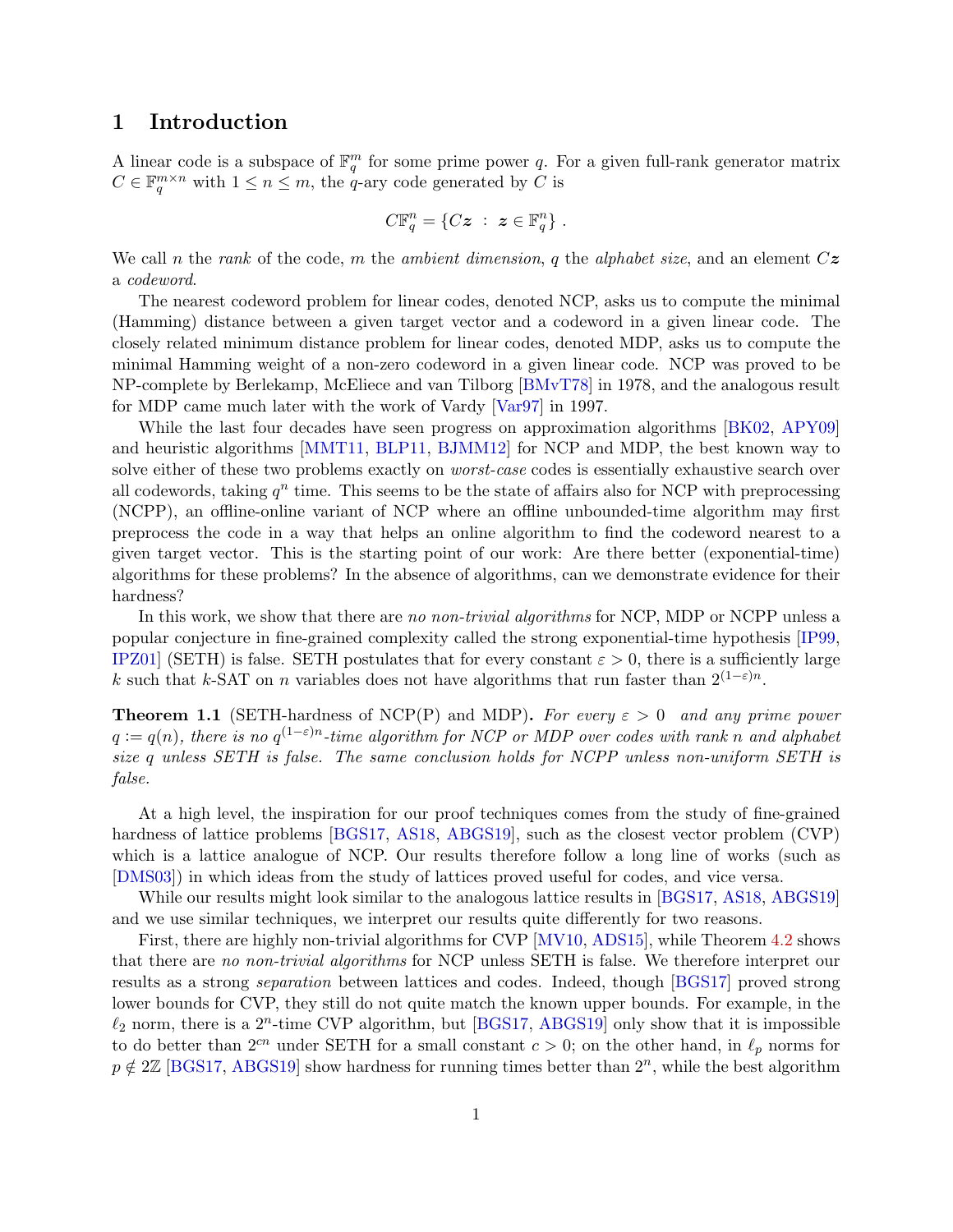<span id="page-3-2"></span>runs in time  $n^{O(n)}$ . Demonstrating tight hardness results for lattice problems, similar to the ones we show in this work for codes, is an important open problem. (The situation is essentially the same for the lattice analogue of MDP, the shortest lattice vector problem.)

Second, our results use elementary techniques (as we will describe shortly), while the analogous results for lattices are significantly more difficult. It is this simplicity that allows us to extend our hardness results to NCP with preprocessing. After a preliminary version of this work appeared, [\[ABGS19\]](#page-25-0) adapted our techniques to extend the fine-grained hardness results of CVP to the preprocessing version.

We also consider fine-grained *hardness of approximation* of NCP and MDP. NP-hardness of approximation for NCP is already known to within an almost polynomial  $n^{1/\log \log n}$  approximation factor [\[ABSS97,](#page-25-2) [DKRS03\]](#page-26-10). On the other hand, polynomial hardness of approximation for MDP to within any constant factor assuming that  $NP \nsubseteq P$  and to within an almost polynomial  $2^{\log(1-\varepsilon)}n$ approximation factor assuming that  $NP \nsubseteq QP$  (quasi-polynomial time) was shown in a sequence of works [\[DMS03,](#page-26-9) [CW10,](#page-26-11) [CW12,](#page-26-12) [AK14\]](#page-25-3). Some non-trivial approximation algorithms are known for NCP and MDP. In particular, Berman and Karpinski [\[BK02\]](#page-26-1) show a polynomial-time  $O(m/\log m)$ approximation algorithm (where  $m$  is the ambient dimension of the code).

Our hardness of approximation result assumes the recently introduced gap-exponential-time hypothesis (Gap-ETH) [\[Din16,](#page-26-13) [MR17\]](#page-27-4) which, roughly speaking, postulates that there is a constant  $c > 0$  such that c-approximation of Max-3-SAT on *n* variables cannot be computed in  $2^{o(n)}$  time. Applebaum [\[App17\]](#page-26-14) has recently shown that Gap-ETH follows from a number of other assumptions, like exponential hardness for "smooth" 3-CNFs (CNFs that have nearly as many almost-satisfying assignments as satisfying assignments) or the existence of locally computable and exponentially hard one-way functions. We show:

<span id="page-3-1"></span>Theorem 1.2 (Gap-ETH-hardness of NCP and MDP). For any constant prime p, there is no  $2^{o(n)}$ -time algorithm for  $\gamma_p$ -NCP over codes with rank n and alphabet size  $q = p^{\kappa}$  for any integer  $\kappa := \kappa(n) \geq 1$  unless Gap-ETH is false, where  $\gamma_p > 1$  is a constant depending only on p. The same conclusion holds for  $\gamma_2$ -MDP for  $p = 2$  unless non-uniform Gap-ETH is false.

#### <span id="page-3-0"></span>1.1 Overview of Our Techniques

Our techniques are quite simple (perhaps surprisingly so). We first explain the binary case  $q = 2$ and then describe how to extend our results to larger q.

**The**  $(\gamma$ -)**NCP Gadget.** Our reduction uses a certain gadget that is the code analogue of the gadget from [\[BGS17\]](#page-26-7). Recall that a k-SAT instance is a list of k-clauses over n variables, each of which specifies a forbidden assignment to k variables. E.g., the clause  $x_1 \vee x_2 \vee \neg x_3$ specifies that  $(x_1, x_2, x_3) \neq (0, 0, 1)$ . To represent such a clause in our NCP instance, we use as a gadget a generator matrix  $C \in \mathbb{F}_2^{\ell \times n}$  and target  $\boldsymbol{t} \in \mathbb{F}_2^{\ell}$  such that the codewords  $\{Cx \; : \; x \in$  $\{0,1\}^n$ ,  $(x_1, x_2, x_3) \neq (0, 0, 1)$  make up precisely all the closest codewords to t. I.e., the closest codewords to  $t$  correspond to the assignments that satisfy our  $k$ -clause.

Given such a gadget, the reduction is straightforward. We simply construct such a  $C_i$  and  $t_i$  for each of the m clauses  $\phi_i$  in the input k-SAT instance and create the NCP instance with generator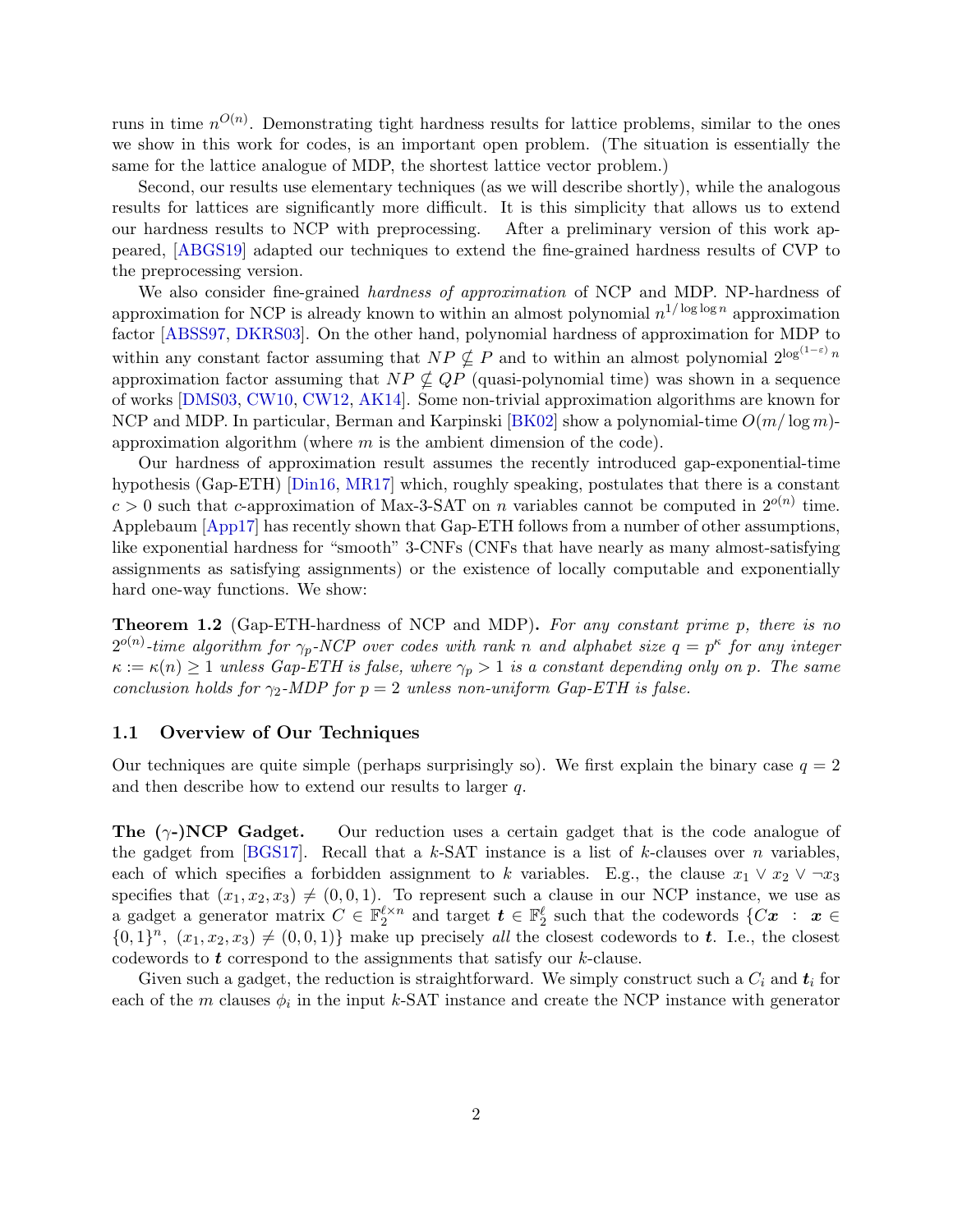<span id="page-4-0"></span>matrix

$$
C:=\begin{pmatrix}C_1\\C_2\\ \vdots\\C_m\end{pmatrix}\in\mathbb{F}_2^{\ell m\times n}
$$

and target  $\boldsymbol{t} := (\boldsymbol{t}_1, \dots, \boldsymbol{t}_m) \in \mathbb{F}_2^{\ell m}$ . Notice that an assignment  $\boldsymbol{x} \in \{0,1\}^n$  satisfies the input SAT instance if and only if x simultaneously minimizes the distance  $||C_i\mathbf{x} - \mathbf{t}_i||_H$  for all  $1 \le i \le m$ . I.e., the reduction is correct.

To construct these gadgets, we first notice that it suffices to find such a gadget  $C \in \mathbb{F}_2^{\ell \times k}$  for k-clauses on k variables, since we can "lift" this to  $C' \in \mathbb{F}_2^{\ell \times n}$  by padding with zeros. We then use Hadamard codes. I.e., we take  $C \in \mathbb{F}_2^{2^k \times k}$  to be the matrix whose rows consist of all possible vectors in  $\mathbb{F}_2^k$ . Notice that all non-zero codewords in this code have Hamming weight exactly  $2^{k-1}$ . Therefore, all non-zero codewords are at distance exactly  $2^{k-1}$  from the all-ones target vector  $\boldsymbol{u}\coloneqq(1,\dots,1)\in \mathbb{F}_2^{2^k}$  $2^k$ , while the codeword **0** is of course at distance  $2^k$  from **u**. By translating u by any codeword c, we can find a target whose nearest codewords consist of any set of  $2^k - 1$ codewords.

In fact, a slightly more careful analysis shows that this reduction reduces approximate Maxk-SAT to approximate NCP. So, this same reduction yields the Gap-ETH hardness of  $\gamma$ -NCP presented in Theorem [1.2.](#page-3-1)

A note for the reader familiar with [\[BGS17,](#page-26-7) [ABGS19\]](#page-25-0): This construction has a rather mysterious relationship with the lattice gadgets constructed in [\[BGS17,](#page-26-7) [ABGS19\]](#page-25-0). Their constructions are far more difficult, but they also start with the basis for a Hadamard code. Specifically, their rows are scalar multiples (with scalars in  $\mathbb{R}$ ) of the rows of our matrix (embedded in  $\mathbb{R}$ ). Perhaps exploring this relationship further could help to resolve some of the open questions left in [\[BGS17,](#page-26-7) [ABGS19\]](#page-25-0).

Extension to NCPP. In order to show SETH-hardness of NCP with preprocessing, we wish to modify the above reduction so that the the code depends only on  $n$  and  $k$ , and not on the clauses in the input k-SAT instance. (Of course, the target will still depend on the clauses.) To do this, we construct the code C corresponding to all  $m^* := 2^k {n \choose k}$  $\binom{n}{k}$  possible k-clauses. For each clause, we also find a target  $t_{\mathsf{off}} \in \mathbb{F}_2^{2^k}$  $2^{k}$  that is equidistant from *all the* codewords, as opposed to just  $2^{k} - 1$ of them. (To make this work, we actually modify the gadget code slightly. See Section [4.1.](#page-14-0)) Then, given a k-SAT instance, our target  $\mathbf{t} = (\mathbf{t}_1, \dots, \mathbf{t}_{m^*})$  encodes which clauses are actually included in the instance. In particular, if clause i is present, then  $t_i$  is chosen as we described above, but if it is not present, then we "turn off the clause" by taking  $t_i = t_{\text{off}}$ . Notice that this preserves the property that  $x \in \mathbb{F}_2^n$  satisfies the input SAT instance if and only if x simultaneously minimizes  $||C_i\mathbf{x} - \mathbf{t}_i||_H$ , so that the reduction is in fact correct.

**Extension to Larger q.** There is nothing particularly special about  $\mathbb{F}_2$  in the above reductions. Indeed, by using the Hadamard code over  $\mathbb{F}_q$ , the same reduction maps a certain q-ary variant of k-SAT with n variables to NCP over  $\mathbb{F}_q$  with rank n. The appropriate variant of k-SAT consists of "clauses" over  $q$ -ary variables that specify a single forbidden assignment to  $k$  of the variables. E.g.,  $(x_1, x_2, x_6) \neq (0, 3, 74)$  is a 3-clause.

We show that there is no non-trivial algorithm for this  $q$ -ary variant of  $k$ -SAT unless SETH is false. Specifically, for every  $\varepsilon > 0$ , there exists a constant  $k \geq 2$  such that no  $q^{(1-\varepsilon)n}$ -time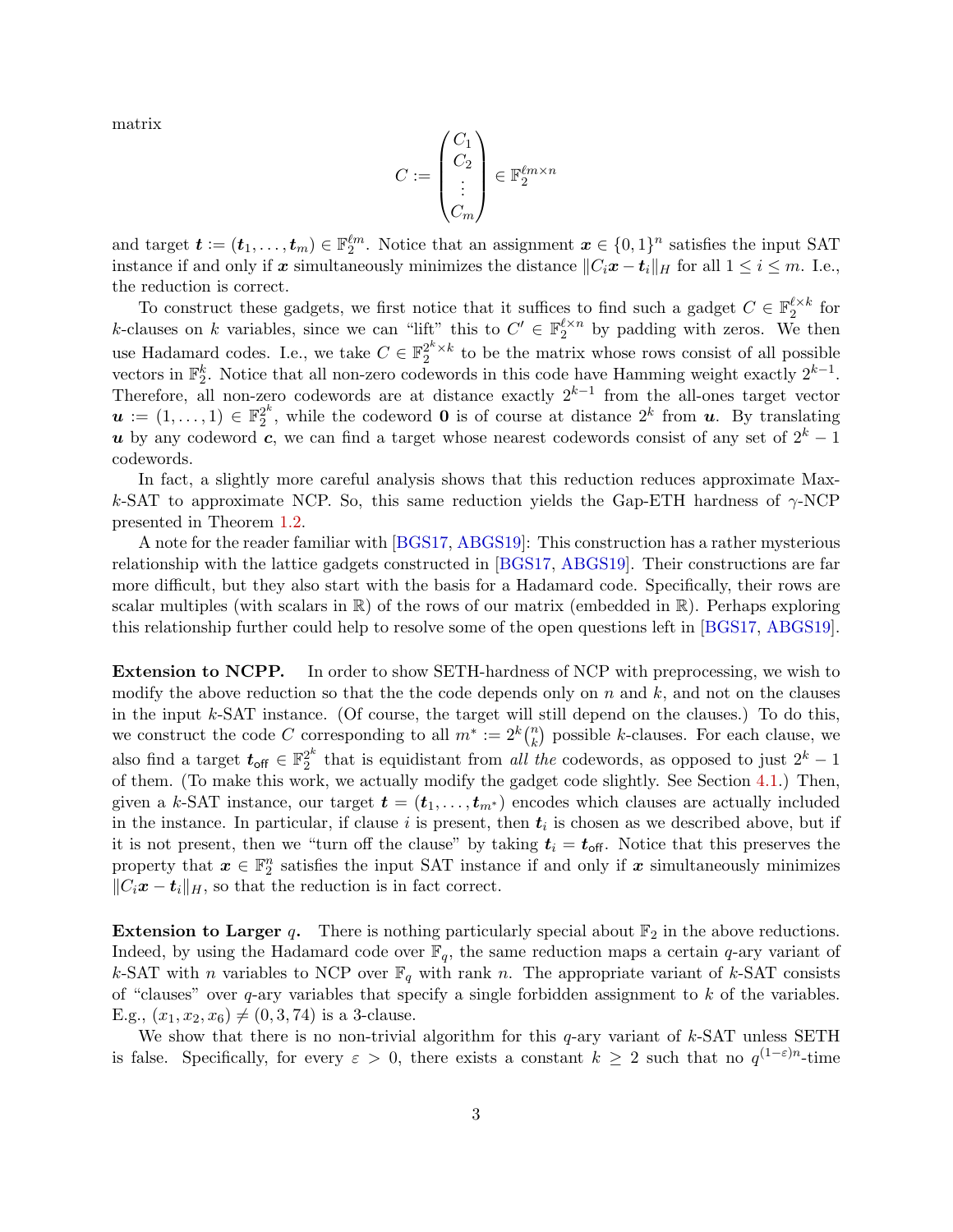<span id="page-5-1"></span>algorithm solves this variant of k-SAT for any  $q = q(n) \geq 2$ . (For more details, see Theorem [3.3.](#page-10-0)) In a different context, Traxler proved a slightly weaker result, which in our terminology corresponds to a lower bound of  $2^{(1-\varepsilon)n\lfloor \log_2 q \rfloor}$  [\[Tra08\]](#page-27-5). This is weaker, e.g, for constant q that is not a power of two.

Combining this with the above reductions gives the  $q^{(1-\varepsilon)n}$ -hardness of NCP and NCPP pre-sented in Theorem [4.2.](#page-13-0) (Again, this reduction also maps  $q$ -ary approximate Max-k-SAT to approximate NCP, which yields the hardness of  $\gamma$ -NCP in Theorem [1.2.](#page-3-1) However, we are unable to show hardness of  $\gamma$ -NCP for constant  $\gamma > 1$  and superconstant characteristic since our variant of Max-k-SAT is easy to approximate for superconstant  $q$ .)

Extension to MDP. We present two different reductions that extend our result to MDP. Our first is an efficient randomized reduction from an NCP instance with rank  $n$  to an MDP instance with rank  $(1+\varepsilon)n$  for any constant  $\varepsilon > 0$ . This reduction is essentially that of Dumer, Micciancio, and Sudan [\[DMS03\]](#page-26-9) with a different choice of parameters. More specifically, the [\[DMS03\]](#page-26-9) reduction uses a certain gadget (called a locally dense code). We follow [\[DMS03\]](#page-26-9) in constructing such a gadget via Reed-Solomon codes, but we choose parameters that minimize the rank of the output instance, while  $[DMS03]$  chose parameters that yield relatively large rank poly $(n)$  but allow them to prove hardness of approximation.

Unfortunately, the [\[DMS03\]](#page-26-9) reduction is randomized, so that the above only implies hardness under a randomized variant of SETH. (There is a deterministic variant of the reduction due to Cheng and Wan [\[CW12\]](#page-26-12), which we use in [A](#page-27-0)ppendix A to show a lower bound of  $q^{(1-\varepsilon)n/2}$  for MDP. See also [\[Mic12,](#page-27-6) [Mic14,](#page-27-7) [AK14\]](#page-25-3).) However, to prove our full lower bound of  $q^{(1-\varepsilon)n}$  under deterministic SETH, we exploit a major difference between our setting and that of [\[DMS03,](#page-26-9) [CW12\]](#page-26-12). In particular, our reduction does not need to be efficient. So, we show how to use the method of conditional expectations to derandomize the [\[DMS03\]](#page-26-9) reduction in, e.g.,  $q^{(1-2\varepsilon)n}$  time, which suffices for our purposes.

**Hardness of**  $\gamma$ **-MDP.** Finally, to prove Gap-ETH-hardness of  $\gamma$ -approximate MDP for some constant  $\gamma > 1$ , we show a reduction from  $\gamma'$ -NCP with rank n to  $\gamma$ -MDP with rank Cn for some constant  $C > 0$ . We are still able to use the high-level reduction from [\[DMS03\]](#page-26-9) for this task, but we require an entirely different gadget construction in order to simultaneously achieve constant-factor approximation and linear rank simultaneously.

We construct our gadget using the remarkable codes discovered by Ashikhmin, Barg, and Vlădut [\[ABV01\]](#page-25-4), which have  $2<sup>cm</sup>$  non-zero codewords with minimal Hamming weight. [\[AS18\]](#page-26-8) showed how to use lattices with the analogous property to build a similar gadget in the lattice world, and we use the same techniques. Unfortunately, such codes are only known in characteristic two, so this result only applies in this case.

#### <span id="page-5-0"></span>1.2 Open Problems

We outline the two major open directions that arise from our work. The first is to show SETHhardness of approximation for coding problems. While we show hardness of approximating NCP and MDP in  $2^{o(n)}$ -time under Gap-ETH, proving  $2^{cn}$ -time hardness of approximation for some reasonable explicit constant  $c > 0$  (perhaps even  $c = 1 - \varepsilon$ ) is wide open, and will likely require brand new techniques.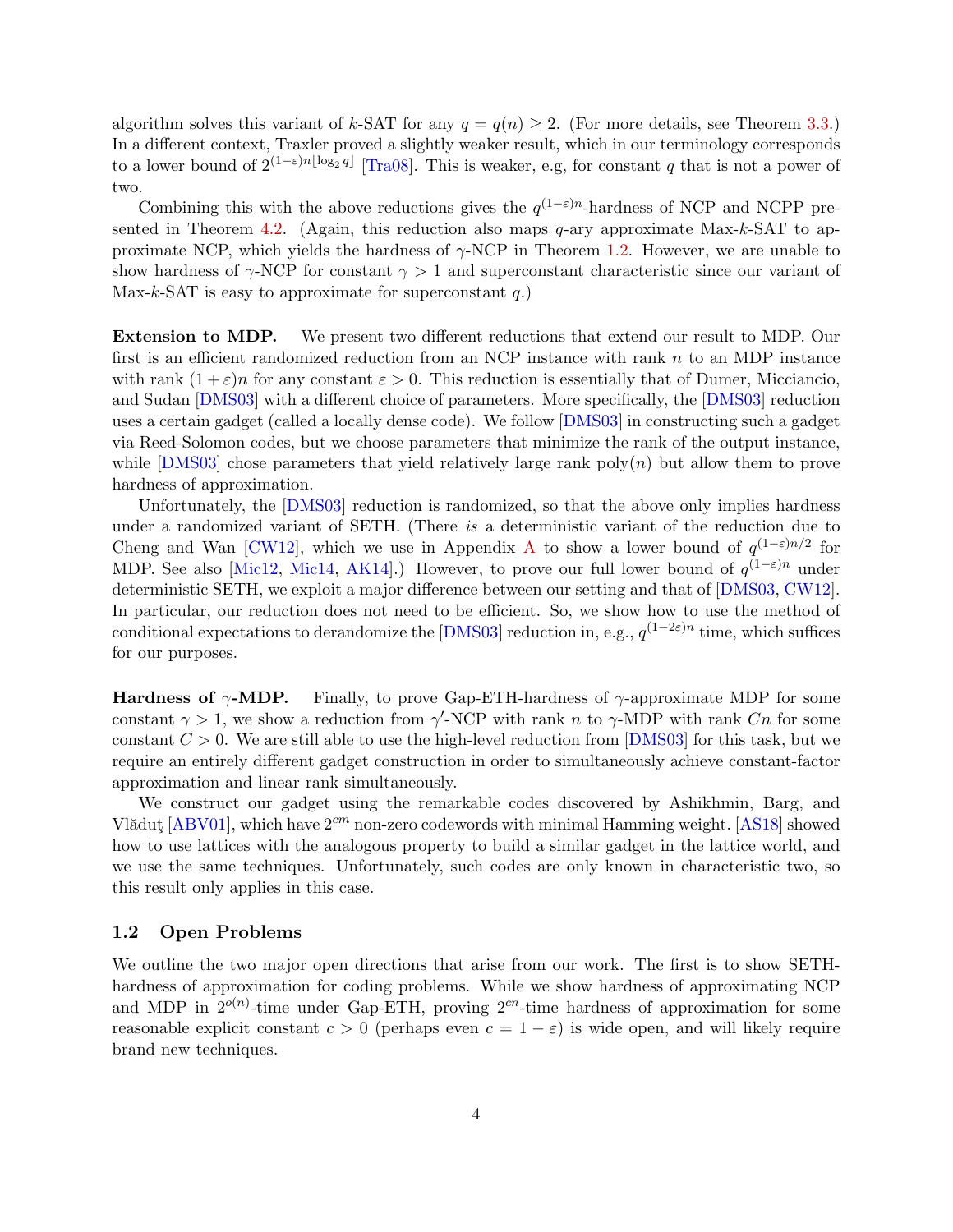<span id="page-6-2"></span>The second is to show  $2<sup>cm</sup>$ -time hardness of coding problems for some reasonable explicit constant  $c > 0$ . I.e., we would like to show hardness as a function of the ambient dimension m and not the rank  $n$ , as we do in this work. Using the sparsification lemma  $[IPZ01]$  and the fact that our code constructions in some cases have constant rate (specifically, when q is constant and  $m = O(n)$ ), our reductions do yield  $2^{c_{\varepsilon}m}$ -hardness for some small unspecified constant  $c_{\varepsilon} > 0$ , which depends on the parameter  $\varepsilon$  and  $k = k(\varepsilon)$  in the SETH assumption. (Our reductions for NCPP and MDP require larger m, respectively  $m \approx n^k$  and  $m \approx n^{C_{\varepsilon}}$ .) Since there are non-trivial  $2^{cm}$ -time heuristic and average-case algorithms for NCP, a sufficiently strong result in this direction would, in our opinion, be rather intriguing in that it would separate the rigorous worst-case regime from the heuristic and average-case settings.

## <span id="page-6-0"></span>2 Preliminaries

For a prime power  $q \geq 2$ , we write  $\mathbb{F}_q$  for the unique field with q elements,  $\mathbb{F}_q^*$  for the non-zero elements of  $\mathbb{F}_q$ , and  $\mathbb{F}_q[x]$  for the set of polynomials in x over  $\mathbb{F}_q$ . The *characteristic* of  $\mathbb{F}_q$  is the unique prime p such that  $q = p^{\kappa}$  for some integer  $\kappa$ . For integer  $\kappa \geq 1$ , we recall that  $\mathbb{F}_{q^{\kappa}}$  is a vector space of dimension  $\kappa$  over  $\mathbb{F}_q$ , and that there is a unique field embedding of  $\mathbb{F}_q$  into  $\mathbb{F}_{q^{\kappa}}$ .

Our vectors  $x \in \mathbb{F}_q^m$  are always column vectors, though for convenience we sometimes abuse notation and write, e.g.,  $\mathbf{x} = (1, 1, 1, \ldots, 1)$  or even  $\mathbf{x} = (\mathbf{x}_1, \mathbf{x}_2)$  when formally we should write  $\boldsymbol{x} = (1, 1, 1, \dots, 1)^T$  or  $\boldsymbol{x} = (\boldsymbol{x}_1^T, \boldsymbol{x}_2^T)^T$ . For  $\boldsymbol{x} \in \mathbb{F}_q^m$ , we write  $\|\boldsymbol{x}\|_H$  for the Hamming weight of  $\boldsymbol{x}$ (i.e., the number of non-zero coordinates).

## <span id="page-6-1"></span>2.1 Codes and coding problems

For a generator matrix  $C \in \mathbb{F}_q^{m \times n}$  and a target vector  $\mathbf{t} \in \mathbb{F}_q^m$ , we write

$$
\text{dist}(\boldsymbol{t},C) \vcentcolon= \min_{\boldsymbol{z} \in \mathbb{F}_q^n} \|C\boldsymbol{z} - \boldsymbol{t}\|_H
$$

for the distance between  $t$  and the code generated by  $C$  and

$$
\lambda(C):=\min_{\pmb{z}\in\mathbb{F}_q^n\backslash\{\pmb{0}\}}\|C\pmb{z}\|_H
$$

for the length of the shortest non-zero vector in the code generated by  $C$ . The kissing number of C is the number of codewords with Hamming weight  $\lambda(C)$ , i.e.,

$$
|\{z \in \mathbb{F}_q^n : ||Cz||_H = \lambda(C)\}|.
$$

**Definition 2.1.** For an approximation factor  $\gamma \geq 1$ , the  $\gamma$ -Nearest Codeword Problem ( $\gamma$ -NCP) is defined as follows. The input is a generator matrix  $C \in \mathbb{F}_q^{m \times n}$ , target  $\mathbf{t} \in \mathbb{F}_q^m$ , and integer distance  $0 \leq d \leq m$ . The input is a YES instance if  $dist(t, C) \leq d$  and a NO instance if  $dist(t, C) > \gamma d$ .

**Definition 2.2.** For an approximation factor  $\gamma \geq 1$ , the  $\gamma$ -Minimum Distance Problem ( $\gamma$ -MDP) is defined as follows. The input is a generator matrix  $C \in \mathbb{F}_q^{m \times n}$  and integer distance  $0 \leq d \leq m$ . The input is a YES instance if  $\lambda(C) \leq d$  and a NO instance if  $\lambda(C) > \gamma d$ .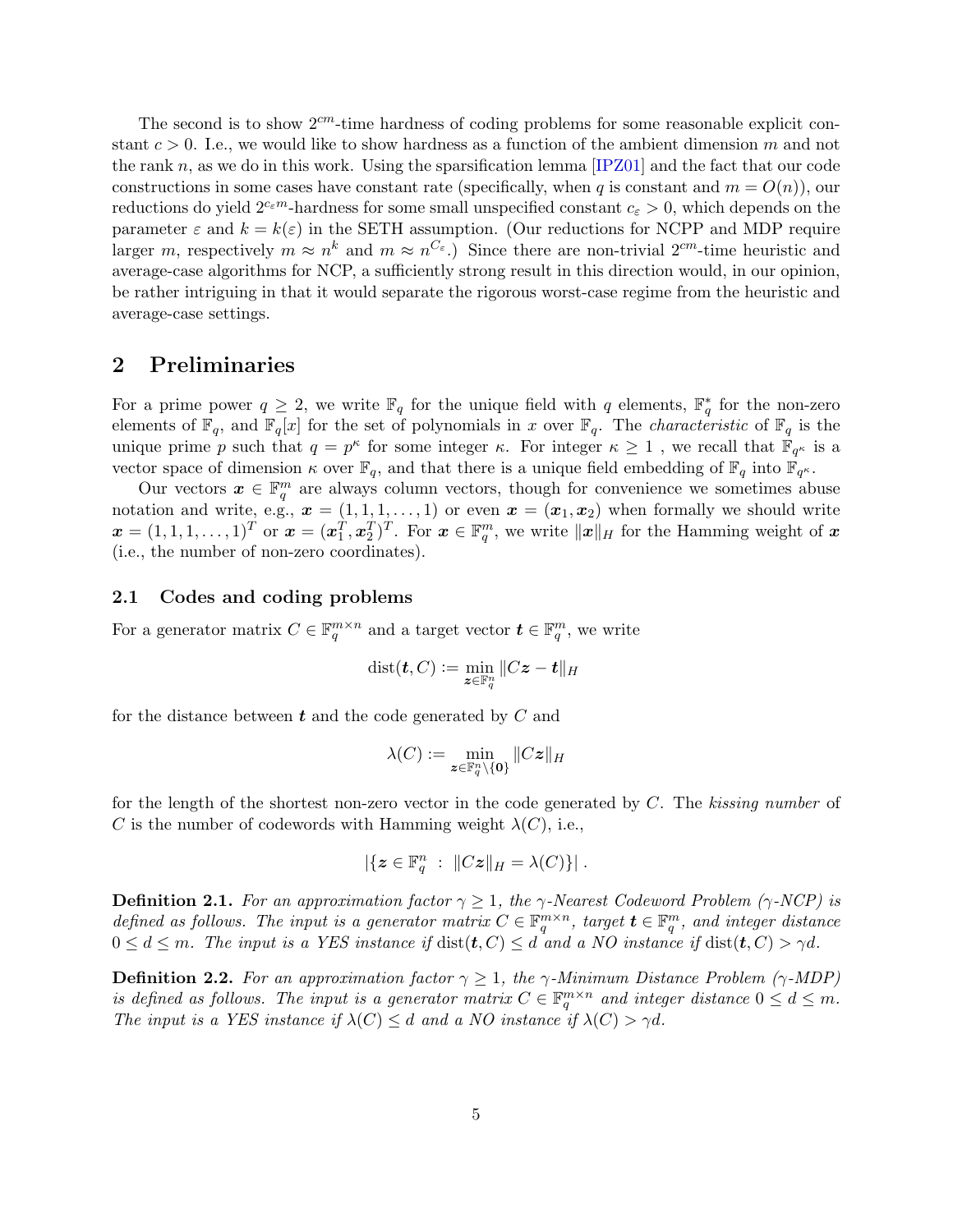In both cases, we omit the parameter  $\gamma$  when  $\gamma = 1$ . For convenience, we also define  $\gamma$ -MDP for  $\gamma$  < 1 to be an unsolvable problem. In particular, a reduction to  $\gamma$ -MDP for  $\gamma$  < 1 is vacuous.

NCP with preprocessing (NCPP) is the variant of NCP in which we are allowed arbitrary preprocessing on the code  $C$  (but not the target!). I.e., formally an algorithm for NCPP consists of a pair of procedures P and Q. The algorithm solves an NCPP  $(C, t, d)$  if on input C, t, d and the preprocessing  $P(C)$ , the procedure Q returns a valid answer to the corresponding NCP problem. The running time of such an algorithm is simply the running time of Q. (Our lower bound holds even if  $P$  is an arbitrary function that, e.g., might not even be computable. We always assume that the running time of  $Q$  must be at least the size of the preprocessing  $P(C)$ .)

<span id="page-7-0"></span>**Claim 2.3.** For any generator matrix  $C \in \mathbb{F}_q^{m \times n}$ , target  $\mathbf{t} \in \mathbb{F}_q^m$ , and integer  $\kappa \geq 1$ , let  $C' \in \mathbb{F}_{q^{\kappa}}^{m \times n}$ and  $t' \in \mathbb{F}_{q^{\kappa}}^m$  be obtained by applying the (unique) embedding from  $\mathbb{F}_q$  into  $\mathbb{F}_{q^{\kappa}}$  coordinate-wise to C and **t** respectively. Then  $\lambda(C') = \lambda(C)$  and  $\text{dist}(t', C') = \text{dist}(t, C)$ .

In particular, this embedding yields a trivial reduction from (possibly approximate) NCP over  $\mathbb{F}_q$  to NCP over  $\mathbb{F}_{q^{\kappa}}$  that preserves the rank n, ambient dimension m, and approximation factor  $\gamma$ ; and likewise for MDP.

*Proof.* This follows from the fact that a system of linear equations over  $\mathbb{F}_q$  has a solution (or, alternatively, a non-zero solution) if and only if the same system embedded in  $\mathbb{F}_{q^{\kappa}}$  has a solution (or a non-zero solution).

More formally, let  $c_1, \ldots, c_m \in \mathbb{F}_q^n$  be the rows of C and we view them as embedded in  $\mathbb{F}_{q^n}^n$ . Consider a system of linear equations over  $\boldsymbol{z} = (z_1, \ldots, z_n) \in \mathbb{F}_q$  given by  $\langle c_i, \boldsymbol{z} \rangle = a_i$  for all  $i \in S$ for some set  $S \subset [m]$  and some  $a_i \in \mathbb{F}_q$ . Using the natural embedding of  $\mathbb{F}_q$  into  $\mathbb{F}_{q^{\kappa}}$  again, we can view this as a system of linear equations over  $\mathbb{F}_{q^{\kappa}}$  as well. The key observation is that this system has a (non-zero) solution over  $\mathbb{F}_q$  if and only if it has a (non-zero) solution over  $\mathbb{F}_{q^{\kappa}}$ . (One can see this, e.g., by noting that the system may be solved via Gaussian elimination, which works by repeatedly performing field operations on the coordinates of  $c_i$  and  $a_i$  and therefore never needs elements outside of the base field  $\mathbb{F}_q$ .

Finally, we note that  $m - \lambda(C)$  is equal to the maximum size of a subset S of the rows such that the corresponding system has a non-zero solution over  $\mathbb{F}_q$  for  $a_i = 0$ . And,  $m - \text{dist}(\boldsymbol{t}, C)$  is the maximum size of such a set S for which any solution exists for  $a_i = t_i$ . Similarly,  $m - \lambda(C')$ and  $m - \text{dist}(\boldsymbol{t}, C')$  are the maximal sizes for the corresponding sets, now allowing solutions over  $\mathbb{F}_{q^{\kappa}}$ . The result follows.  $\Box$ 

<span id="page-7-1"></span>**Claim 2.4.** For any subset  $V \subseteq \mathbb{F}_q^{n^{\dagger}}$  and  $N \leq |V|/q^n$ ,

$$
\Pr_{\bm{z} \sim \mathbb{F}_q^n, T \sim \mathbb{F}_q^{n^{\dagger} \times n}} [|\{\bm{v} \in V \ : \ T\bm{v} = \bm{z}\}| \le N] \le \frac{q^n|V|}{(|V| - q^n N)^2}.
$$

Proof. Notice that the expectation satisfies

$$
\mathbb{E}[|\{v \in V : Tv = z\}|] = |V|/q^n,
$$

since  $T\mathbf{v} - \mathbf{z}$  is a uniformly random element in  $\mathbb{F}_q^n$ . Furthermore, for distinct  $\mathbf{v}_1, \mathbf{v}_2 \in V$ , the events  $Tv_i = z$  are pairwise independent because  $T(v_1 - v_2) - z$  is also a uniformly random element in  $\mathbb{F}_q^n$ , independently of  $Tv_1 - z$ . Therefore, the variance satisfies  $\text{Var}[{\{\mathbf{v} \in V : Tv = z\}}] =$  $|V|q^{-n}(1-q^{-n}) \leq |V|/q^n$ . The result follows from Chebyshev's inequality.  $\Box$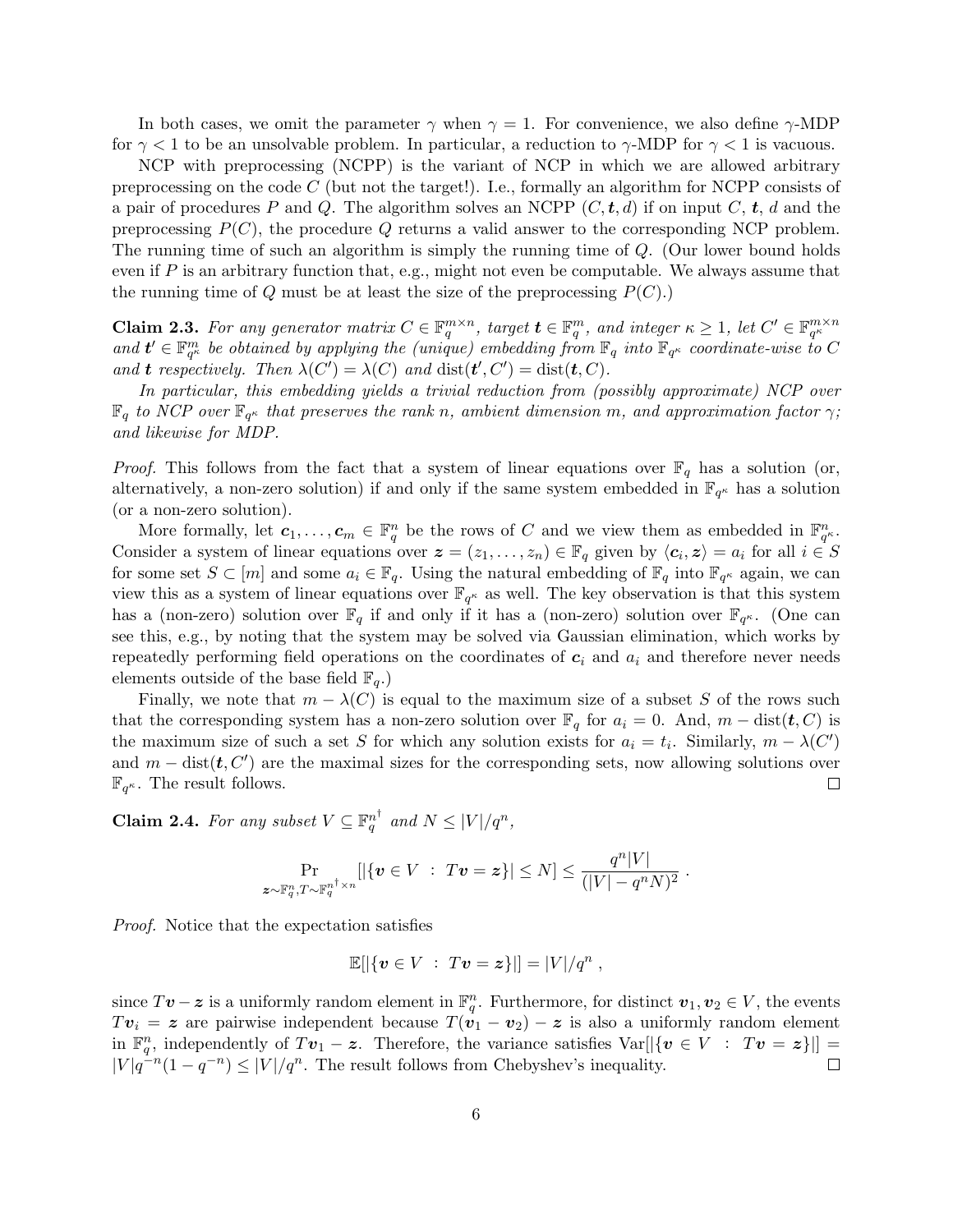## <span id="page-8-2"></span><span id="page-8-0"></span>2.2 Reed-Solomon codes

For  $1 \leq n \leq m \leq q$ , a Reed-Solomon code is a code generated by a Vandermonde matrix of the form

$$
C = \begin{pmatrix} 1 & z_1 & z_1^2 & \cdots & z_1^{n-1} \\ 1 & z_2 & z_2^2 & \cdots & z_2^{n-1} \\ \vdots & \vdots & \vdots & \ddots & \vdots \\ 1 & z_m & z_m^2 & \cdots & z_m^{n-1} \end{pmatrix} \in \mathbb{F}_q^{m \times n},
$$

where  $z_1, \ldots, z_m \in \mathbb{F}_q$  are distinct field elements. Equivalently, we can think of the coordinates  $a = (a_0, \ldots, a_{n-1}) \in \mathbb{F}_q^n$  of a codeword  $Ca$  as representing a polynomial  $p_a(x) := a_0 + a_1x + a_2x^2 +$  $\cdots + a_{n-1}x^{n-1} \in \mathbb{F}_q[x]$  of degree less than n over  $\mathbb{F}_q$ . Then, the codeword Ca is the vector of evaluations of the polynomial,  $C\boldsymbol{a} = (p_{\boldsymbol{a}}(z_1), p_{\boldsymbol{a}}(z_2), \ldots, p_{\boldsymbol{a}}(z_m)) \in \mathbb{F}_q^m$ .

In particular, we see that  $\lambda(C) = m - (n - 1)$ , since (1) the polynomial  $p(x) = (x - z_1)(x (z_2)\cdots(z-z_{n-1})$  corresponds to a codeword with Hamming weight exactly  $m-(n-1)$ ; and (2) no non-zero codeword can have Hamming weight less than  $m - (n-1)$ , since this would correspond to a non-zero polynomial with degree at most  $m-1$  but more than  $m-1$  zeros. Indeed, the shortest non-zero codewords are given by the polynomials  $p_{S,\alpha}(x) = \alpha \cdot \prod_{z \in S}(x - z)$  for any  $\alpha \in \mathbb{F}_q^*$  and  $S \subset \{z_1, \ldots, z_m\}$  with  $|S| = n - 1$ .

#### <span id="page-8-1"></span>2.3 SAT, SETH, and Gap-ETH

Given Boolean variables  $x_1, \ldots, x_n$ , a *literal* y is a variable  $y = x_i$  or its negation  $y = \neg x_i$ . An assignment to these variables maps each variable to true or false. For an integer  $k \geq 2$ , a k-clause is a list of k literals on *distinct* variables, which we write as a disjunction  $y_1 \vee y_2 \vee \cdots \vee y_k$ . E.g.,  $x_1 \vee \neg x_5 \vee x_8$  is a 3-clause. A clause is *satisfied* by an assignment if at least one of its literals is mapped to true by the assignment. A  $k$ -SAT formula on n variables is a list of distinct k-clauses over these variables.

**Definition 2.5.** For an integer  $k \geq 3$ , the k-SAT problem is defined as follows. The input is a k-SAT formula  $\Phi$ . It is a YES instance if there exists an assignment to the variables of  $\Phi$  that satisfies all the clauses of  $\Phi$  simultaneously. It is a NO instance if no such assignment exists.

**Definition 2.6.** For an integer  $k \geq 2$ , the Max-k-SAT problem is defined as follows. The input is a k-SAT formula  $\Phi$  and an integer r. It is a YES instance if there exists an assignment to the variables of  $\Phi$  that satisfies at least r of the clauses simultaneously. It is a NO instance if no such assignment exists.

**Definition 2.7.** For an integer  $k \geq 2$  and  $0 < s \leq c \leq 1$ , the  $(s, c)$ -Gap-k-SAT problem is the promise problem defined as follows. The input is a k-SAT formula  $\Phi$  with m clauses. It is a YES instance if there exists an assignment to the variables of  $\Phi$  that satisfies at least cm clauses simultaneously. It is a NO instance if no assignment satisfies at least sm clauses simultaneously.

A simple probabilistic argument shows that  $(s, c)$ -Gap-k-SAT is trivial for  $s \leq 1 - 2^{-k}$ . (In particular, if we choose an assignment at random, then the expected number of satisfied clauses is  $(1-2^{-k})m.$ 

Definition 2.8 ([\[IP99,](#page-26-5) [IPZ01\]](#page-26-6)). The Strong Exponential-Time Hypothesis (SETH) is the conjecture that for every  $\varepsilon > 0$ , there exists an integer  $k \geq 3$  such that no  $2^{(1-\varepsilon)n}$ -time algorithm solves k-SAT.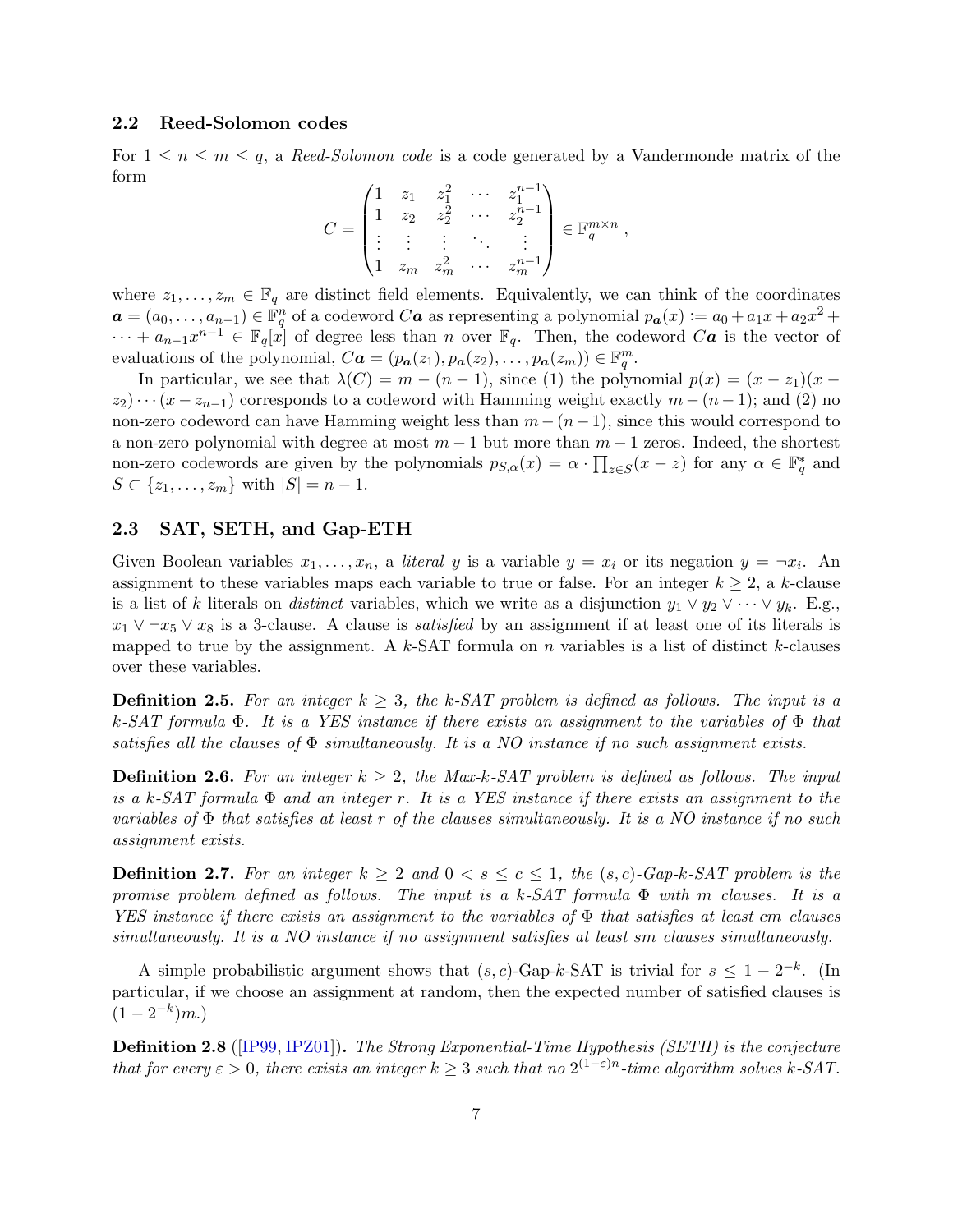<span id="page-9-5"></span>Randomized SETH is the analogous conjecture for randomized algorithms, and non-uniform SETH is the same conjecture for non-uniform algorithms (i.e., circuits).

Definition 2.9 ([\[Din16,](#page-26-13) [MR17\]](#page-27-4)). The Gap-Exponential-Time Hypothesis (Gap-ETH) is the conjecture that there exist a constant  $s \in (0,1)$  such that no  $2^{o(n)}$ -time algorithm solves  $(s,1)$ -Gap-3-SAT. (I.e., no such algorithm can distinguish satisfiable k-SAT instances from instances in which the maximum fraction of simultaneously satisfied clauses is less than s.) Randomized Gap-ETH is the analogous conjecture for randomized algorithms, and non-uniform Gap-ETH is the analogous conjecture for non-uniform algorithms (i.e., circuits).

# <span id="page-9-0"></span> $3\alpha$ -ary SAT, SETH, and Gap-ETH

In this section, we show that natural q-ary variants of SETH and Gap-ETH hold under the standard SETH and Gap-ETH assumptions, respectively. In particular, for q-ary variables  $x_1, \ldots, x_n \in$  $\mathbb{Z}_q$ , a  $(q, k)$ -clause is simply a *forbidden assignment* to k distinct variables, which we write as  $(x_{i_1}, x_{i_2}, \ldots, x_{i_k}) \neq (z_1, \ldots, z_k)$  for  $z_i \in \mathbb{Z}_q$ . Such a clause is satisfied if there exists at least one j such that  $x_{i_j} \neq z_j$ . A  $(q, k)$ -SAT formula on n variables is a list of distinct  $(q, k)$ -clauses. Notice that this is exactly k-SAT when  $q = 2$ . We then write  $(q, k)$ -SAT, Max- $(q, k)$ -SAT, and  $(s, c)$ -Gap- $(q, k)$ -SAT for the natural q-ary analogues of k-SAT, Max-k-SAT, and  $(s, c)$ -Gap-k-SAT. In the sequel, we will always take  $q$  to be a prime power (since we work with codes over fields), in which case we may equivalently take our q-ary alphabet to be  $\mathbb{F}_q$ , rather than  $\mathbb{Z}_q$ .

The next proposition shows some straight-forward reductions between  $(q, k)$ -SAT for different values of  $q$ , from which we will show that SETH implies a strong  $q$ -ary analogue. We note that Items [1](#page-9-1) and [3](#page-9-2) already appeared in [\[Tra08\]](#page-27-5).

<span id="page-9-4"></span><span id="page-9-1"></span>**Proposition 3.1.** For integers  $k, q \geq 2$  and  $\kappa \geq 1$ , we have the following reductions.

- 1. There is a poly $(m, \kappa, k, \log q)$ -time (Karp) reduction that maps any  $(q^{\kappa}, k)$ -SAT instance with m clauses and  $n \leq m$  variables to a  $(q, \kappa k)$ -SAT instance with m clauses and  $\kappa n$  variables.
- <span id="page-9-3"></span>2. There is a poly $(m, q^{\kappa k})$ -time (Karp) reduction that maps any  $(q, k)$ -SAT instance with m clauses and  $n \leq m$  variables to a  $(q^{\kappa}, k)$ -SAT instance with  $\lceil n/\kappa \rceil$  variables and at most  $q^{\kappa k}m$  clauses.
- <span id="page-9-2"></span>3. For  $q' \geq q$ , there is a poly $(m, (q')^k)$ -time (Karp) reduction that maps any  $(q, k)$ -SAT instance with m clauses and  $n \leq m$  variables to  $(q', k)$ -SAT with n variables and  $m + n(q')^k$  clauses.

*Proof.* We first prove Item [1.](#page-9-1) Let  $x_1, \ldots, x_n$  be the  $q^{\kappa}$ -ary input variables to a  $(q^{\kappa}, k)$ -SAT instance. Here, we think of the  $x_i$  as  $\kappa$ -dimensional vectors over  $\mathbb{Z}_q$ ,  $x_i = (x_{i,1}, \ldots, x_{i,\kappa})$  (which is why we use bold letters). The reduction creates an instance of  $(q, \kappa k)$ -SAT with variables  $x_{i,j}$  over  $\mathbb{Z}_q$  as follows. For each  $(q^{\kappa}, k)$ -clause of the form  $(\boldsymbol{x}_{i_1}, \ldots, \boldsymbol{x}_{i_k}) \neq (\boldsymbol{z}_1, \ldots, \boldsymbol{z}_k)$  for  $\boldsymbol{z}_{\ell} = (z_{\ell,1}, \ldots, z_{\ell,\kappa}) \in \mathbb{Z}_{q^{\kappa}},$  the reduction creates the  $(q, \kappa k)$ -clause given by  $(x_{i_j,\ell})_{1\leq j\leq k,1\leq \ell \leq \kappa} \neq (z_{j,\ell})_{j,\ell}$ . It is clear that the resulting  $(q, \kappa k)$ -SAT instance is equivalent to the input instance, has the desired properties, and can be constructed in time  $\text{poly}(m, \kappa, k, \log q)$ .

Turning to Item [2,](#page-9-3) let  $x_1, \ldots, x_n$  be the q-ary input variables to a  $(q, k)$ -SAT instance. By adding at most  $\kappa\lceil n/\kappa\rceil - n$  dummy variables, we may assume that n is divisible by  $\kappa$ . The reduction then groups the variables into groups of size  $\kappa$ . I.e., let  $x'_{i,j} := x_{\kappa(i-1)+j}$  for  $1 \leq i \leq n/\kappa$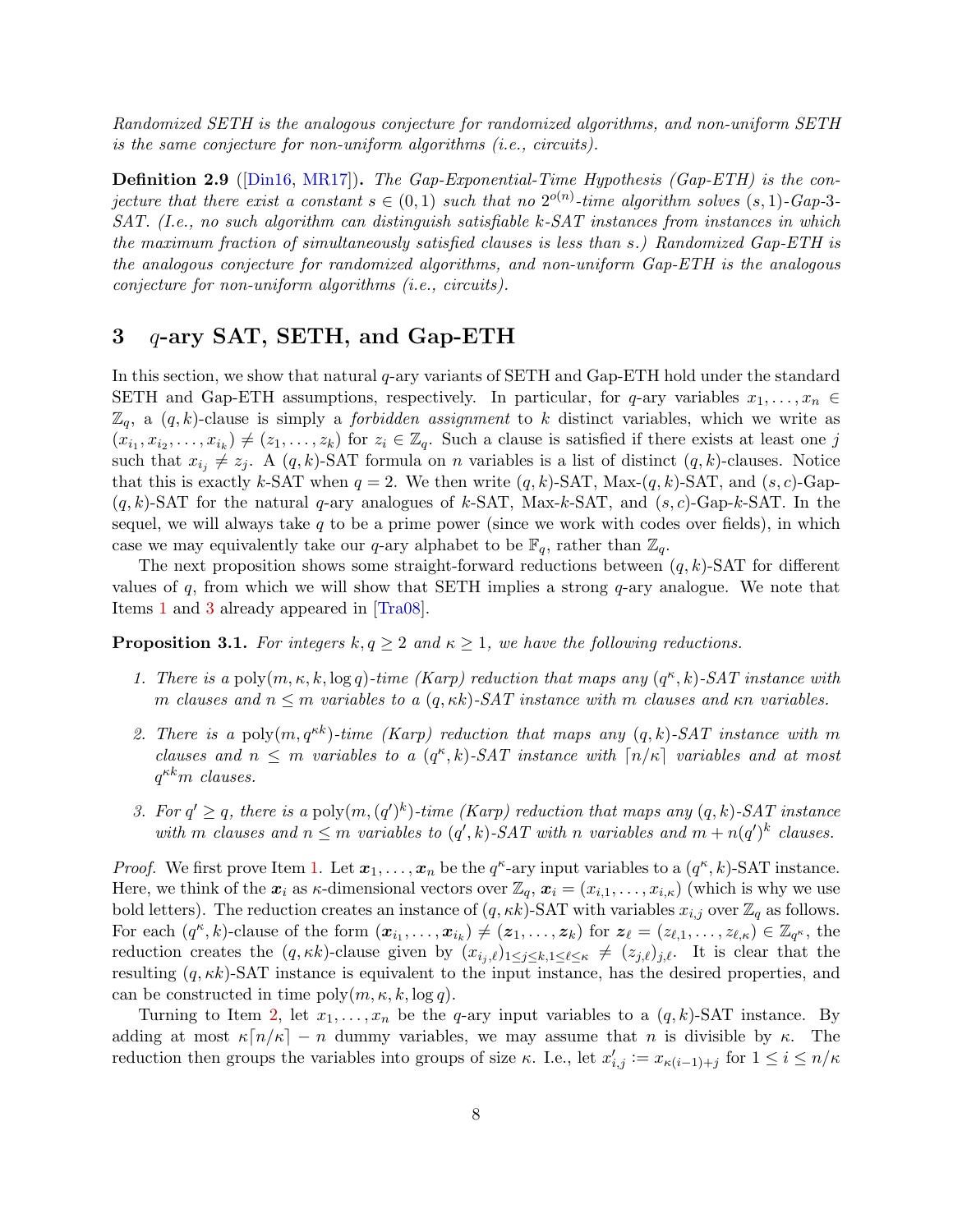<span id="page-10-2"></span>and  $1 \leq j \leq \kappa$ . Let  $\mathbf{x}'_i := (x_{i,1}, \ldots, x_{i,\kappa})$  for  $1 \leq i \leq n/\kappa$ . And, the reduction associates with each  $\kappa$ -tuple  $\boldsymbol{z} = (z_1, \ldots, z_{\kappa}) \in \mathbb{Z}_q^{\kappa}$  an arbitrary unique element in  $\mathbb{Z}_{q^{\kappa}}$ , which by abuse of notation we also write as  $\boldsymbol{z} = (z_1, \ldots, z_{\kappa})^2 \in \mathbb{Z}_{q^{\kappa}}$ .

Then, for each  $(q, k)$ -clause in the input instance of the form  $(x'_{i_1, j_1}, \ldots, x'_{i_k, j_k}) \neq (z_1, \ldots, z_k)$ , the reduction creates a  $(q^{\kappa}, k)$ -clauses of the form  $(x'_{i_1}, \ldots, x_{i_k}) \neq (z'_{1}, \ldots, z'_{k})$  for every  $(z'_{1}, \ldots, z'_{k}) \in$  $\mathbb{F}_{q^{\kappa}}^{k}$  with  $(z'_{1,j_1},...,z'_{k,j_k}) = (z_1,...,z_k)$ . (E.g., for  $q = 2$  and  $\kappa = 2$ , the  $(2, 2)$ -clause  $(x'_{1,1}, x'_{2,1}) \neq$  $(0, 0)$  yields the collection of  $(4, 2)$ -clauses  $\{(x_1, x_2) \neq (0, 0, 0, 0), (x_1, x_2) \neq (0, 0, 0, 1), (x_1, x_2) \neq (0, 0, 0, 1)\}$  $(0, 1, 0, 0), (\mathbf{x}_1, \mathbf{x}_2) \neq (0, 1, 0, 1)$ .) There are at most  $q^{\kappa k}$  such clauses. It is clear that the resulting  $(q<sup>\kappa</sup>, k)$ -SAT instance is satisfiable if and only if the input instance is, that it has the appropriate parameters, and that the reduction be constructed in time  $\text{poly}(m, q^{\kappa k})$ .

Finally, for Item [3,](#page-9-2) let  $x_1, \ldots, x_n$  be the q-ary input variables to a  $(q, k)$ -SAT instance. Since  $\mathbb{Z}_q \subseteq \mathbb{Z}_{q'}$ , we can view the  $x_1, \ldots, x_n$  as  $q'$ -ary variables, and we can treat each  $(q, k)$ -clause in the input instance  $(x_{i_1},...,x_{i_k}) \neq (z_1,...,z_k)$  as a  $(q',k)$ -clause. The output instance will consist of these clauses together with at most  $n(q')^k$  additional clauses that are equivalent to the statement that  $x_i \neq z$  for all i and all  $z \notin \mathbb{Z}_q$ . For example, when  $q = 2$ ,  $q' = 3$ ,  $k = 2$ , and  $n = 2$ , the reduction adds the clauses  $(x_1, x_2) \neq (2, 0), (x_1, x_2) \neq (2, 1), (x_1, x_2) \neq (0, 2), (x_1, x_2) \neq (1, 2),$ and  $(x_1, x_2) \neq (2, 2)$ , which together are equivalent to  $x_1 \neq 2$  and  $x_2 \neq 2$ . Again, it is clear that the resulting  $(q', k)$ -SAT instance has the desired properties and that the reduction runs in time  $\mathrm{poly}(m,(q')^k)$  $\Box$ 

<span id="page-10-1"></span>**Corollary 3.2.** For all integers  $q = q(n) \geq 2$ ,  $q' = q'(n) \geq 2$ ,  $k \geq 2$ , and  $\kappa = \kappa(n) \geq 2$ , there is a poly $(m, q^{\kappa k}, q')$ -time (Karp) reduction that maps any  $(q, k)$ -SAT instance with m clauses and  $n\leq m$  variables to  $(q', \lceil \kappa/\log_q q'\rceil k)$ -SAT with at most  $q^{\kappa k}m + \lceil n/\kappa \rceil \cdot q^{\kappa k} (q')^k$  clauses and at most

$$
n/\log_q q' + \kappa/\log_q q' + n/\kappa + 1
$$

variables.

Proof. Let  $\kappa' := \lceil \kappa / \log_q q' \rceil$ . By Item [2](#page-9-3) above, there is a poly $(m, q^{\kappa k})$ -time reduction from  $(q, k)$ -SAT with *n* variables and *m* clauses to a  $(q<sup>\kappa</sup>, k)$ -SAT instance with  $\lceil n/\kappa \rceil$  variables and at most  $q^{\kappa k}m$  clauses. Notice that  $(q')^{\kappa'} \geq q^{\kappa}$ . Therefore, by Item [3,](#page-9-2) there is a poly $(m, (q')^{\kappa' k})$ -time reduction from this problem to  $((q')^{\kappa'}, k)$ -SAT with  $\lceil n/\kappa \rceil$  variables and at most

$$
q^{\kappa k} m + \lceil n/\kappa \rceil \cdot (q')^{\kappa' k} \leq q^{\kappa k} m + \lceil n/\kappa \rceil \cdot q^{\kappa k} (q')^k
$$

clauses. Finally, by Item [1,](#page-9-1) there is a  $poly(m, \kappa', k, \log q')$ -time reduction from this problem to  $(q', \kappa' k)$ -SAT with  $\kappa' [n/\kappa]$  variables and the same number of clauses.

The running time of the full reduction is  $poly(m, q^{\kappa k}, (q')^{\kappa'})$ , and the result follows by plugging in  $\kappa' := \lceil \kappa / \log_q q' \rceil$ .  $\Box$ 

From this, we derive the following theorem, which says that SETH implies a strong  $q$ -ary variant of SETH for all q. Traxler proved an analogous result for ETH [\[Tra08\]](#page-27-5). (His reduction yields  $2^{(1-\varepsilon)\lfloor \log_2 q \rfloor n}$ -hardness under SETH.)

<span id="page-10-0"></span>**Theorem 3.3.** For every constant  $\varepsilon \in (0, 1/2)$  and every integer  $q = q(n) \geq 2$ , there is a constant integer  $k \geq 3$  such that no  $q^{(1-\varepsilon)n}$ -time algorithm solves  $(q, k)$ -SAT with n variables, unless SETH is false. (The same result holds for randomized algorithms and randomized SETH; and for nonuniform algorithms and non-uniform SETH.)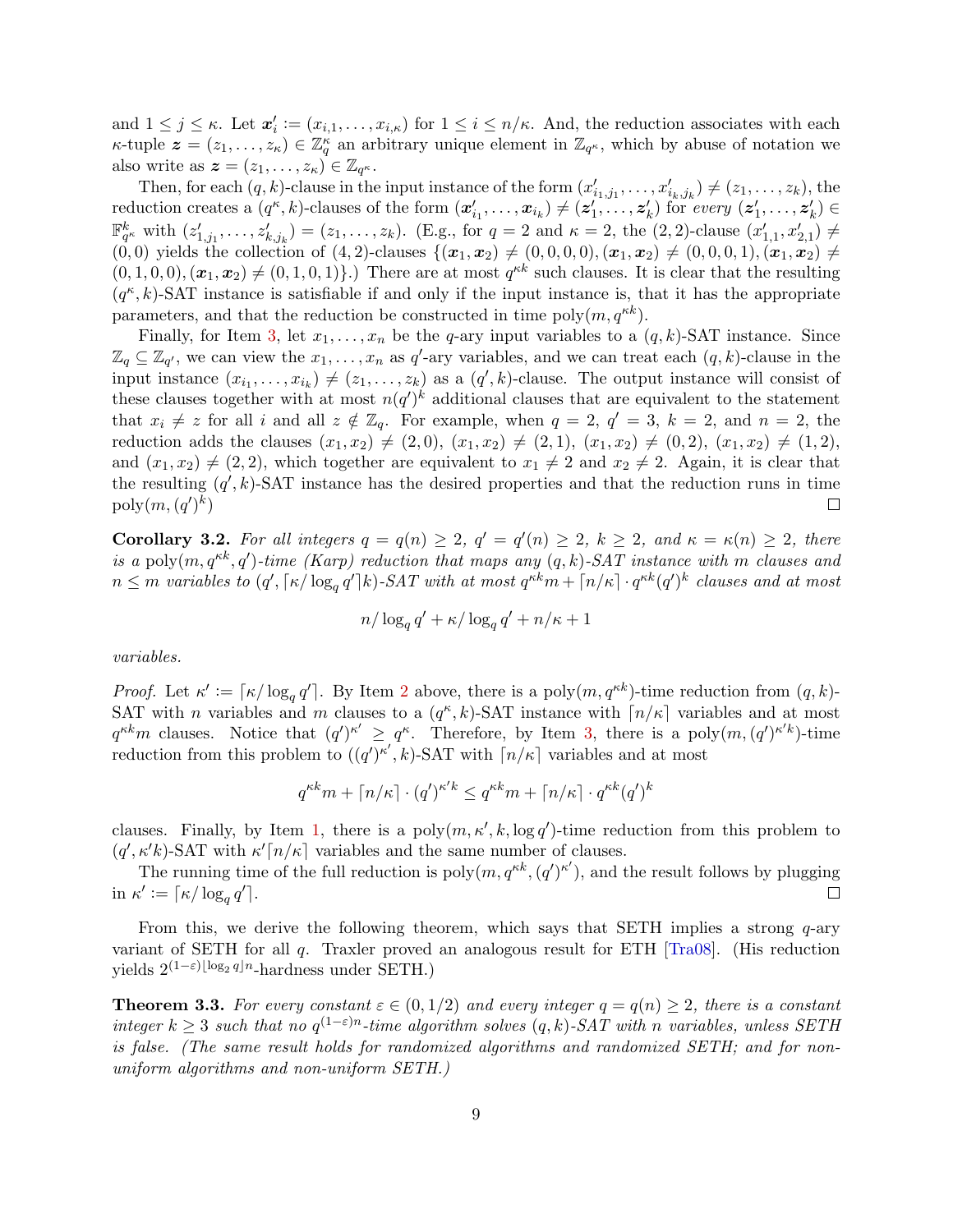<span id="page-11-2"></span>*Proof.* Assuming SETH, there exists a constant integer  $k' \geq 3$  such that no  $2^{(1-\epsilon/2)n'}$ -time algorithm solves  $k'$ -SAT (i.e.,  $(2, k')$ -SAT) on n' variables.

Let  $\kappa := \lceil 10 \log_2(q)/\varepsilon \rceil$ . Let  $k := \lceil \kappa / \log_2 q \rceil k'$ . Notice that  $k \leq 20k'/\varepsilon$  is bounded by a constant, independent of n and q. By Corollary [3.2,](#page-10-1) there is a reduction running in time poly $(m, 2^{\kappa k'})$ poly $(m, q)$  from k'-SAT with n' variables to  $(q, k)$ -SAT with at most

$$
n := n'/\log_2 q + \kappa/\log_2 q + n'/\kappa + 1 \le (1 + \varepsilon/5)n'/\log_2 q + 1 \le (1 + \varepsilon/4)n'/\log_2 q
$$

variables, where the last inequality assumes that  $n'$  is sufficiently large.

Therefore, a  $q^{(1-\varepsilon)n}$ -time algorithm for a  $(q, k)$ -SAT on *n* variables would imply a  $q^{(1-\varepsilon)n}$  +  $poly(m, q) \leq 2^{(1-\varepsilon/2)n'}$ -time algorithm for k'-SAT on n' variables, where we have assumed again that  $n'$  is sufficiently large. This is a contradiction, and the result follows.  $\Box$ 

We also show that Gap-ETH implies a q-ary variant of Gap-ETH for constant  $q \geq 2$ . (We cannot hope to prove hardness of constant-factor approximation for superconstant  $q$ , since any  $(q, k)$ -SAT instance has an assignment that satisfies at least  $(1 - q^{-k}) \cdot m$  clauses.) We first need the following theorem due to [\[Din16,](#page-26-13) [MR17\]](#page-27-4).

**Theorem 3.4.** There exist constants  $C \geq 2$  and  $s \in (0,1)$  such that no  $2^{o(n)}$ -time (randomized) algorithm solves  $(s, 1)$ -Gap-3-SAT on n variables and at most  $Cm$  clauses in which each variable appears in at most C clauses, unless Gap-ETH is false.

The following theorem shows how to make Item [3](#page-9-2) of Proposition [3.1](#page-9-4) work in the more delicate setting of Gap-SAT.

<span id="page-11-1"></span>**Theorem 3.5.** For any  $0 < s \leq c \leq 1$ ,  $C \geq 2$ , and any integer  $q = q(n) \geq 2$  there is a poly $(m, q)$ time (Karp) reduction that maps any  $(s, c)$ -Gap-3-SAT instance with n variables and  $m < Cn$ clauses in which each variable appears in at most C clauses to a  $(s', c')$ -Gap- $(q, 3)$ -SAT instance with n variables and  $m + q^2(q-2)n$  clauses, where

$$
s' := \frac{C - (1 - s) + q^2(q - 2)}{C + q^2(q - 2)} ,
$$

and

$$
c' := \frac{c + q^2(q - 2)/C}{1 + q^2(q - 2)/C} \ge c.
$$

In particular, for every constant  $q \geq 2$ , there exists  $s_q \in (0,1)$  such that no  $2^{o(n)}$ -time randomized algorithm solves  $(s_q, 1)$ -Gap- $(3, q)$ -SAT on n variables, unless Gap-ETH is false. (The same result holds for non-uniform algorithms and non-uniform Gap-ETH.)

Proof. The reduction is essentially the same as the one used to prove Item [3](#page-9-2) in Proposition [3.1,](#page-9-4) though the analysis is more difficult. In particular, the reduction treats the binary variables  $x_1, \ldots, x_n$  in the input instance as q-ary variables and each  $(2, 3)$ -clause in the input instance  $(x_{i_1}, x_{i_2}, x_{i_3}) \neq (z_1, z_2, z_3)$  with  $z_i \in \{0, 1\}$  as a  $(q, 3)$ -clause. The output  $(s', c)$ - $(q, 2)$ -SAT instance

<span id="page-11-0"></span><sup>&</sup>lt;sup>1</sup>It is possible to reduce the number of variables in the output instance of Theorem [3.5](#page-11-1) to roughly  $n/\log_2 q$  as in Corollary [3.2](#page-10-1) at the expense of a worse approximation factor. However, we do not attempt to do that here, since this reduction is primarily interesting for constant  $q$ , and we are not concerned with such constant factors in the context of Gap-ETH.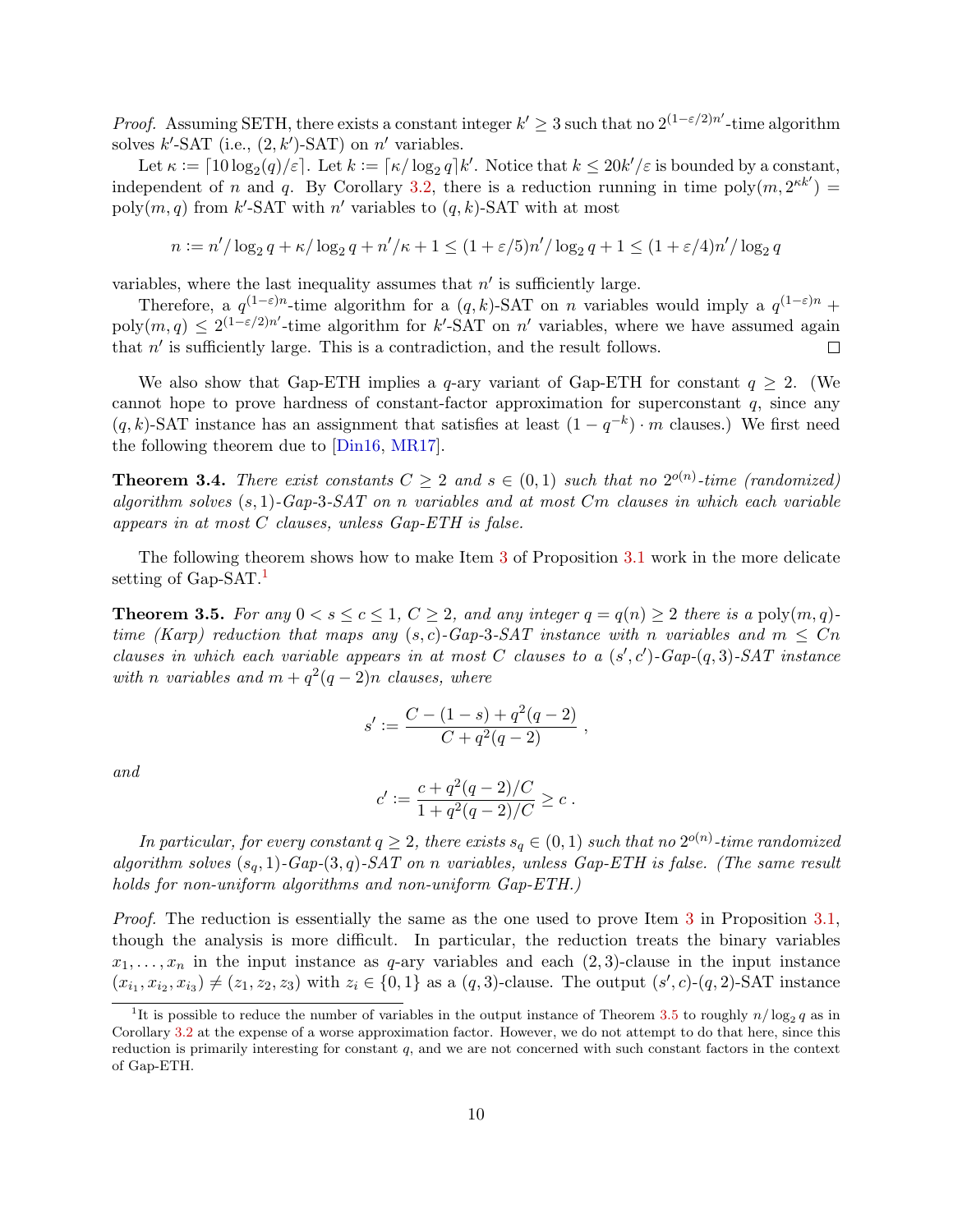<span id="page-12-2"></span>consists of these clauses, and for each  $1 \leq i \leq n$  an additional  $q^2(q-2)$  distinct  $(q, k)$ -clauses that together are equivalent to the statement that  $x_i \in \{0, 1\}$ . E.g., for each  $i < n - 1$ , we can add the clauses  $(x_i, x_{i+1}, x_{i+2}) \neq (z_1, z_2, z_3)$  for all  $z_1 \in \mathbb{Z}_q \setminus \{0, 1\}$  and all  $z_2, z_3 \in \mathbb{Z}_q$ , and for  $i = n - 1$  and  $i = n$ , we can add  $(x_i, x_1, x_2) \neq (z_1, z_2, z_3)$  for the same values of  $z_1, z_2, z_3$ .

Clearly the reduction runs in the claimed time. Furthermore, if there is a boolean assignment satisfying at least cm clauses of the input instance, then there is an assignment satisfying at least a

$$
\frac{cm + q^2(q-2)n}{m + q^2(q-2)n} \ge c'
$$

fraction of the clauses in the output instance. I.e., the output  $(s', c')$ - $(q, k)$ -SAT is a YES, as needed.

Now, suppose that no boolean assignment satisfies sm clauses in the input instance. For an assignment  $(z_1, \ldots, z_n) \in \mathbb{Z}_q^n$ , let  $\ell$  be the number of variables  $z_i$  with  $z_i \notin \{0,1\}$ . Let  $S_1$  be the number of "original clauses" in the output instance satisfied by this assignment and  $S_2$  be the number of "unoriginal clauses" satisfied by this assignment, where here by "original clauses," we mean the clauses that came from the original input instance. Since all variables assigned a boolean value collectively satisfy at most  $sm - 1$  original clauses and each variable appears in at most C original clauses, we have  $S_1 \leq \min\{m, sm + C\ell - 1\}$ . And, by construction, we have  $S_2 \leq q^2(q-2)(n-\ell) + (q^2(q-2)-1)\ell = q^2(q-2)n - \ell$ . Therefore, the fraction of satisfied clauses is

$$
\frac{S_1 + S_2}{m + q(q - 2)n} \le \frac{\min\{m - \ell, sm + (C - 1)\ell - 1\} + q^2(q - 2)n}{m + q^2(q - 2)n}
$$

$$
\le \frac{(1 - (1 - s)/C)m + q(q - 2)n - 1/C}{m + q^2(q - 2)n}
$$

$$
\le \frac{C - (1 - s) + q^2(q - 2) - 1/C}{C + q^2(q - 2)}
$$

$$
< s',
$$

as needed, where the second inequality follows from the fact that this expression is maximized when  $\ell = \frac{(1-s)m+1}{C}$  $\frac{sym+1}{C}$ .  $\Box$ 

# <span id="page-12-0"></span>4 SETH-hardness for NCP

We will need the gadget guaranteed by the following claim. The code is the Hadamard code, whose key property from our perspective is that all non-zero codewords are permutations of each other. (Bonisoli proved that the Hadamard code is the only such code [\[Bon84\]](#page-26-15), up to trivial equivalences, even if we only ask that all non-zero codewords have the same Hamming weight.) In particular, when  $z = 0$ , we will take  $t = (1, 1, \ldots, 1)$  in Claim [4.1,](#page-12-1) so that Hamming distance to t corresponds to the number of 1s in a codeword. (Any non-zero multiple of  $(1, 1, \ldots, 1)$  would work.)

<span id="page-12-1"></span>**Claim 4.1.** For every integer  $k \geq 2$  and prime power  $q \geq 2$ , there exists a matrix  $C \in \mathbb{F}_q^{(q^k-1)\times k}$ with the following property. For any  $\boldsymbol{z} \in \mathbb{F}_q^k$ , there is a target vector  $\boldsymbol{t} \in \mathbb{F}_q^{q^k-1}$  such that

$$
||C\boldsymbol{z}-\boldsymbol{t}||_H=q^k-1,
$$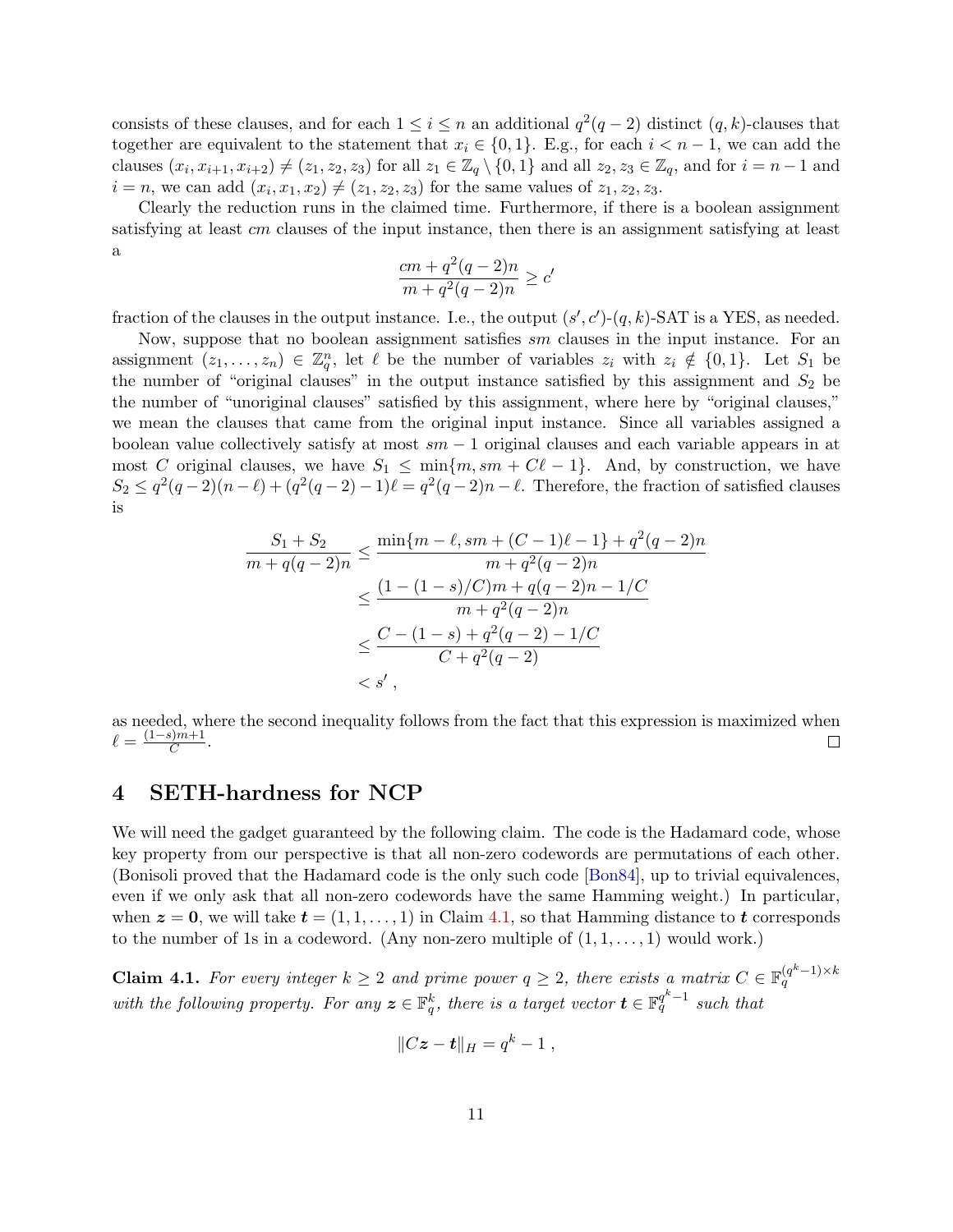but

$$
||Cz'-t||_H = q^k - q^{k-1} - 1
$$

for all  $z' \in \mathbb{F}_q^k$  with  $z' \neq z$ .

Furthermore, given q, k, and z, such a C and t can be computed in time  $\text{poly}(q^k)$ .

*Proof.* Let  $x_1, \ldots, x_{q-1}$  be all non-zero elements of  $\mathbb{F}_q$ . Let  $C \in \mathbb{F}_q^{(q^k-1)\times k}$  be the matrix

$$
C := \begin{pmatrix} 0 & 0 & \cdots & 0 & x_1 \\ 0 & 0 & \cdots & 0 & x_2 \\ \vdots & \vdots & \ddots & \vdots & \vdots \\ x_{q-1} & x_{q-1} & \cdots & x_{q-1} & x_{q-2} \\ x_{q-1} & x_{q-1} & \cdots & x_{q-1} & x_{q-1} \end{pmatrix}
$$

consisting of all possible non-zero rows in  $\mathbb{F}_q^k$ . (Row i can be viewed as the base q representation of *i*, and C generates the Hadamard code.) Take  $t := u + Cz$ , where  $u \in \mathbb{F}_q^{q^k-1}$  is the all ones vector,  $u := (1, 1, \ldots, 1)$ . Clearly, this can be computed in time poly $(q^k)$  as claimed.

Furthermore,

$$
||Cz-t||_H=||u||_H=q^k-1.
$$

On the other hand, for  $z' \neq z$ , we have

$$
||Cz'-t||_H=||C(z-z')-u||_H=q^k-q^{k-1}-1,
$$

where we have used the fact that every non-zero codeword in this code has exactly  $q^{k-1}$  coordinates equal to one.  $\Box$ 

We can now present our main reduction for NCP. The SETH-hardness of NCP in Theorem [1.1](#page-2-1) follows from this reduction together with Theorem [3.3](#page-10-0) (which shows that SETH implies a similar statement for  $(q, k)$ -SAT). The Gap-ETH hardness of  $\gamma$ -NCP in Theorem [1.2](#page-3-1) for constant  $q \geq 2$ follows from this reduction together with Theorem [3.5](#page-11-1) (which shows that Gap-ETH implies a similar statement for  $(s, c)$ -Gap- $(q, k)$ -SAT for constant q). Finally, Claim [2.3](#page-7-0) lets us extend this to any  $q = p^{\kappa}$  for constant  $p \geq 2$ , and therefore all finite fields with constant characteristic.

<span id="page-13-0"></span>**Theorem 4.2.** There is a poly $(n, m, q^k)$  (Karp) reduction that maps any Max- $(q, k)$ -SAT instance with m clauses on  $n \leq m$  variables and value  $r \leq m$  to an NCP instance with rank at most n, ambient dimension  $(q^k - 1)m$ , and distance  $(q^k - 1)m - q^{k-1}r$ .

In particular, for any  $0 < s \le c \le 1$ , the reduction maps  $(s, c)$ -Gap- $(q, k)$ -SAT to  $\gamma$ -GapNCP, where

$$
\gamma := \frac{1 - s/q - q^{-k}}{1 - c/q - q^{-k}} \ .
$$

*Proof.* The reduction takes as input  $(q, k)$ -clauses  $\phi_1, \ldots, \phi_m$  and an integer  $0 \leq r \leq m$  and constructs the matrix and target

$$
\Phi \coloneqq \begin{pmatrix} \Phi_1 \\ \Phi_2 \\ \vdots \\ \Phi_m \end{pmatrix} \text{ and } \boldsymbol{t} \coloneqq \begin{pmatrix} \boldsymbol{t}_1 \\ \boldsymbol{t}_2 \\ \vdots \\ \boldsymbol{t}_m \end{pmatrix},
$$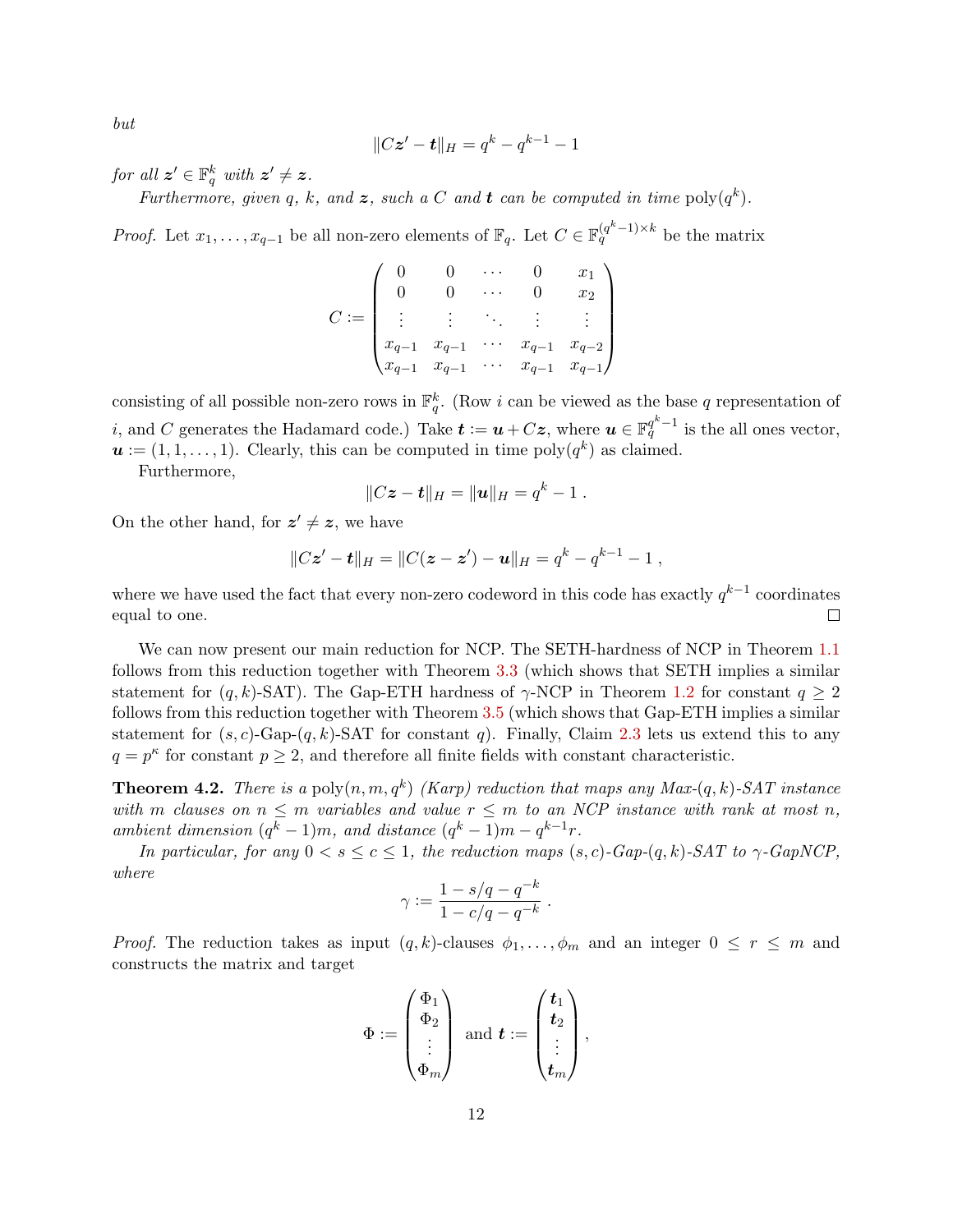<span id="page-14-3"></span>with  $\Phi_i \in \mathbb{F}_q^{(q^k-1)\times n}$  and  $t_i \in \mathbb{F}_q^{q^k-1}$  as follows.

For each  $(q, k)$ -clause  $\phi_i = ((x_{\ell_{i,1}}, \ldots, x_{\ell_{i,k}}) \neq (z_{i,1}, \ldots, z_{i,k}))$ , let  $\mathbf{z}_i := (z_{i,1}, \ldots, z_{i,k}) \in \mathbb{F}_q^k$  be the vector corresponding to the unique assignment that does not satisfy  $\phi_i$ . Let  $C \in \mathbb{F}_q^{(q^k-1)\times k}$  and  $t_i \in \mathbb{F}_q^{2^k-1}$  be as in Claim [4.1](#page-12-1) with  $\boldsymbol{z} = \boldsymbol{z}_i$ . For each  $j = 1, \ldots k$ , the reduction sets the  $\ell_{i,j}$ th column of  $\Phi_i$  to equal the jth column of C. All other columns of  $\Phi_i$  are zero. (For example, if  $k = 2$  and  $\phi_i$ is the clause  $(x_1, x_3) \neq (z_1, z_2)$ , then  $\Phi_i = (C_1, 0, C_2, 0, 0, \dots, 0)$ , where here  $C_j$  is the jth column of  $C.$ 

Finally, the reduction outputs the NCP instance consisting of generator matrix  $\Phi$ , target t, and distance  $d := (q^k - 1)(m - r) + (q^k - q^{k-1} - 1)r = (q^k - 1)m - q^{k-1}r$ .

It is clear that this reduction runs in time  $\text{poly}(n, m, q^k)$  as claimed. To prove correctness, we consider an assignment vector  $a \in \mathbb{F}_q^n$ . Notice that  $\Phi_i a = Cz_i$  if and only if the assignment a fails to satisfy clause  $\phi_i$ . Otherwise,  $\Phi_i \mathbf{a} = C \mathbf{z}'$  for some other  $\mathbf{z}' \in \mathbb{F}_q^k$ . Therefore, by Claim [4.1,](#page-12-1)

$$
\|\Phi_i \mathbf{a} - \mathbf{t}_i\|_{H} = \begin{cases} q^k - q^{k-1} - 1 & \text{a satisfies } \phi_i \\ q^k - 1 & \text{otherwise.} \end{cases}
$$

It follows that

$$
\|\Phi \mathbf{a} - \mathbf{t}\|_{H} = (q^{k} - 1)(m - S_{\mathbf{a}}) + (q^{k} - q^{k-1} - 1)S_{\mathbf{a}},
$$

where  $S_a$  is the number of clauses satisfied by  $a$ . So, dist $(t, C) \le d$  if and only if the value of the number of maximum number satisfiable clauses is at least r, as needed.  $\Box$ 

## <span id="page-14-0"></span>4.1 SETH-hardness of NCP with Preprocessing

We now sketch how to modify the above reduction to show essentially the same SETH-hardness result for NCP with preprocessing (though not hardness of approximation). The idea is to modify the gadget in Claim [4.1](#page-12-1) so that we can choose a special target  $t_{off}$  that "turns off" a clause—i.e.,  $t_{\text{off}}$  has the property that  $||Cz - t_{\text{off}}||_H$  is the same for all assignments z. In fact, any gadget that satisfies Claim [4.1](#page-12-1) already implies such a gadget with at most  $q^k$  times as many rows,<sup>[2](#page-14-1)</sup> but we build one with just  $q$  times as many rows (though this does not affect our results asymptotically).

Given such a gadget, we can then construct a code whose rows consist of such gadgets for all  $m = m(q, n, k)$  possible  $(q, k)$ -clause on n variables. Then, given a  $(q, k)$ -SAT instance consisting of a subset of these clauses, we construct the corresponding target  $\mathbf{t} = (\mathbf{t}_1, \dots, \mathbf{t}_m)$  by taking  $\mathbf{t}_i = \mathbf{t}_{off}$ if clause  $i$  is not in the input instance and mimicking the reduction from the previous section for the other clauses. I.e., we effectively "turn off the rows" corresponding to clauses that are not in our input instance.

<span id="page-14-2"></span>**Claim 4.3.** For every integer  $k \geq 2$  and prime power  $q \geq 2$ , there exists a matrix  $C \in \mathbb{F}_q^{q(q^k-1)\times k}$ and vector  $t_{\text{off}} \in \mathbb{F}_q^{q(q^k-1)}$  with the following property. For all  $z' \in \mathbb{F}_q^k$ ,

$$
||Cz' - t_{off}||_H = (q-1)q^{k-1},
$$

<span id="page-14-1"></span><sup>&</sup>lt;sup>2</sup>To see this let  $C, t(z)$  be a gadget satisfying Claim [4.1.](#page-12-1) Let C' be the matrix consisting of  $q^k$  copies of C stacked on top of each other. Let  $t'(z) := (t(z), \ldots, t(z))$ . Let  $t_{\text{off}} := (t(z_1), t(z_2), \ldots, t(z_{q^k}))$ , where the  $z_i \in \mathbb{F}_q^k$ represent all possible assignments. Then, clearly  $t_{\text{off}}$  is equidistant from all codewords and  $t'(z)$  is equidistant from all codewords except  $C'z$ . [\[ABGS19\]](#page-25-0) show a slightly different way to modify gadgets like those in Claim [4.1](#page-12-1) to the type of gadget that we need in this section.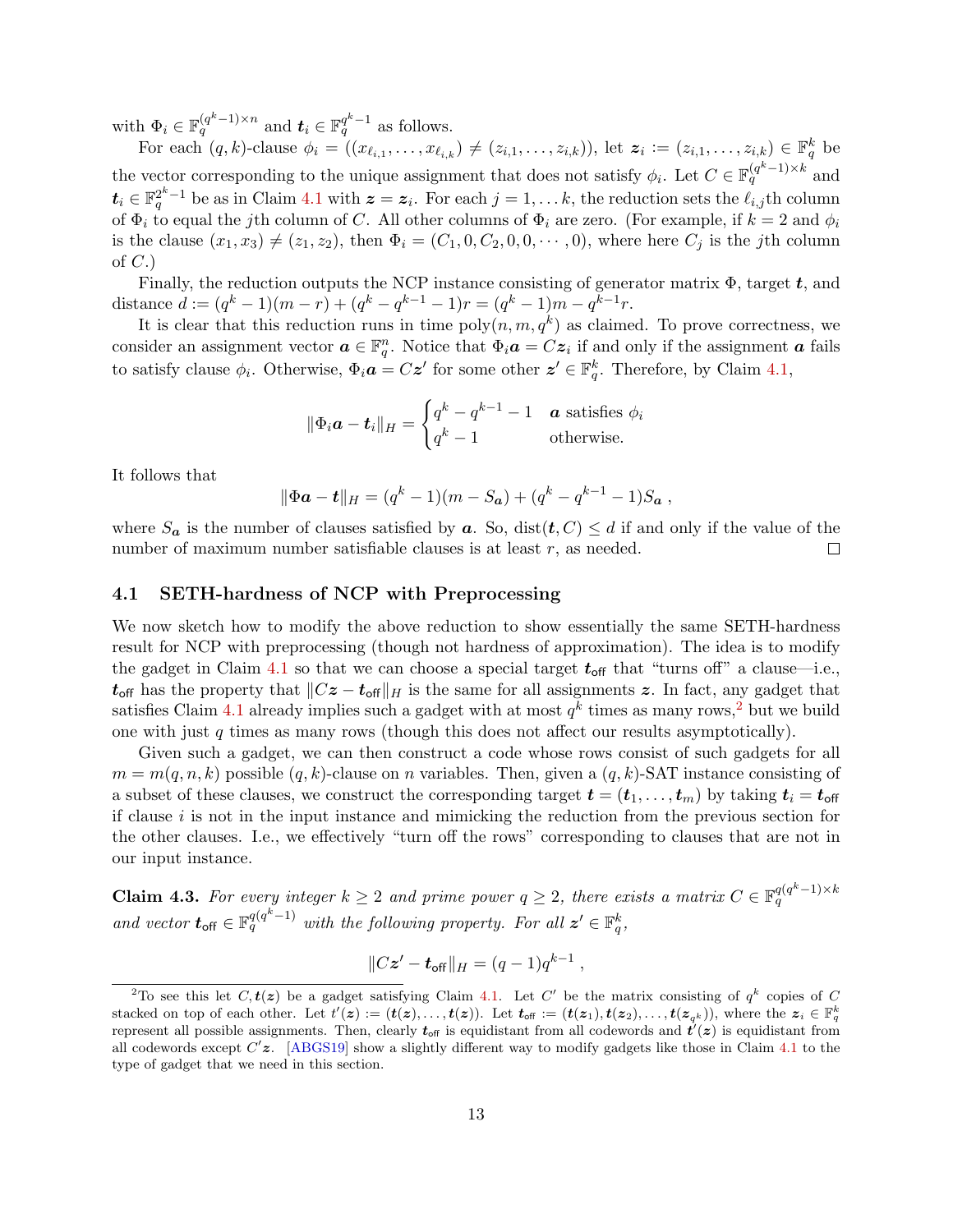and for any  $\boldsymbol{z} \in \mathbb{F}_q^k$ , there is a target vector  $\boldsymbol{t} \in \mathbb{F}_q^{q(q^k-1)}$  such that

$$
||C\boldsymbol{z}-\boldsymbol{t}||_H=q(q^k-1),
$$

but

$$
||Cz'-t||_H = q(q^k - q^{k-1} - 1)
$$

for all  $z' \in \mathbb{F}_q^k$  with  $z' \neq z$ .

Furthermore, given q, k, and z, such a C, t, and  $t_{\text{off}}$  can be computed in time  $\text{poly}(q^k)$ .

*Proof.* Let  $x_0, x_1, \ldots, x_{q-1}$  be all elements of  $\mathbb{F}_q$ . Let  $\widehat{C} \in \mathbb{F}_q^{(q^k-1)\times k}$  and  $\widehat{t} \in \mathbb{F}_q^{q^k-1}$  be the matrix and target from Claim [4.1.](#page-12-1) Take

$$
C := \begin{pmatrix} \widehat{C} \\ \widehat{C} \\ \vdots \\ \widehat{C} \end{pmatrix} \in \mathbb{F}_q^{q(q^k - 1) \times k}
$$

to be the matrix consisting of q copies of  $\widehat{C}$  and similarly take  $\boldsymbol{t} := (\widehat{\boldsymbol{t}}, \dots, \widehat{\boldsymbol{t}})$ . It is immediate from that claim that  $C$  and  $t$  satisfy the desired properties.

Finally, take  $t_{\text{off}} := (x_0, x_0, \ldots, x_0, x_1, x_1, \ldots, x_1, \ldots, x_{q-1}, x_{q-1}, \ldots, x_{q-1}) \in \mathbb{F}_q^{q(q^k-1)}$  to be the vector consisting of  $q^k-1$  consecutive copies of each element in  $\mathbb{F}_q$ . Notice that, for every non-zero  $z' \in \mathbb{F}_q^k$ , the codeword  $\widehat{C}z'$  is a vector whose entries contain  $q^{k-1} - 1$  zeros and  $q^{k-1}$  copies of each non-zero field element. (The reason that there are fewer zeros is because we excluded the zero row in  $\widehat{C}$ .) It follows immediately that  $||Cz'-t_{off}||_H = (q^k - q^{k-1}) + (q-1)(q^k - q^{k-1} - 1) = (q-1)(q^k - 1)$ for non-zero  $\boldsymbol{z}' \in \mathbb{F}_q^k$ . Finally, for  $\boldsymbol{z}' = \boldsymbol{0}$ , we also have  $||C\boldsymbol{z}' - \boldsymbol{t}_{\text{off}}||_H = ||\boldsymbol{t}_{\text{off}}||_H = (q-1)(q^k-1)$ , as needed.  $\Box$ 

**Theorem 4.4.** There is a poly $(n^k, q^k)$ -time reduction that maps any Max- $(q, k)$ -SAT instance on n variables to an NCP instance with rank n and ambient dimension  $M := q^{k+1}(q^k - 1) \cdot {n \choose k}$  $\binom{n}{k}$ . Furthermore, the code of the NCP instance depends only on n, q, and k (and not on the clauses of the input SAT instance).

*Proof.* We write  $m := q^k {n \choose k}$  $\binom{n}{k}$  for the total number of possible  $(q, k)$ -clauses on n variables. Notice that  $M = q(q^k - 1) \cdot m$ . The reduction constructs the generator matrix

$$
\Phi_{q,k,n}:=\left(\begin{matrix} \Phi_1\\ \Phi_2\\ \vdots\\ \Phi_m \end{matrix}\right)\in\mathbb{F}_q^{M\times n}
$$

of the code for fixed n, q, and k as follows. Let  $\phi_1, \ldots, \phi_m$  be a list of all possible  $(q, k)$ -clauses over n variables. The reduction constructs  $\Phi_i$  exactly as in Theorem [4.2,](#page-13-0) using the gadget C from Claim [4.3,](#page-14-2) rather than the gadget from Claim [4.1.](#page-12-1) I.e., it places the jth column of  $C$  in the column of  $\Phi_i$  corresponding to the *j*th variable in  $\phi_i$ .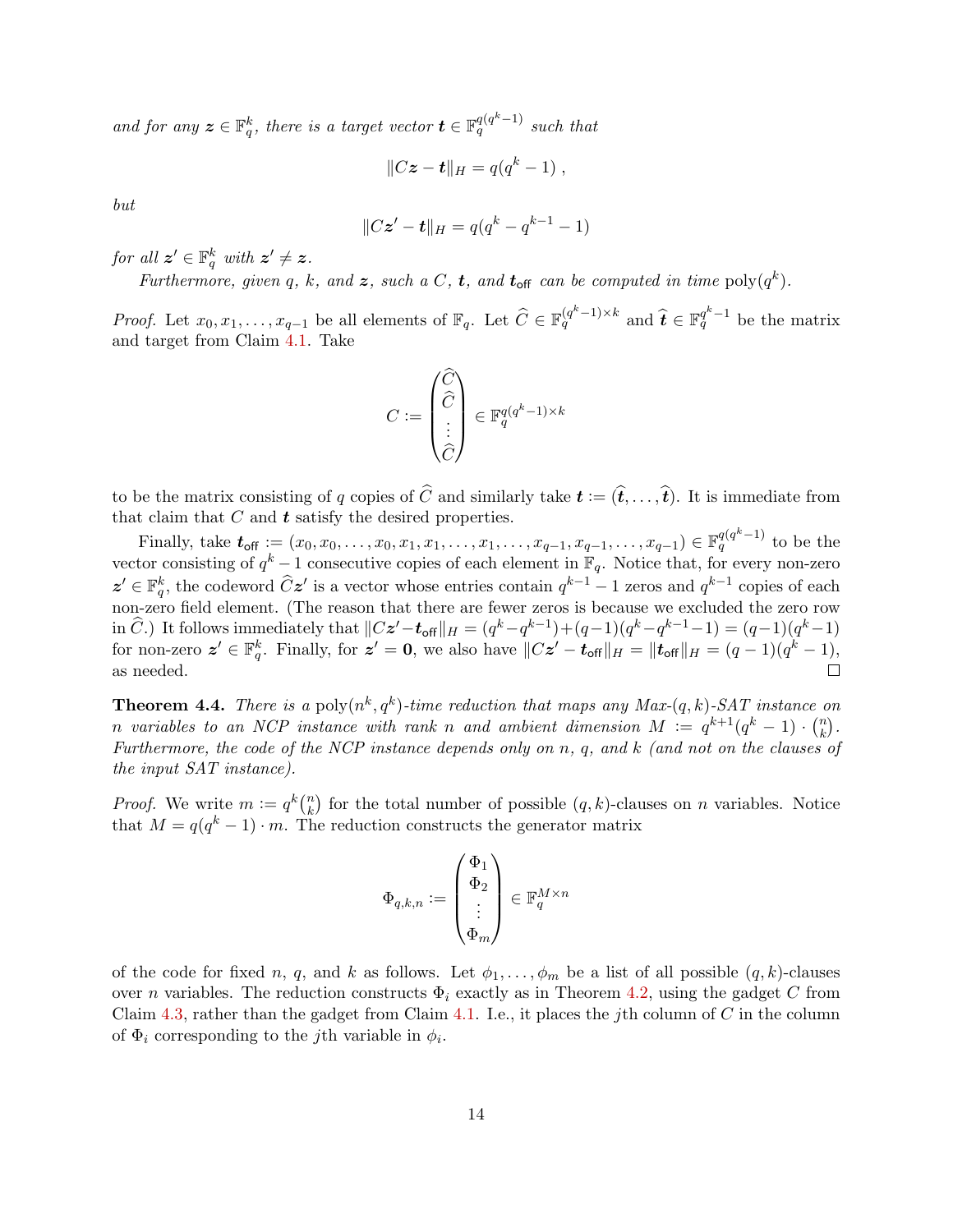<span id="page-16-1"></span>Given some Max- $(q, k)$ -SAT on *n* variables, consisting of some subset  $T \subseteq \{1, \ldots, m\}$  of the clauses and a value  $0 \leq r \leq |T|$ , the reduction constructs the target

$$
\boldsymbol{t}:=\begin{pmatrix}\boldsymbol{t}_1\\\boldsymbol{t}_2\\\vdots\\\boldsymbol{t}_m\end{pmatrix}\in\mathbb{F}_q^{M\times n}
$$

as follows. If  $i \notin T$ , then  $t_i = t_{off}$  as defined in Claim [4.3.](#page-14-2) In particular, for such i we have  $\|\Phi_i \mathbf{a} - \mathbf{t}_i\|_H = (q-1)(q^k-1)$  for all  $\mathbf{a} \in \mathbb{F}_q^n$ . If  $i \in T$ , then the reduction computes  $\mathbf{t}_i$  corresponding to  $\phi_i$  as in Theorem [4.2,](#page-13-0) except using Claim [4.3](#page-14-2) rather than Claim [4.1.](#page-12-1) In particular, we have  $\|\Phi_i \mathbf{a} - \mathbf{t}_i\|_{H} = q(q^k - 1)$  for any assignment  $\mathbf{a} \in \mathbb{F}_q^n$  that does not satisfy  $\phi_i$  and  $\|\Phi_i \mathbf{a} - \mathbf{t}_i\|_{H} =$  $q(q^k - q^{k-1} - 1)$  if **a** does satisfy  $\phi_i$ . Finally, the reduction outputs the NCP instance given by generator matrix  $\Phi$ , target t, and distance  $d := (q^k - 1)(q - 1)m - |T| + q^k(|T| - r)$ .

The running time is clearly as claimed. Furthermore, by the analysis above, we see that for any assignment  $a \in \mathbb{F}_q^n$ ,

$$
\|\Phi \mathbf{a} - \mathbf{t}\|_{H} = q(q^{k} - q^{k-1} - 1)S_{\mathbf{a}} + q(q^{k} - 1)U_{\mathbf{a}} + (q - 1)(q^{k} - 1)(m - |T|)
$$
  
=  $(q^{k} - 1)(q - 1)m - |T| + q^{k}(|T| - S_{\mathbf{a}})$ ,

where  $S_a$  is the number of clauses in T satisfied by  $a, U_a$  is the number of clauses in T not satisfied by a, and we have used the fact that  $U_a = |T| - S_a$ . In particular,  $dist(t, C) \le d$  if and only if there exists an assignment satisfying at least  $r$  of the clauses in  $T$ , as needed.  $\Box$ 

## <span id="page-16-0"></span>5 Hardness of MDP

To prove fine-grained hardness of MDP, we first present (our interpretation of) Dumer, Micciancio, and Sudan's reduction from NCP to MDP [\[DMS03\]](#page-26-9), which requires a certain type of gadget to work. Our contribution in this section is therefore entirely in the construction of the gadgets. We first define the gadget and then discuss our constructions. (Our gadget differs slightly from [\[DMS03\]](#page-26-9) in that we require all vectors to be at the same distance. The same idea is used in [\[AS18\]](#page-26-8) in the context of lattices and in [\[KM19\]](#page-27-8) in a very different context.)

**Definition 5.1** (Locally dense codes). For integers  $1 \le n \le m$  and  $1 \le M \le q^n$ , we say that a generator matrix  $C \in \mathbb{F}_q^{m \times n}$ , a target  $\mathbf{t} \in \mathbb{F}_q^m$ , and distance  $1 \leq d \leq m$  form an M-locally dense triple if  $d := dist(t, C) < \lambda(C)$ , and

$$
\left|\left\{ \boldsymbol{z} \in \mathbb{F}_q^n \; : \; \|C\boldsymbol{z} - \boldsymbol{t}\|_{H} = d \right\} \right| \geq M \; .
$$

We will construct two different families of locally dense codes in this section. (In Appendix [A,](#page-27-0) we construct a third such code with an additional property.) Our first construction uses Reed-Solomon codes and is quite similar to the construction in [\[DMS03\]](#page-26-9). The main difference is just in the setting of parameters. We choose our parameters to minimize the rank  $n$  of the gadget code relative to  $M$ , achieving  $M = q^{(1-\varepsilon)n}$  for any  $\varepsilon > 0$ . Together with Theorem [4.2,](#page-13-0) this simple change is enough to prove essentially optimal hardness of exact MDP under randomized SETH. In contrast, [\[DMS03\]](#page-26-9) were content with any  $M = q^{n^{\Omega(1)}}$  but focused on achieving a ratio dist $(\mathbf{t}, C)/\lambda(C)$  that is bounded away from one, which allowed them to prove hardness of  $\gamma$ -MDP for constant  $\gamma > 1$ .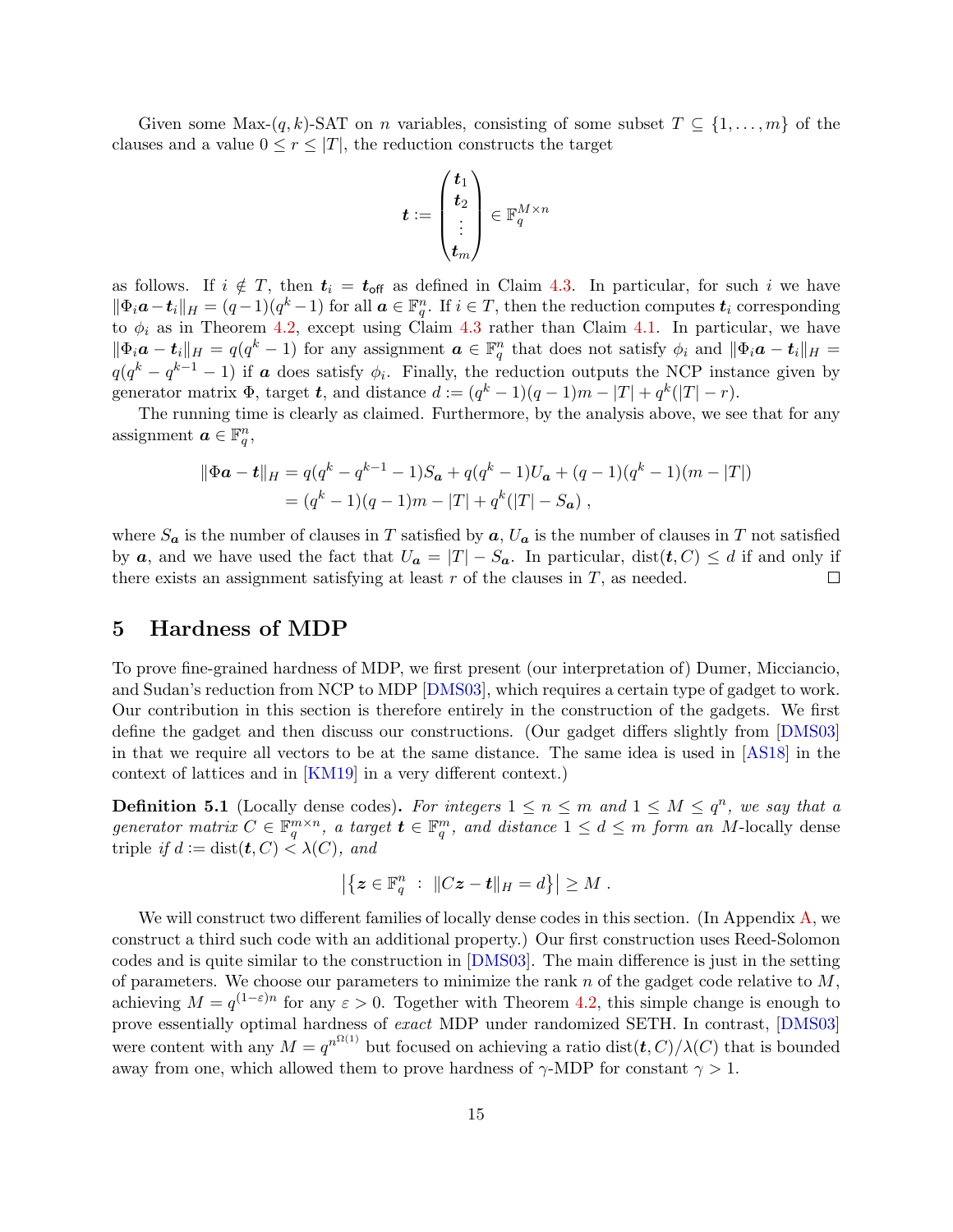<span id="page-17-1"></span>Our second construction is based on Ashikhmin, Barg, and Vlădut $\check{\phantom{a}}$ 's codes over  $\mathbb{F}_2$  with kissing number that is exponential in the ambient dimension [\[ABV01\]](#page-25-4). (A similar idea was used to show hardness of lattice problems in [\[AS18\]](#page-26-8).) With this, we simultaneously achieve  $M = 2^{\Omega(n)}$  and a ratio dist $(t, C)/\lambda(C) < 1 - \Omega(1)$  that is bounded away from one, over  $\mathbb{F}_2$ . I.e., up to the hidden constants in the asymptotic notation, we achieve the best of both worlds for the case  $q = 2$ . This allows us to prove  $2^{\Omega(n)}$  hardness of approximation under (non-uniform) Gap-ETH for all fields of characteristic two.

We can now present (a version of) Dumer, Micciancio, and Sudan's reduction. (Notice that the reduction is only meaningful if  $\gamma' \geq 1$ .)

<span id="page-17-0"></span>Theorem 5.2. There is an efficient (randomized) reduction that takes as auxiliary input an M- $\emph{locally dense triple} \hspace{1mm} (C^\dagger \in \mathbb{F}_q^{m^\dagger \times n^\dagger}, \bm{t} \in \mathbb{F}_q^{n^\dagger}, d^\dagger \leq \emph{m}^\dagger) \hspace{1mm} \emph{with} \hspace{1mm} M \geq 10q^n \hspace{1mm} \emph{and reduces any} \hspace{1mm} \gamma\text{-}NCP$ instance over  $\mathbb{F}_q$  with rank n, ambient dimension m, and distance d to a  $\gamma'$ -MDP instance over  $\mathbb{F}_q$ with rank at most  $n^{\dagger}+1$ , ambient dimension  $m+m^{\dagger}$ , and distance  $d+d^{\dagger}$ , where

$$
\gamma' := \frac{\min\left\{\lambda(C^{\dagger}), \ \gamma d + d^{\dagger}\right\}}{d + d^{\dagger}}.
$$

The reduction succeeds with probability at least  $1 - q^n/M$ 

*Proof.* Given as input the generator matrix for a code  $C \in \mathbb{F}_q^{m \times n}$ , target vector  $\mathbf{t} \in \mathbb{F}_q^m$ , distance  $1 \leq d \leq m$  and an M-locally dense triple  $(C^{\dagger}, t^{\dagger}, d^{\dagger})$ , the reduction behaves as follows. It samples  $T \in \mathbb{F}_q^{n \times n^{\dagger}}$  and  $\boldsymbol{z}' \in \mathbb{F}_q^n$  uniformly at random and sets

$$
C' := \begin{pmatrix} CT & -t - Cz' \\ C^{\dagger} & -t^{\dagger} \end{pmatrix} \in \mathbb{F}_q^{(m+m^{\dagger}) \times (n^{\dagger}+1)}.
$$

The MDP instance is simply C' and  $d' := d + d^{\dagger}$ .

Clearly the reduction is efficient and achieves the parameters claimed in the theorem. To prove correctness, it will be convenient to define  $W := \{(\overline{CT}z^{\dagger}, C^{\dagger}z^{\dagger}) : z^{\dagger} \in \mathbb{F}_q^{n^{\dagger}}\}\$ to be the subspace generated by the first  $n^{\dagger}$  columns of C'. Then, the code generated by C' is just W together with  $W-(t+Cz',t^{\dagger})\mathbb{F}_{q}^{*}$ , where we write  $\mathbb{F}_{q}^{*}$  for the non-zero elements of  $\mathbb{F}_{q}$ . Notice that the shortest non-zero codeword in W has length at least  $\lambda(C^{\dagger}) + \lambda(C) > \lambda(C^{\dagger})$ , and the shortest codeword in  $W - (\boldsymbol{t} + C\boldsymbol{z}', \boldsymbol{t}^{\dagger}) \mathbb{F}_{q}^{*}$  has length at least  $\max_{\alpha \in \mathbb{F}_{q}^{*}} \text{dist}(\alpha \boldsymbol{t}, C) + \text{dist}(\alpha \boldsymbol{t}^{\dagger}, C^{\dagger}) = \text{dist}(\boldsymbol{t}, C) + d^{\dagger}$ .

So, suppose dist $(t, C) > \gamma d$ . It follows that

$$
\lambda(C') > \min \left\{ \lambda(C^{\dagger}), \ \gamma d + d^{\dagger} \right\} = \gamma' d'.
$$

I.e., the MDP instance is a NO.

On the other hand, suppose that  $dist(t, C) \leq d$ . Then, let  $\boldsymbol{z} \in \mathbb{F}_q^n$  be such that  $||C\boldsymbol{z} - \boldsymbol{t}||_H \leq d$ . By Claim [2.4,](#page-7-1) with probability at least  $1 - M/q^n$ , there exists a  $\boldsymbol{z}^\dagger \in \mathbb{F}_q^{n^\dagger}$  such that  $\|C^\dagger \boldsymbol{z}^\dagger - \boldsymbol{t}^\dagger\|_H = d^\dagger$ and  $Tz^{\dagger} = z + z'$ . Assuming that such  $z^{\dagger}$  exists, then  $(CTz^{\dagger}, C^{\dagger}z^{\dagger}) - (\boldsymbol{t} + Cz', \boldsymbol{t}^{\dagger})$  is a non-zero codeword in the code generated by C' with weight at most  $d + d^{\dagger}$ . So, with probability at least  $1 - M/q^n$ , the MDP instance is a YES, as needed.  $\Box$ 

The next simple corollary shows that we can "add  $k$  copies" of the gadget in order to increase  $\gamma'$  a bit. (In particular, this allows us to achieve  $\gamma' \geq 1$ , and thus a non-trivial reduction.)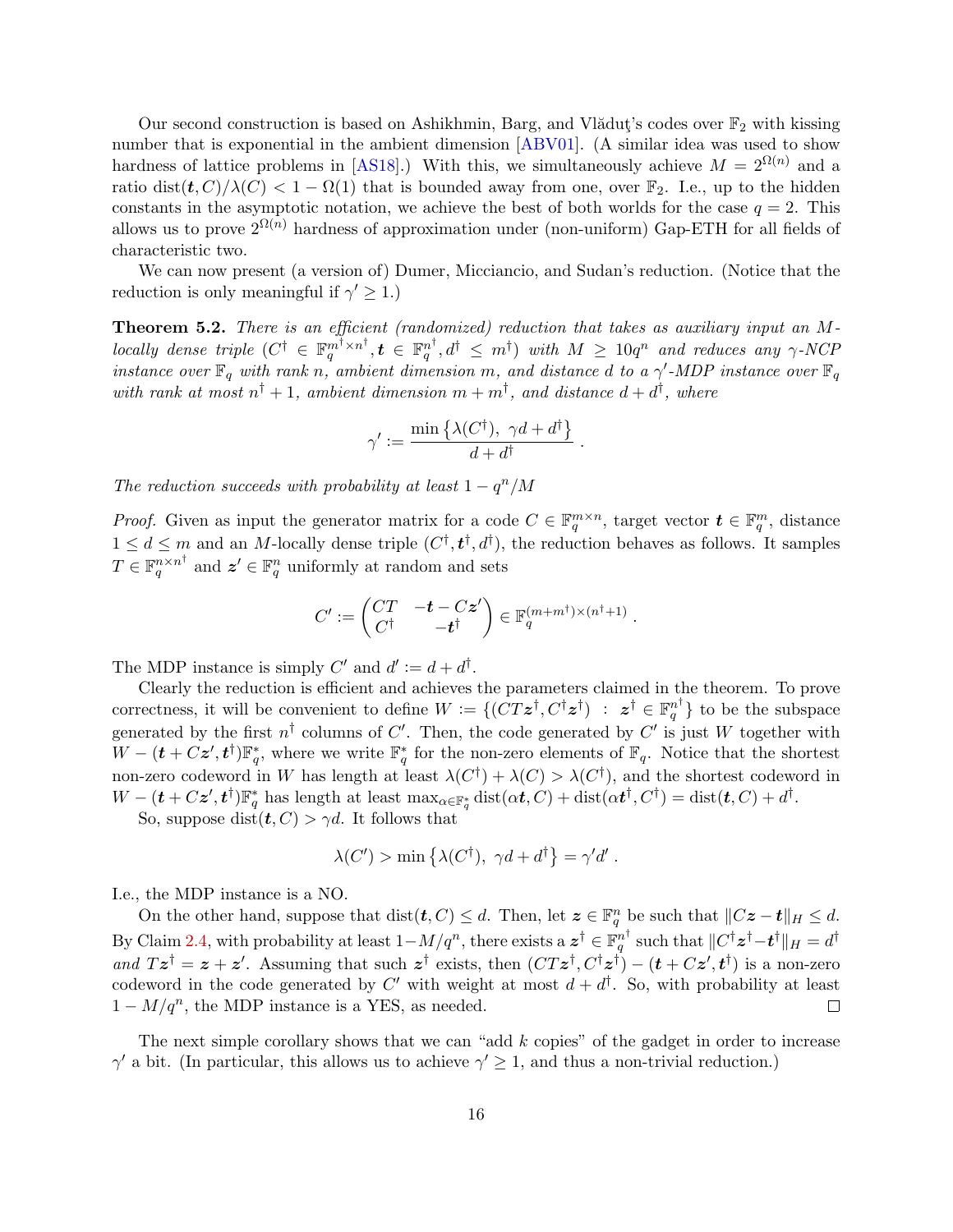<span id="page-18-2"></span>Corollary 5.3. There is an efficient (randomized) reduction that takes as auxiliary input an Mlocally dense triple (C † ∈ F m†×n † q , t ∈ F n † q , d† ≤ m† ) with M ≥ 10q <sup>n</sup> and an integer k ≥ 1 (represented in unary) and reduces any  $\gamma$ -NCP instance with rank n, ambient dimension m, and distance d to a  $\gamma'$ -MDP instance with rank at most  $n^\dagger+1$ , ambient dimension  $m+km^\dagger$ , and distance  $d+kd^\dagger$ , where

$$
\gamma' := \frac{\min \left\{ k \lambda(C^{\dagger}), \ \gamma d + k d^{\dagger} \right\}}{d + k d^{\dagger}}.
$$

The reduction succeeds with probability at least  $1 - q^n/M$ 

In particular, for  $k \geq d$ , we have  $\gamma' \geq 1$  (since  $\lambda(C^{\dagger}) \geq d^{\dagger} + 1$  by the definition of an M-locally dense triple).

Proof. The reduction simply constructs the new gadget

$$
(C^{\dagger})' := \begin{pmatrix} C^{\dagger} \\ \vdots \\ C^{\dagger} \end{pmatrix} \in \mathbb{F}_q^{km^{\dagger} \times n^{\dagger}}, \qquad (t^{\dagger})' := \begin{pmatrix} t^{\dagger} \\ \vdots \\ t^{\dagger} \end{pmatrix} \in \mathbb{F}_q^{km^{\dagger}},
$$

and  $(d^{\dagger})' := kd^{\dagger}$  and then runs the reduction from Theorem [5.2](#page-17-0) with this new gadget.

 $\Box$ 

#### <span id="page-18-0"></span>5.1 SETH hardness via Reed-Solomon codes

We now use Reed-Solomon codes to construct locally dense triples with the key property that we can take  $M = q^{(1-\varepsilon)n}$  for any constant  $\varepsilon > 0$ . We first construct our gadget for sufficiently large  $q > n$  and then use concatenation to extend this to all q.

<span id="page-18-1"></span>**Proposition 5.4.** There is a  $poly(q)$ -time deterministic algorithm that takes as input a prime power  $q \geq 2$  and integer  $n < q$  and outputs a generator matrix  $C \in \mathbb{F}_q^{(q-1)\times n}$  and target  $\boldsymbol{t} \in \mathbb{F}_q^{q-1}$ such that  $(C, t, d)$  form an M-locally dense triple, where  $d := q - n - 1$  and  $M := \binom{q-1}{n}$  $\binom{-1}{n}$ .

Proof. Let

$$
C:=\begin{pmatrix} 1&x_1&x_1^2&\cdots&x_1^{n-1}\\ 1&x_2&x_2^2&\cdots&x_2^{n-1}\\ \vdots&\vdots&\vdots&\ddots&\vdots\\ 1&x_{q-1}&x_{q-1}^2&\cdots&x_{q-1}^{n-1}\end{pmatrix}\in\mathbb{F}_q^{q-1\times n}
$$

be a generator matrix of a Reed-Solomon code, where  $x_1, \ldots, x_{q-1} \in \mathbb{F}_q^*$  are all distinct nonzero field elements. Recall that  $\lambda(C) = q - n > d$ . Let  $\boldsymbol{t} := (-x_1^{-1}, -x_2^{-1}, \ldots, -x_{q-1}^{-1}) \in \mathbb{F}_q^{q-1}$ . Then, for any codeword  $\boldsymbol{p} := (p(x_1), \ldots, p(x_{q-1}))$  corresponding to a polynomial  $p(x) \in \mathbb{F}_q^n$  with degree less than n, the quantity  $(q - 1) - ||\boldsymbol{t} - \boldsymbol{p}||_H$  is exactly the number of non-zero roots of the polynomial  $xp(x) + 1$ . This polynomial has degree at most n and therefore has at most n roots. So, dist( $t, C$ )  $\geq q - n - 1 = d$ .

Notice that any polynomial with degree at most  $n$  and with constant term one can be written (uniquely) as  $xp(x) + 1$  for some  $p(x)$  with  $\deg(p) < n$ . In particular, for every  $S \subset \{1, \ldots, q-1\}$ with  $|S| = n$ , there exists a (unique)  $p(x)$  with degree  $n-1$  satisfying

$$
xp(x) + 1 = \frac{\prod_{i \in S}(x - x_i)}{\prod_{i \in S}(-x_i)}.
$$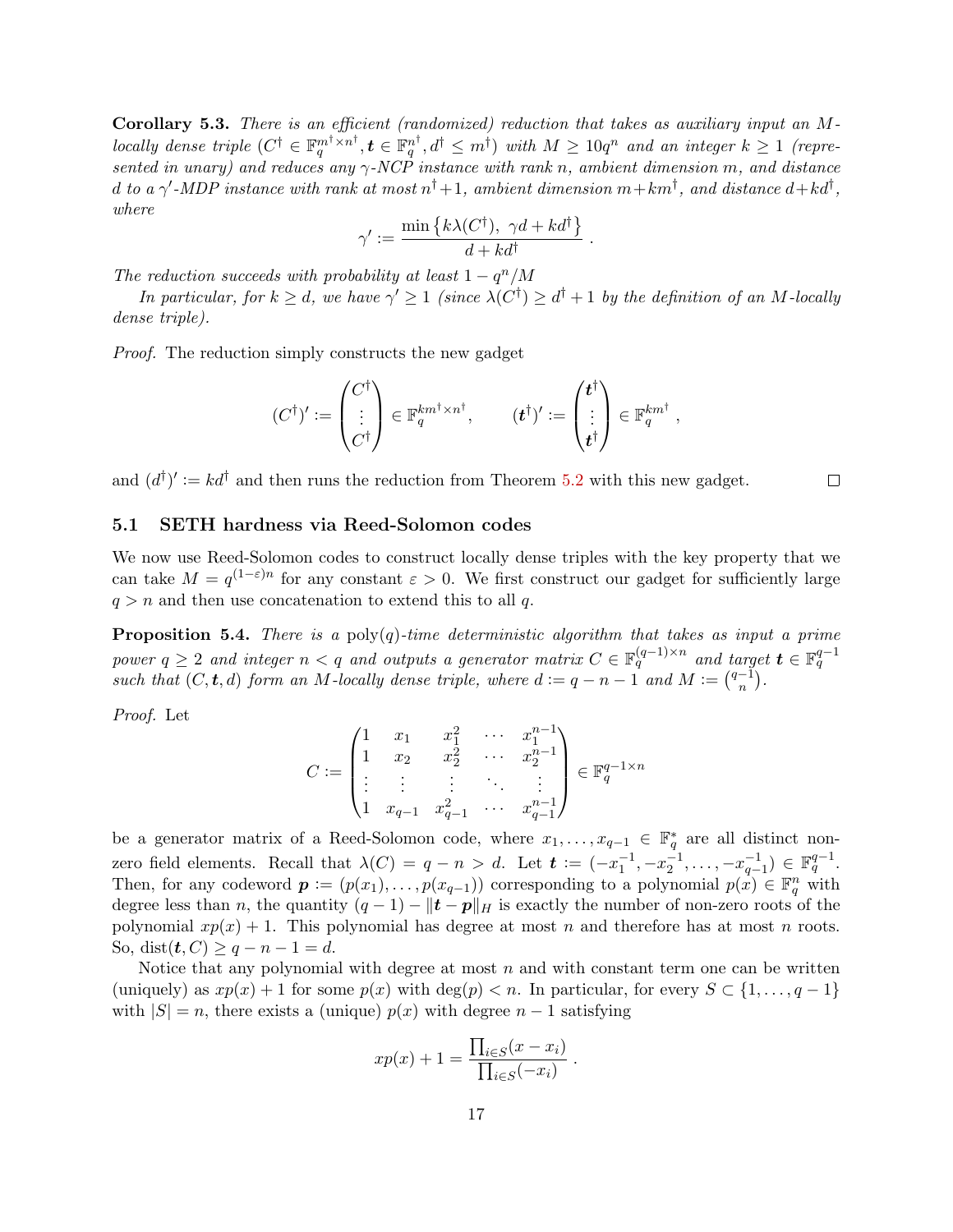For such  $p(x)$ , we have  $||\mathbf{t} - \mathbf{p}||_H = d$ . Therefore, dist $(\mathbf{t}, C) = d$  and there are exactly  $\binom{q-1}{n}$  $\binom{-1}{n}$  vectors p with  $\|\boldsymbol{t} - \boldsymbol{p}\|_{H} = d$  (one for each such subset S), as needed.

<span id="page-19-0"></span>**Corollary 5.5.** There is a poly $(q^{\kappa})$ -time deterministic algorithm that takes as input a prime power  $q \geq 2$  and positive integers n and  $\kappa$  satisfying  $q^{\kappa} > n$  and outputs a generator matrix  $C \in \mathbb{F}_q^{\kappa(q^{\kappa}-1)^2 \times \kappa n}$ , target  $\mathbf{t} \in \mathbb{F}_q^{\kappa(q^{\kappa}-1)^2}$ , and distance  $d := \kappa(q^{\kappa}-q^{\kappa-1})(q^{\kappa}-n-1)$  such that  $(C, \mathbf{t}, d)$ form an M-locally dense triple, where  $M := \binom{q^k-1}{n}$  $\binom{-1}{n}$ .

*Proof.* Let  $\widehat{C} \in \mathbb{F}_{q^{\kappa}}^{q^{\kappa}-1 \times n}$  $q^{\kappa-1\times n}_{q^{\kappa}}$  and  $\widehat{\boldsymbol{t}} \in \mathbb{F}_{q^{\kappa}}^{q^{\kappa}-1}$  $q^{\kappa-1}$  be as in Proposition [5.4.](#page-18-1) Let  $\phi: \mathbb{F}_{q^{\kappa}} \to \mathbb{F}_q^{\kappa(q^{\kappa}-1)}$  be a linear map defined as follows. Recall that the finite field  $\mathbb{F}_{q^{\kappa}}$  is isomorphic as an  $\mathbb{F}_q$ -vector space to  $\mathbb{F}_q^{\kappa}$ , and let  $\psi: \mathbb{F}_{q^{\kappa}} \to \mathbb{F}_q^{\kappa}$  be an isomorphism between them (which can be found and computed efficiently). Let  $x_1, \ldots, x_{q^{\kappa}-1} \in \mathbb{F}_{q^{\kappa}}^*$  be all distinct non-zero field elements. Then, let

$$
\phi(z):=\begin{pmatrix} \psi(x_1z)\\ \psi(x_2z)\\ \vdots\\ \psi(x_{q^{\kappa}-1}z)\end{pmatrix}\in \mathbb{F}_q^{\kappa(q^{\kappa}-1)}
$$

.

We extend  $\phi$  to a map from  $\mathbb{F}_{q^{\kappa}}^{q^{\kappa}-1}$  $q_{\kappa}^{\kappa-1}$  to  $\mathbb{F}_q^{\kappa(q^{\kappa}-1)^2}$  by letting it act coordinate-wise, and we let  $C \in$  $\mathbb{F}_q^{\kappa(q^{\kappa}-1)^2 \times \kappa n}$  be a generator matrix of the code  $\{\phi(\widehat{C}z) : z \in \mathbb{F}_{q^{\kappa}}^n\}$  and  $t := \phi(\widehat{t})$ . (Since  $\psi$  is an isomorphism of vector spaces, this is in fact a code.)

It is clear that C and t can be computed in  $\text{poly}(q^{\kappa})$  time. Notice that for every non-zero  $z \in \mathbb{F}_{q^{\kappa}}$ , we have  $\|\phi(z)\|_{H} = \alpha := \kappa(q^{\kappa} - q^{\kappa-1})$ . (In particular,  $\phi(z)$  consists of all  $q^{\kappa} - 1$  possible non-zero vectors in  $\mathbb{F}_q^{\kappa}$ . Its Hamming weight is therefore  $q^{\kappa}$  times the average Hamming weight of a vector in  $\mathbb{F}_q^{\kappa}$ , which is  $(1-1/q)\kappa$ .) Therefore, for  $\mathbf{z} \in \mathbb{F}_{q^{\kappa}}^{q^{\kappa}-1}$  $q_{\alpha}^{q^{\alpha}-1}, \|\phi(z)\|_{H} = \alpha \cdot \|z\|_{H}.$  It follows that  $\lambda(C) = \alpha \cdot \lambda(\widehat{C}), \text{dist}(\boldsymbol{t}, C) = \alpha \cdot \text{dist}(\widehat{\boldsymbol{t}}, \widehat{C}), \text{ and}$ 

$$
\left|\left\{z\in\mathbb{F}_q^n\;:\;\|Cz-t\|_H=\text{dist}(t,C)\right\}\right|=\left|\left\{z\in\mathbb{F}_{q^{\kappa}}^n\;:\;\|\widehat{C}z-\widehat{t}\|_H=\text{dist}(\widehat{t},\widehat{C})\right\}\right|.
$$

The result follows from the properties of  $\hat{C}$  and  $\hat{\boldsymbol{t}}$  guaranteed by Proposition [5.4.](#page-18-1)

<span id="page-19-1"></span>**Corollary 5.6.** For every constant  $\varepsilon \in (0,1/2)$ , there is a poly<sub> $\varepsilon$ </sub> $(n,q)$ -time deterministic algorithm that takes as input a prime power  $q = q(n) \geq 2$  and sufficiently large integer n and outputs a code  $C \in \mathbb{F}_q^{m \times n}$ , target  $\boldsymbol{t} \in \mathbb{F}_q^m$ , and distance  $d \geq (1-\varepsilon)(1-1/q)m$  such that  $(C, \boldsymbol{t}, d)$  is a  $q^{(1-\varepsilon)n}$ -locally dense triple, where  $m = \text{poly}_{\varepsilon}(n, q)$ .

*Proof.* Let  $\kappa := 10[(1 + \log_q n)/\varepsilon]$  and  $\hat{n} := \lfloor n/\kappa \rfloor$  such that  $\binom{q^{\kappa}-1}{\hat{n}}$  $\left(\widehat{n}^{-1}\right) \geq q^{(1-\varepsilon)n}$  and

$$
\frac{d}{m} = \frac{\kappa(q^{\kappa} - q^{\kappa - 1})(q^{\kappa} - n - 1)}{\kappa(q^{\kappa} - 1)^2} \ge (1 - \varepsilon)(1 - 1/q) .
$$

The result then follows by Corollary [5.5.](#page-19-0)

<span id="page-19-2"></span>Corollary 5.7. For every constant  $\varepsilon \in (0,1/2)$  and every prime power  $q = q(n) \geq 2$ , there is an poly<sub>ε</sub> $(m, q)$ -time (randomized) reduction that maps any NCP instance over  $\mathbb{F}_q$  with rank  $n \geq 2$ and ambient dimension m to an MDP instance over  $\mathbb{F}_q$  with rank at most  $(1+\varepsilon)n$  and ambient dimension  $\text{poly}_{\varepsilon}(m, q)$ .

 $\Box$ 

 $\Box$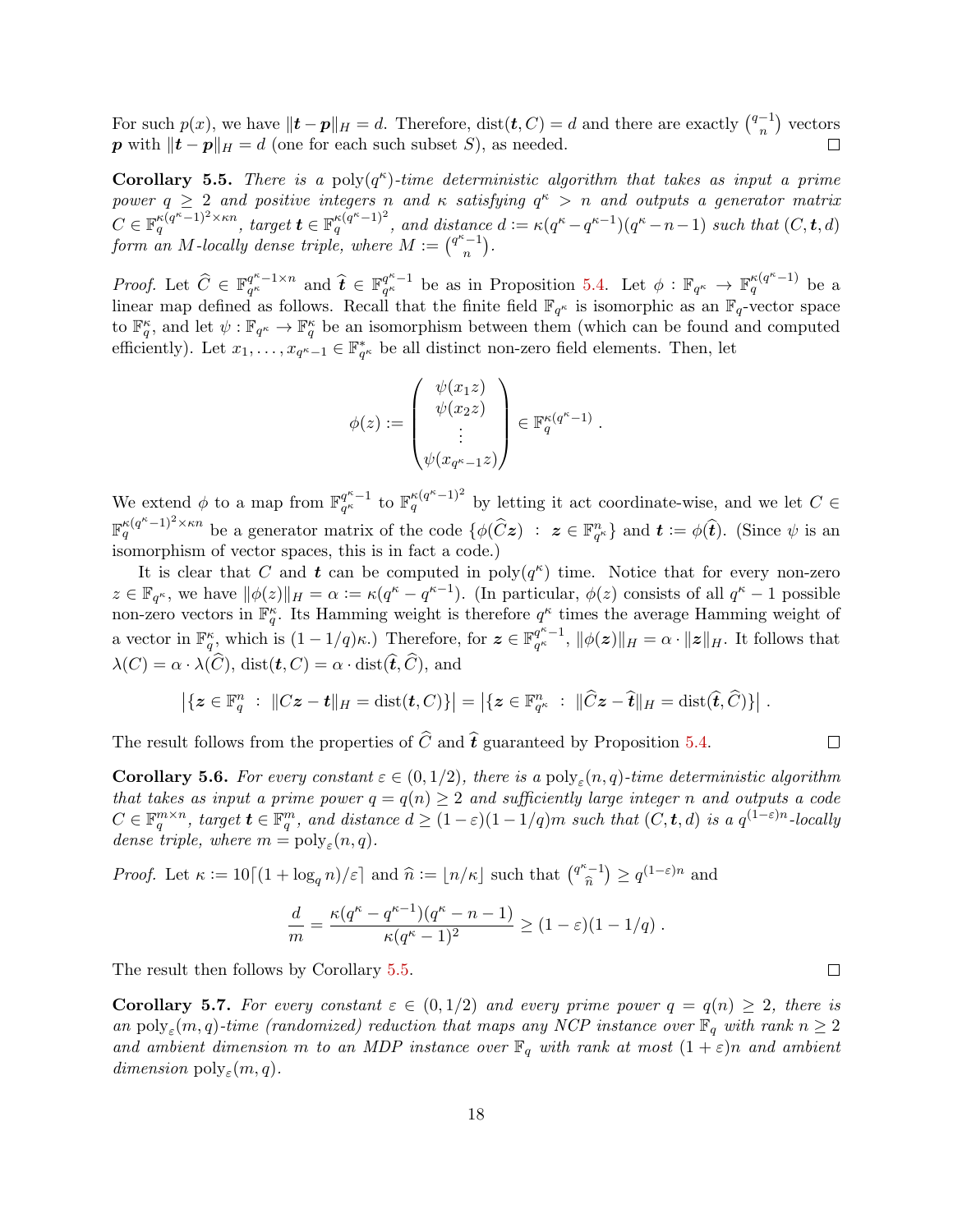<span id="page-20-3"></span>*Proof.* On input  $C \in \mathbb{F}_q^{m \times n}$ ,  $\boldsymbol{t} \in \mathbb{F}_q^m$ , and  $1 \leq d \leq m$ , the reduction sets  $n^{\dagger} := \lfloor (1+\varepsilon)n \rfloor$  and runs the algorithm from Corollary [5.6](#page-19-1) to obtain  $(C^{\dagger}, t^{\dagger}, d^{\dagger})$ , a  $q^{(1-\varepsilon/10)n^{\dagger}} > 10q^n$ -locally dense triple with rank  $n^{\dagger}$ . It then runs the reduction from Corollary [5.3](#page-18-2) with  $k := d$ .  $\Box$ 

The SETH-hardness of MDP (i.e., the MDP part of Theorem [1.1\)](#page-2-1) now follows immediately from the SETH-hardness of NCP and Corollary [5.7.](#page-19-2)

#### <span id="page-20-0"></span>5.2 Hardness of approximation via kissing codes

We now prove Gap-ETH hardness of MDP by constructing a different locally dense triple that has  $\lambda(C) \leq d/\gamma$  for constant  $\gamma > 1$  while still achieving  $M \geq 2^{\varepsilon n}$  for constant  $\varepsilon > 0$ . Recall that the kissing number of a code (or, by abuse of notation, the kissing number of its generator matrix) is the number of non-zero vectors whose length is exactly  $\lambda(C)$ .

Our construction will use the following result of Ashikhmin, Barg, and Vladut, showing the existence of codes over  $\mathbb{F}_2$  with kissing number exponential in the ambient dimension m [\[ABV01\]](#page-25-4). (In this section, we will only prove the existence of a gadget that suffices for our needs. We do not know if it can be constructed efficiently, which is why we require a non-uniform reduction.) We work over  $\mathbb{F}_2$  throughout this section and then simply use Claim [2.3](#page-7-0) to extend our hardness result to all fields of characteristic two. (All of the unspecified constants in this section can be made explicit.)

<span id="page-20-1"></span>**Theorem 5.8** ([\[ABV01\]](#page-25-4)). There exist constants  $\varepsilon > 0$  and  $\delta > 0$  such that for all integers  $m \geq 2$ , there is  $C \in \mathbb{F}_2^{m \times n}$  with kissing number at least  $2^{\varepsilon m}$  and  $\lambda(C) \geq \delta m$ .

The basic idea behind the next corollary is straightforward. Given a code as in Theorem [5.8,](#page-20-1) we can sample a uniformly random target  $\boldsymbol{t} \in \mathbb{F}_2^m$  with low Hamming norm,  $\|\boldsymbol{t}\|_H = \delta' m < \delta m$  and argue that the expected number of codewords at distance  $d := \lambda(C) - ||t||_H = \lambda(C)/\gamma$  from t is  $2^{\varepsilon m}$ . We then "remove 0" from the code to make dist $(\boldsymbol{t}, C) = d$ . I.e., we translate  $\boldsymbol{t}$  by a random codeword, take a random low-co-dimension subcode of  $C$ , and argue that with high probability the subcode will still contain many vectors at distance d from our new target but no closer codeword.

<span id="page-20-2"></span>Corollary 5.9. There exist constants  $\varepsilon > 0$  and  $\gamma \in (1,2)$  such that for all sufficiently large integers m, there exist  $C \in \mathbb{F}_2^{m \times n}$ ,  $\boldsymbol{t} \in \mathbb{F}_2^m$ , and  $0 \leq d \leq m$  that form an M-locally dense triple with  $M \geq 2^{\varepsilon m}$  and  $\lambda(C) \geq \gamma d$ .

*Proof.* Let  $\widehat{C} \in \mathbb{F}_2^{m \times \widehat{n}}$  generate the code guaranteed by Theorem [5.8](#page-20-1) with kissing number at least  $2^{\widehat{\epsilon}m}$ . Let  $\widehat{\boldsymbol{t}} \in \mathbb{F}_2^m$  be uniformly random with Hamming norm  $w := \lambda(\widehat{C}) - \lfloor \lambda(\widehat{C})/\gamma \rfloor$ . Let  $\boldsymbol{a}, \widehat{z} \in \mathbb{F}_2^{\widehat{n}}$ be uniformly random. Then, set  $\mathbf{t} := \hat{\mathbf{t}} + \hat{C}\hat{\mathbf{z}}$ , and let  $C \in \mathbb{F}_2^{m \times n}$  be the generator matrix of the code

$$
\{\widehat{C}\boldsymbol{z} \;:\; \langle \boldsymbol{z}, \boldsymbol{a} \rangle = 0\} \;.
$$

Let  $d := \lambda(\widehat{C}) - w = |\lambda(\widehat{C})/\gamma|.$ 

We trivially have  $\lambda(C) \geq \lambda(\widehat{C}) \geq \gamma d$ . Below, we argue that  $(C, t, d)$  is an M-locally dense triple with non-zero probability.

Notice that, in the code generated by  $\widehat{C}$ , the closest codeword to  $\widehat{\boldsymbol{t}}$  is 0, and all other codewords are at distance at least d away from  $\hat{\boldsymbol{t}}$ . Let  $\boldsymbol{y} \in \widehat{C} \mathbb{F}_2^{\widehat{n}}$  be a codeword with  $\|\boldsymbol{y}\|_H = \lambda(\widehat{C})$ . Then,

$$
\Pr[\|\mathbf{y}-\widehat{\mathbf{t}}\|_{H}=d]=\frac{\binom{\lambda(C)}{w}}{\binom{m}{w}}.
$$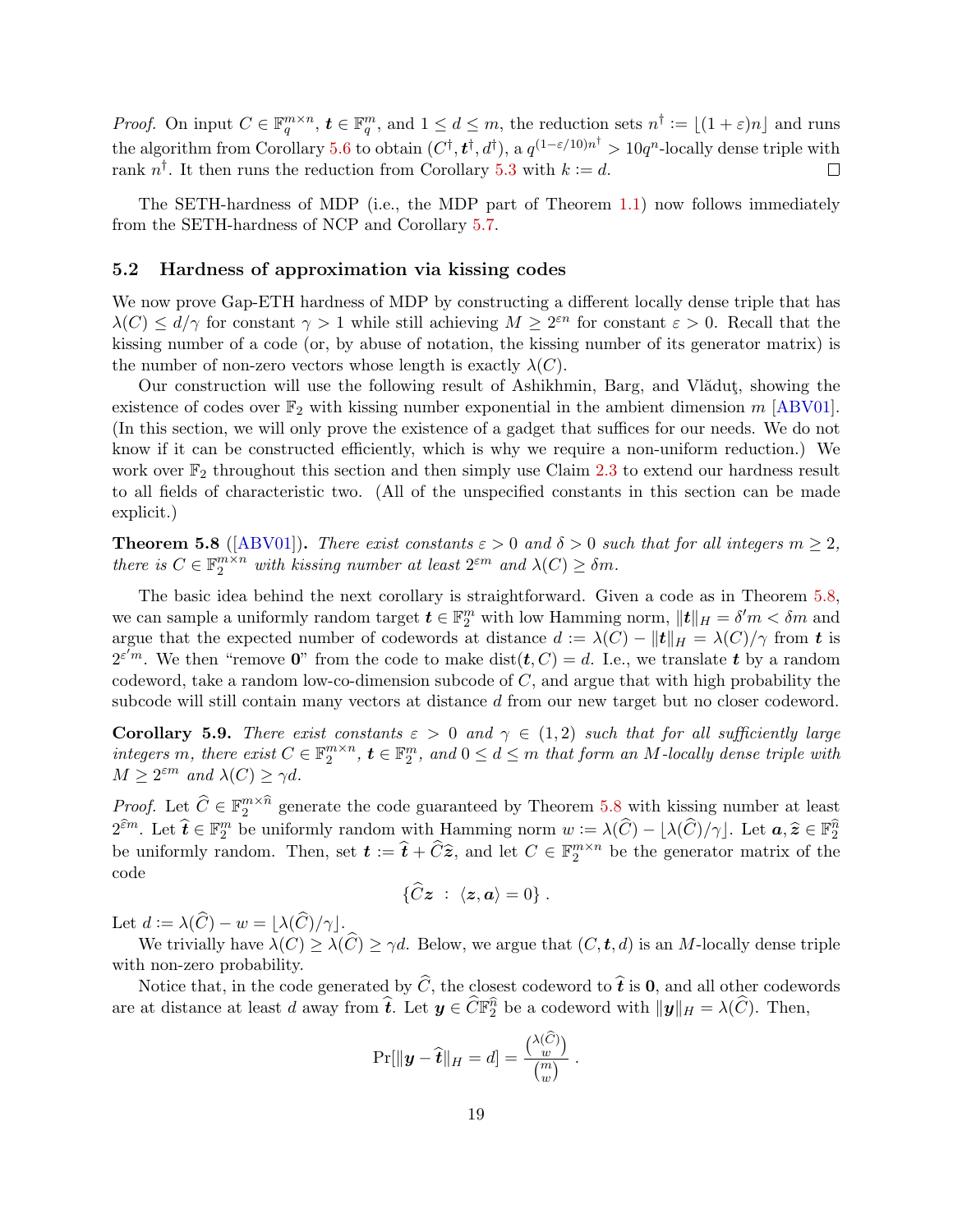So, the expected number of codewords  $y \in \widehat{C}\mathbb{F}_2^{\widehat{n}}$  with  $\|y - \widehat{t}\|_{H} = d$  is at least

$$
2^{\widehat{\varepsilon}m}\cdot\frac{\binom{\lambda(\widehat{C})}{w}}{\binom{m}{w}},
$$

which for sufficiently large m and sufficiently small constants  $\varepsilon$  and  $\gamma$  is at least  $2^{\varepsilon m+2}$ .<sup>[3](#page-21-0)</sup> Therefore, there exists a choice of  $\hat{\boldsymbol{t}}$  with at least  $2^{\varepsilon m+2}$  codewords  $\boldsymbol{y} \in \widehat{C}\mathbb{F}_2^{\widehat{n}}$  at distance d from  $\widehat{\boldsymbol{t}}$ .

Fix such  $\hat{\boldsymbol{t}}$ , and notice that there are also at least  $2^{\varepsilon m+2}$  codewords  $\boldsymbol{y} \in \widehat{C}\mathbb{F}_2^{\widehat{n}}$  with  $\|\boldsymbol{y}-\boldsymbol{t}\|_H = d$ . (Recall that we chose  $\mathbf{t} := \hat{\mathbf{t}} + \hat{C}\hat{\mathbf{z}}$ .) And, the only codeword  $\mathbf{y} \in \hat{C}\mathbb{F}_2^{\hat{n}}$  satisfying  $\|\mathbf{y} - \mathbf{t}\|_H < d$  is  $y = \widehat{C}\widehat{z}$ . It follows that  $dist(t, C) = d$  if and only if  $\langle a, \widehat{z} \rangle \neq 0$ . Furthermore, for any  $z \neq \widehat{z}$ , we have

$$
\Pr_{\mathbf{a},\widehat{\mathbf{z}}}[\langle \mathbf{a},\mathbf{z}\rangle=0 \mid \text{dist}(\mathbf{t},C)=d] \geq \Pr_{\mathbf{a},\widehat{\mathbf{z}}}[\langle \mathbf{a},\mathbf{z}\rangle=0 \mid \langle \mathbf{a},\widehat{\mathbf{z}}\rangle=1]/2 \geq 1/4.
$$

Therefore, for a choice of  $\hat{t}$  as above, we have

$$
\mathop{\mathbb{E}}_{a,\widehat{z}}[\#\{z\in\mathbb{F}_2^n : \|Cz-t\|_H=d\} \mid \text{dist}(\boldsymbol{t},C)=d] \geq 2^{\varepsilon m}.
$$

Since this holds in expectation, there must exist  $C, t$  such that  $(C, t, d)$  is an M-locally dense triple, as needed.  $\Box$ 

<span id="page-21-1"></span>**Corollary 5.10.** For any constants  $\gamma > 1$  and  $\varepsilon > 0$ , there is an efficient (non-uniform) reduction that maps any  $\gamma$ -NCP instance over  $\mathbb{F}_2$  with rank n, ambient dimension d, and distance  $d \geq \varepsilon n$  to a  $\gamma'$ -MDP instance over  $\mathbb{F}_2$  with rank at most  $\alpha n$  and ambient dimension at most  $\text{poly}_{\gamma,\varepsilon}(m)$  for some constants  $\gamma' > 1$  and  $\alpha > 1$  depending only on  $\gamma$  and  $\varepsilon$ .

*Proof.* Simply combine Corollary [5.9](#page-20-2) with Corollary [5.3.](#page-18-2) In particular, let  $\varepsilon^{\dagger}$ ,  $\gamma^{\dagger}$  be the constants guaranteed by Corollary [5.9.](#page-20-2) Let  $\delta := \gamma^{\dagger} - 1 > 0$ . Let  $\alpha := 1 + 1/\varepsilon^{\dagger}$ , and  $m^{\dagger} := |\alpha n|$ . Then, let  $(C^{\dagger}, t^{\dagger}, d^{\dagger})$  be the M-locally dense triple guaranteed by Corollary [5.9,](#page-20-2) and notice that the rank of  $C^{\dagger}$  is at most the ambient dimension  $m^{\dagger}$ . Also notice that for our choice of parameters  $M \geq 2^{\varepsilon^{\dagger} m^{\dagger}} > 10 \cdot 2^n$  (for *n* sufficiently large).

Then, Corollary [5.3](#page-18-2) with

$$
k := \left\lceil \frac{2d}{\delta d^{\dagger}} \right\rceil \le \frac{3\alpha d}{\varepsilon \delta d^{\dagger}}
$$

guarantees a reduction with auxiliary input  $(C^{\dagger}, t^{\dagger}, d^{\dagger})$  that reduces any  $\gamma$ -NCP instance with rank n, ambient dimension m, and distance  $d \leq m$  to a  $\gamma'$ -MDP with rank at most  $n^{\dagger} \leq m^{\dagger} = |\alpha n|$  and ambient dimension  $m + km^{\dagger} \leq poly(d)$ , where we may take  $\gamma'$  as large as

$$
\frac{\min\left\{k\lambda(C^{\dagger}), \ \gamma d + k d^{\dagger}\right\}}{d + k d^{\dagger}} \geq \min\left\{\frac{k\gamma^{\dagger} d^{\dagger}}{d + k d^{\dagger}}, \ \frac{\gamma d + 3\alpha d/(\varepsilon \delta)}{d + 3\alpha d/(\varepsilon \delta)}\right\} \geq \min\left\{\frac{2\gamma}{\gamma + 1}, \ \frac{\varepsilon \delta \gamma + 3\alpha}{\varepsilon \delta + 3\alpha}\right\}.
$$

This is a constant strictly greater than one, as needed.

$$
\frac{\binom{\lambda(\widehat{C})}{w}}{\binom{m}{w}} \geq \frac{\binom{\lfloor \delta m \rfloor}{\lfloor \delta m - \delta m/\gamma \rfloor}}{\binom{m}{\lceil \delta m - \delta m/\gamma \rceil}} \geq \frac{2^{(\delta H(1-1/\gamma) - H(\delta(1-1/\gamma)))m}}{\text{poly}(m)} \ ,
$$

 $\Box$ 

<span id="page-21-0"></span> $3$ By a suitable effective form of Stirling's formula, we have

where  $H(p) := p \log_2(1/p) + (1-p) \log_2(1/(1-p))$  is the binary entropy function. It then suffices to note that  $\lim_{\gamma\to 1} \delta H(1-1/\gamma) - H(\delta(1-1/\gamma)) = 0$ . Therefore, there exists  $\gamma > 1$  such that, e.g.,  $\delta H(1-1/\gamma) - H(\delta(1-1/\gamma)) > 0$ .  $-\hat{\epsilon}/2$ . We can therefore take  $\gamma$  to satisfy this and, e.g.,  $\varepsilon = \hat{\epsilon}/4$ , so that for sufficiently large m, the ratio in question is at least  $2^{\varepsilon m - \widehat{\varepsilon} m + 2}$ , as needed.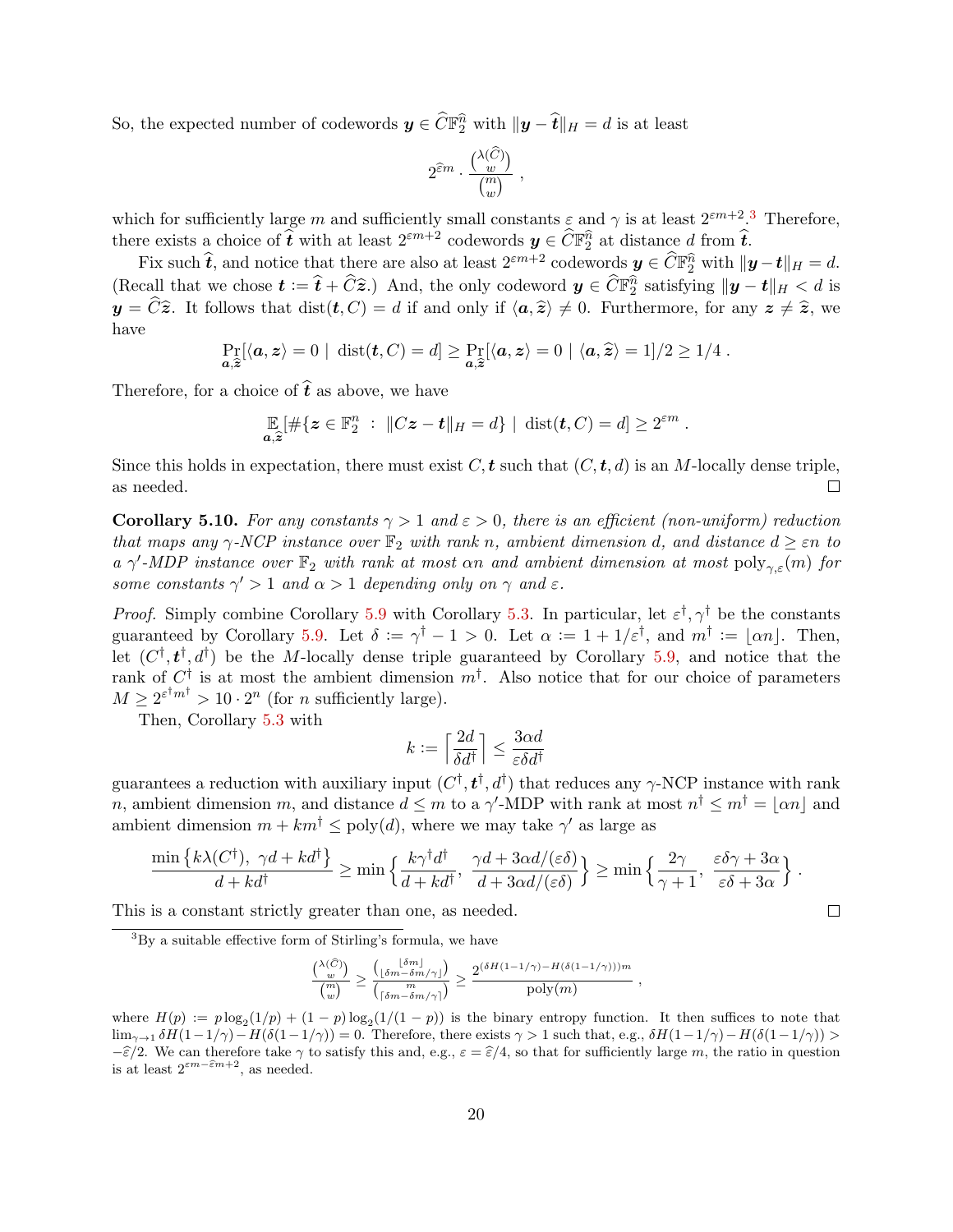<span id="page-22-4"></span>Theorem [1.2](#page-3-1) for  $q = 2$  now follows immediately by combining Theorem [4.2](#page-13-0) and Corollary [5.10.](#page-21-1) To extend this to all  $q = 2^{\ell}$ , we can simply apply Claim [2.3.](#page-7-0)

## <span id="page-22-0"></span>5.3 An exponential-time derandomized reduction

We now show how to derandomize the reduction from [\[DMS03\]](#page-26-9) presented in Theorem [5.2](#page-17-0) at the expense of making it run in exponential time. More specifically, we show a reduction from NCP on codes with rank n to MDP on codes with rank roughly  $(1 + \varepsilon)n/4$  (and polynomial ambient dimension) that runs in time roughly  $q^{3n/4}$  . This is enough to show a tight SETH-hardness result for MDP, as in Theorem [1.1.](#page-2-1)

We first show a minor variant of the reduction above, complete with its own variant of the necessary gadget. We omit the proof as it is essentially identical to that of Theorem [5.2,](#page-17-0) and quite similar to that of Theorem [A.2.](#page-27-9)

**Definition 5.11.** An augmented code is a generator matrix  $C \in \mathbb{F}_q^{m \times n^{\dagger}}$ , a target  $\boldsymbol{t} \in \mathbb{F}_q^m$ , distance  $1 \leq d \leq m$  with  $d := \text{dist}(\boldsymbol{t}, C) < \lambda(C)$ , matrices  $T_1, \ldots, T_\ell \in \mathbb{F}_q^{n \times n^{\dagger}}$ , and vectors  $\boldsymbol{z}_1, \ldots, \boldsymbol{z}_\ell$  such that

$$
\left\{T_i\boldsymbol{z}^\dagger + \boldsymbol{z}_i \;:\; \|C\boldsymbol{z}^\dagger - \boldsymbol{t}\|_{H} = d\right\} = \mathbb{F}_q^n \;.
$$

<span id="page-22-3"></span>Theorem 5.12. There is an efficient deterministic Cook reduction that takes as auxiliary input an augmented code  $(C^{\dagger} \in \mathbb{F}_q^{m^{\dagger} \times n^{\dagger}}, t \in \mathbb{F}_q^{n^{\dagger}}, d^{\dagger} \leq m^{\dagger}, T_1, \ldots, T_\ell \in \mathbb{F}_q^{n \times n^{\dagger}}, z_1, \ldots, z_\ell \in \mathbb{F}_q^n)$  and reduces any NCP instance over  $\mathbb{F}_q$  with rank n, ambient dimension m, and distance d to an MDP instance over  $\mathbb{F}_q$  with rank at most  $n^{\dagger}+1$ , ambient dimension  $m+dm^{\dagger}$ , and distance  $(d^{\dagger}+1)d$ .

#### <span id="page-22-1"></span>5.3.1 Constructing the gadget deterministically

Below, we show how to find an augmented code deterministically. Unfortunately, our algorithm for finding these  $T_i$  will run in time greater than  $q^{n+n^{\dagger}}$ . In Section [5.3.2,](#page-24-0) we show how to use the algorithm anyway.

<span id="page-22-2"></span>**Proposition 5.13.** There exists a deterministic algorithm that takes as input  $S \subseteq \mathbb{F}_q^n$  and  $V \subseteq \mathbb{F}_q^{n^{\dagger}}$ with  $|V| \geq 10n^2q^n$  and outputs  $T \in \mathbb{F}_q^{n \times n^{\dagger}}$  and  $\mathbf{z} \in \mathbb{F}_q^n$  such that  $|(TV + \mathbf{z}) \cap S| \geq \exp(-10n^2q^n/|V|)$ . |S| in time  $|V||S|q^{n^{\dagger}+1} \cdot \text{poly}(n^{\dagger}, \log q)$ .

*Proof.* The algorithm uses the method of conditional expectations and constructs T and  $z$  by finding the rows  $t_1, \ldots, t_n \in \mathbb{F}_q^{n^{\dagger}}$  of T and the coordinates  $z_1, \ldots, z_n \in \mathbb{F}_q$  of z one at a time. In particular, for  $i = 1, ..., n$ , the algorithm behaves as follows. For each  $\tilde{t} \in \mathbb{F}_q^{n^{\dagger}}$ ,  $\tilde{z} \in \mathbb{F}_q$ , and  $s \in S$ , let

$$
U_{\mathbf{s}, \widetilde{\mathbf{t}}, \widetilde{z}} := \{ \mathbf{v} \in V \; : \; \forall j < i, \; \langle \mathbf{v}, \mathbf{t}_j \rangle + z_j = s_j \; \text{and} \; \langle \mathbf{v}, \widetilde{\mathbf{t}} \rangle + \widetilde{z} = s_i \}
$$

be the set of all v that are "compatible with"  $s, \tilde{t}$ , and  $\tilde{z}$ . Let

$$
E_{\widetilde{\boldsymbol{t}},\widetilde{z}} := |\{\boldsymbol{s} \in S \; : \; |U_{\boldsymbol{s},\widetilde{\boldsymbol{t}},\widetilde{z}}| \geq N_i\}|,
$$

for some  $1 \le N_i < N_{i-1}/q$  to be chosen later.  $(E_{\tilde{t}, \tilde{z}}]$  is a rough approximation to the expected value of  $|(TV + z) \cap S|$  when the first i rows of T are fixed to  $t_1, \ldots, t_{i-1}, t$  and the first i coordinates of z are fixed to  $z_1, \ldots, z_{i-1}, \tilde{z}$ .) The algorithm sets  $t_i$  and  $z_i$  so that  $E_{t_i, z_i}$  is maximized. Finally, the algorithm outputs  $T \in \mathbb{F}_q^{n \times n^{\dagger}}$  whose rows are the  $t_i$  and  $\boldsymbol{z} := (z_1, \ldots, z_n) \in \mathbb{F}_q^n$ .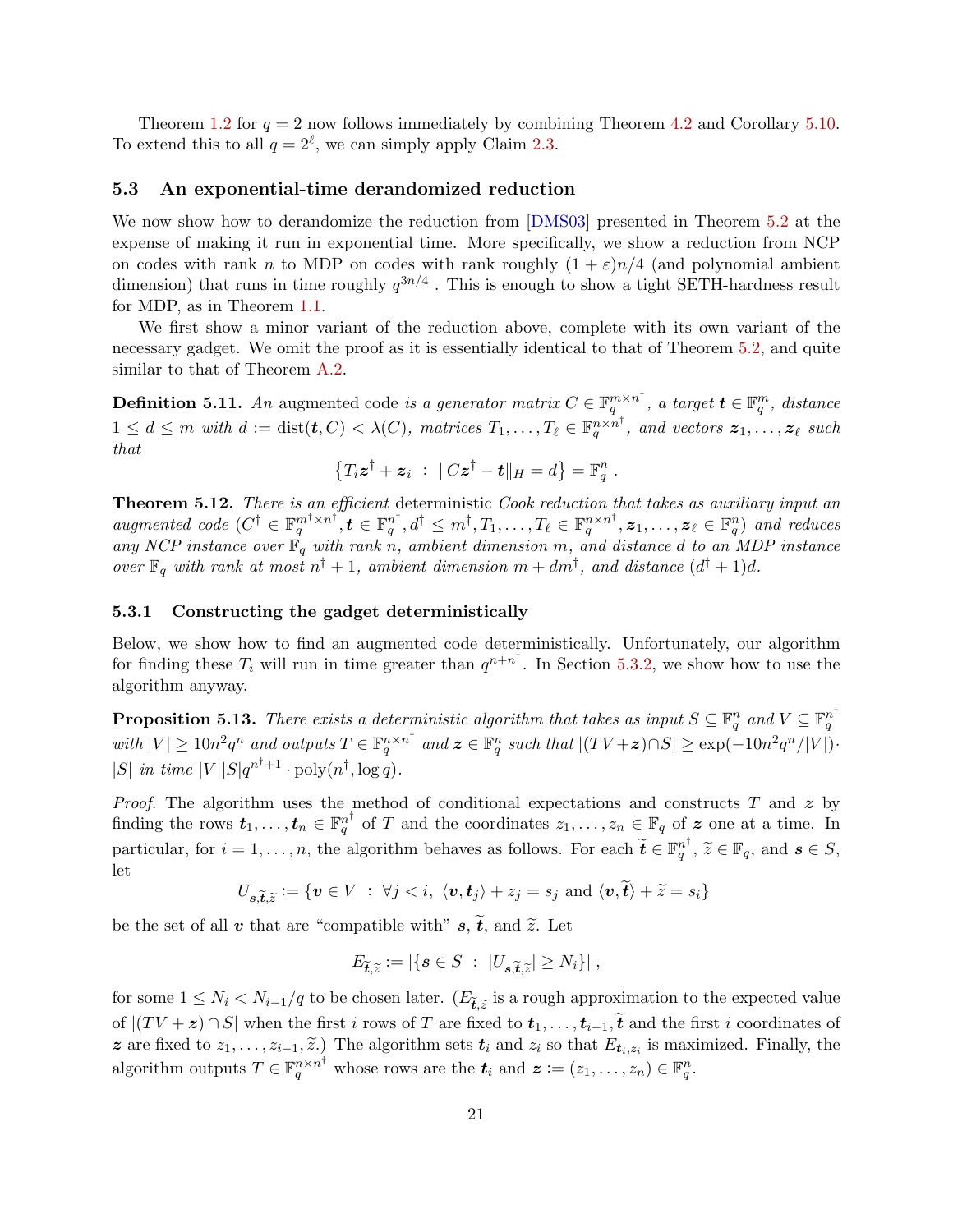It is clear that the algorithm runs in time  $|V||S|q^{n^{\dagger}+1} \cdot \text{poly}(n^{\dagger}, \log q)$ , as claimed. Let  $E_i$  be the maximizing value of  $E_{\tilde{t},\tilde{z}}$  at the *i*th step. For convenience, we define  $E_0 := |S|$  and  $N_0 := |V|$ .<br>Notice that  $E > |(TV + z)| \cap S|$  for the final output T and z, so that it suffices to show that the Notice that  $E_n \geq |(TV + z) \cap S|$  for the final output T and z, so that it suffices to show that the  $E_i$  do not decay too quickly.

We claim that

<span id="page-23-0"></span>
$$
E_i \ge \left(1 - \frac{qN_{i-1}}{(N_{i-1} - qN_i)^2}\right) \cdot E_{i-1} \ . \tag{1}
$$

Indeed, let  $s \in S$  such that in step  $i-1$  we have  $|U_{s,t_{i-1},z_{i-1}}| \geq N_{i-1}$ . Then in step i, by Claim [2.4,](#page-7-1) we have

$$
\Pr_{\widetilde{\boldsymbol{t}},\widetilde{z}}[|U_{\boldsymbol{s},\widetilde{\boldsymbol{t}},\widetilde{z}}|
$$

Therefore,

$$
\mathop{\mathbb{E}}_{\widetilde{\boldsymbol{t}},\widetilde{z}}[E_{\widetilde{\boldsymbol{t}},\widetilde{z}}] \ge \left(1 - \frac{qN_{i-1}}{(N_{i-1} - qN_i)^2}\right) \cdot E_{i-1},
$$

which implies Eq.  $(1)$ .

Applying Eq. [\(1\)](#page-23-0) for all i and recalling that  $E_0 := |S|$ , we see that

$$
E_n \geq |S| \cdot \prod_{i=1}^n \left(1 - \frac{qN_{i-1}}{(N_{i-1} - qN_i)^2}\right).
$$

Finally, we simply choose values of  $N_i$  that make the above expression relatively easy to analyze. It suffices to take  $N_i := |V|/q^i \cdot (n-i+1)/(n+1)$ . Then, we have

$$
\frac{E_n}{|S|} \ge \prod_{i=1}^n \left(1 - (n+1)(n-i+2)q^i/|V|\right) \ge \prod_{i=1}^n \exp(-5n^2q^i/|V|) \ge \exp(-10n^2q^n/|V|) ,
$$

as needed.

<span id="page-23-1"></span>**Corollary 5.14.** There exists a deterministic algorithm that takes as input an integer  $n \geq 1$ and an M-locally dense triple  $(C^{\dagger} \in \mathbb{F}_q^{m^{\dagger} \times n^{\dagger}}, t \in \mathbb{F}_q^{n^{\dagger}}, d^{\dagger} \leq m^{\dagger})$  with  $M > 10n^2q^n$  and outputs  $T_1, \ldots, T_\ell \in \mathbb{F}_q^{n \times n^{\dagger}}$  and  $\boldsymbol{z}_1, \ldots, \boldsymbol{z}_\ell \in \mathbb{F}_q^n$  such that

$$
\bigcup_{i=1}^\ell (T_iV+\boldsymbol{z}_i)=\mathbb{F}_q^n
$$

in time  $q^{n+2n^{\dagger}+1} \cdot \text{poly}(n^{\dagger}, \log q, \ell)$ , where

$$
V := \{ \boldsymbol{z}^{\dagger} \in \mathbb{F}_q^{n^{\dagger}} \; : \; \|C^{\dagger} \boldsymbol{z}^{\dagger} - \boldsymbol{t}^{\dagger}\|_{H} = d^{\dagger} \}
$$

is the set of coordinates of closest codewords to  $t^{\dagger}$  and

$$
\ell := \left\lceil \frac{n \log q + 1}{\log M - \log(10n^2q^n))} \right\rceil.
$$

 $\Box$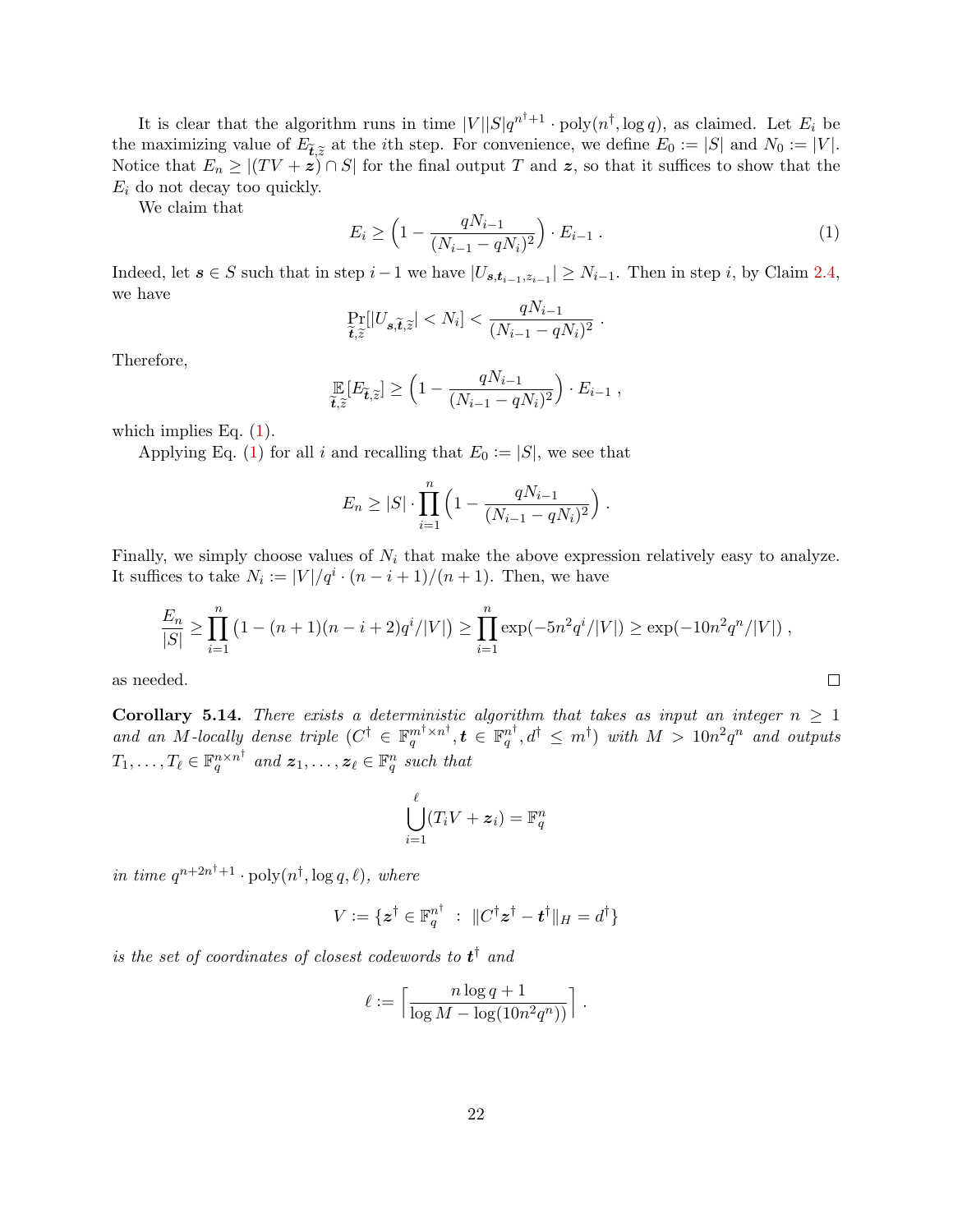*Proof.* On input  $n \geq 1$  and  $(C^{\dagger} \in \mathbb{F}_q^{m^{\dagger} \times n^{\dagger}}, \mathbf{t} \in \mathbb{F}_q^{n^{\dagger}}, d^{\dagger} \leq m^{\dagger}$ , the algorithm behaves as follows. It first computes the set V by simply enumerating all codewords  $C^{\dagger} \mathbb{F}_q^{n^{\dagger}}$ . Let  $S_1 := \mathbb{F}_q^n$ .

The algorithm does the following for  $i = 1, \ldots, \ell$ . It runs the procedure from Proposition [5.13](#page-22-2) on input  $S_i$  and V, receiving as output  $T_i, z_i$ . It then sets  $S_{i+1} := S_i \setminus (T_i V + z_i)$ . Finally, it outputs  $T_1, \ldots, T_\ell$  and  $\boldsymbol{z}_1, \ldots, \boldsymbol{z}_\ell$ .

The running time is clear. For correctness, we note that, by Proposition [5.13,](#page-22-2)

$$
|(T_iV + \boldsymbol{z}_i) \cap S_i| \ge \exp(-10n^2q^n/|V|) \cdot |S_i|.
$$

Therefore,

$$
|S_i| \le (1 - \exp(-10n^2 q^n/|V|)) \cdot |S_{i-1}| \le (10n^2 q^n/|V|) \cdot |S_{i-1}|.
$$

Applying this inequality for all i and recalling that  $S_1 = \mathbb{F}_q^n$ , we have

$$
|S_{\ell+1}| \le q^n (10n^2 q^n/|V|)^{\ell} < 1.
$$

I.e.,  $S_{\ell+1}$  is empty. The result follows by noting that  $S_{\ell+1} = \emptyset$  is the complement of the union  $\bigcup_{i=1}^{\ell} (T_iV + \boldsymbol{z}_i).$  $\Box$ 

Finally, we note that we can combine the locally dense triple construction in Corollary [5.6](#page-19-1) with Corollary [5.14](#page-23-1) in order to construct an augmented code.

<span id="page-24-1"></span>**Corollary 5.15.** For every constant  $\varepsilon \in (0, 1/2)$ , there is a deterministic algorithm that takes as input a prime power  $q = q(n) \geq 2$  and sufficiently large integer n and outputs an augmented code consisting of a generator matrix  $C \in \mathbb{F}_q^{m \times n^{\dagger}}$ , target  $\boldsymbol{t} \in \mathbb{F}_q^m$ , distance  $d := \lceil (1 - \varepsilon/10)(1 - 1/q)m \rceil$ , matrices  $T_1, \ldots, T_\ell \in \mathbb{F}_q^{n \times n^{\dagger}}$ , and vectors  $\boldsymbol{z}_1, \ldots, \boldsymbol{z}_\ell \in \mathbb{F}_q^n$  in time  $q^{n+2n^{\dagger}+1} \cdot \text{poly}_{\varepsilon}(n^{\dagger}, \log q)$ , where

$$
\ell := \left\lceil \frac{10n \log q}{\varepsilon n \log(q) - \log(10n^2)} \right\rceil,
$$

and  $n^{\dagger} := \lceil (1 + \varepsilon)n \rceil$ .

#### <span id="page-24-0"></span>5.3.2 Completing the reduction

To complete the reduction, we need to somehow obtain a reduction that runs in time less than  $q^{(1-\varepsilon)n}$  using the fact that Corollary [5.15](#page-24-1) allows us to build an augmented code in time roughly  $q^{3n}$ . We do this by guessing most of the coordinates of the potential solution to our NCP instance. E.g., for each of the  $q^{3n/4}$  choices for the first  $3n/4$  coordinates, we create an NCP instance with rank  $n/4$ . We then use Corollary [5.15](#page-24-1) to construct an augmented code for  $n' := n/4$ , which we can do in time roughly  $q^{3n'} = q^{3n/4}$ . Notice that we only need to construct this gadget once, and we can use it to reduce each of the  $q^{3n/4}$  NCP instances with rank n' to an MDP instance with rank just slightly larger than n'. In particular, this implies that a  $q^{(1-\varepsilon)n'}$ -time algorithm for MDP on instances with rank n' would imply a roughly  $q^{(1-\varepsilon/4)n}$ -time algorithm for NCP on instances with rank n, contradicting SETH.

**Theorem 5.16.** For any constant  $\varepsilon \in (0,1/2)$ , there is a  $q^{3(1+\varepsilon)n/4} \cdot \text{poly}_{\varepsilon}(n,m,q)$ -time reduction that maps any NCP instance with rank n and ambient dimension m to  $q^{3n/4}$  instances of MDP with rank  $\lceil (1 + \varepsilon)n/4 \rceil + 1$  and ambient dimension  $\text{poly}_{\varepsilon}(n, m)$ .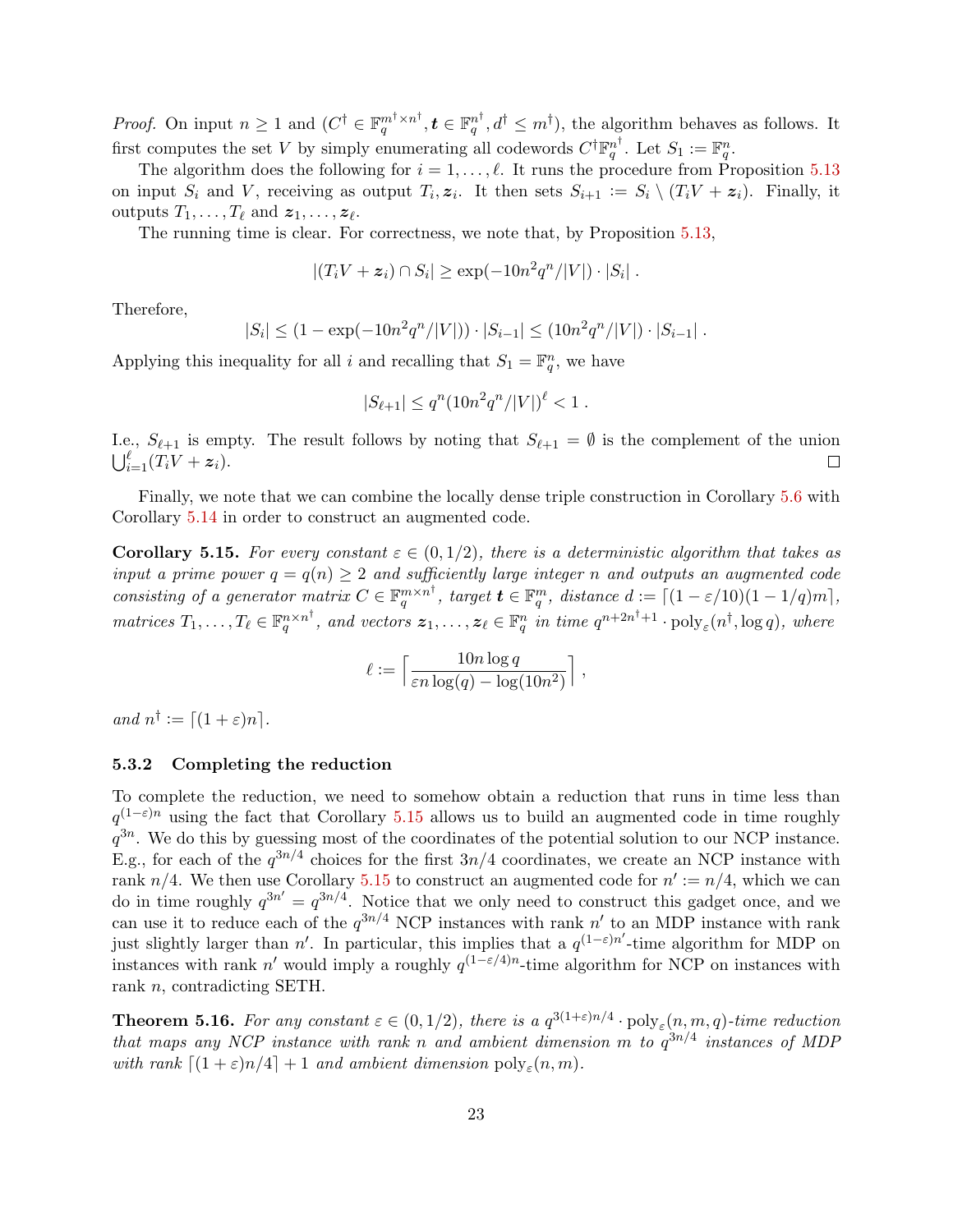<span id="page-25-5"></span>*Proof.* On input an NCP instance  $C \in \mathbb{F}_q^{m \times n}$ ,  $t \in \mathbb{F}_q^n$ , and  $1 \leq d \leq m$ , the reduction behaves as follows. We assume for simplicity that  $n$  is divisible by four and sufficiently large. The reduction first uses the procedure from Corollary [5.15](#page-24-1) with input  $n/4$  to find an augmented code  $C \in \mathbb{F}_q^{m^{\dagger} \times n^{\dagger}}$ , target  $\boldsymbol{t} \in \mathbb{F}_q^{m^{\dagger}}$ , distance  $d := \lceil (1 - \varepsilon/10)(1 - 1/q)m^{\dagger} \rceil$ , matrices  $T_1, \ldots, T_\ell \in \mathbb{F}_q^{n/4 \times n^{\dagger}}$ , and vectors  $z_1,\ldots,z_\ell \in \mathbb{F}_q^{n/4}$  in time  $q^{n/4+2n^{\dagger}+1} \cdot \text{poly}_{\varepsilon}(n^{\dagger}, \log q)$ , where  $\ell \leq \text{poly}_{\varepsilon}(n, \log q)$  and  $n^{\dagger} := \lceil (1 + \ell)^{\ell} \rceil$  $\varepsilon$ ) $n/4$ ].

Let  $\widehat{C} \in \mathbb{F}_q^{m \times n/4}$  be the matrix consisting of the last  $n/4$  columns of C. Let  $t_1, \ldots, t_{q^{3n/4}} \in \mathbb{F}_q^m$ be the targets given by  $t_i := t - Cz_i$ , where  $z_1, \ldots, z_{q^{3n/4}} \in \mathbb{F}_q^n$  are all the distinct vectors whose last  $n/4$  coordinates are zero. Then, for each  $i = 1, \ldots, q^{3n/4}$ , the reduction uses the procedure from Theorem [5.12](#page-22-3) together with the augmented code to reduce the NCP instance given by  $(C, t_i, d)$  to the NCP instance given by  $(C, t_i, d)$ an MDP instance with the desired parameters. The reduction then calls its MDP oracle on each such MDP instance and outputs YES if the oracle ever responds YES. Otherwise, it outputs NO.

The running time of the reduction is clear. To prove correctness, fix  $z \in \mathbb{F}_q^n$ . Let  $z_i \in \mathbb{F}_q^n$  be the vector whose first  $3n/4$  coordinates match  $\boldsymbol{z}$  and whose last  $n/4$  coordinates are zero, and let  $z' \in \mathbb{F}_q^{n/4}$  be the projection of z onto its last  $n/4$  coordinates. Then,  $Cz-t = Cz_i+\hat{C}z'-t = \hat{C}-t_i$ . It follows that  $dist(t_i, C) \geq dist(t, C)$ , which implies that the reduction always correctly outputs NO on a NO instance. Furthermore, by taking z so that  $||Cz - t||_H \le d$ , we see that the reduction always correctly outputs YES when such a z exists. I.e., the reduction is correct as needed.  $\Box$ 

Acknowledgments. We thank Ryan Williams for pointing out the work of [\[Tra08\]](#page-27-5). We thank Huck Bennett and Sasha Golovnev for helpful discussions. We also thank the anonymous reviewers for their helpful comments. We are particularly thankful to the reviewer who suggested that we use the method of conditional expectations to obtain a deterministic reduction that runs in exponential time, as in Section [5.3.](#page-22-0)

## References

- <span id="page-25-0"></span>[ABGS19] Divesh Aggarwal, Huck Bennett, Alexander Golovnev, and Noah Stephens-Davidowitz. Fine-grained hardness of CVP(P)—Everything that we can prove (and nothing else). <http://arxiv.org/abs/1911.02440>, 2019. [1,](#page--1-0) [2,](#page-3-2) [3,](#page-4-0) [13](#page-14-3)
- <span id="page-25-2"></span>[ABSS97] Sanjeev Arora, László Babai, Jacques Stern, and Z. Sweedyk. The hardness of approximate optima in lattices, codes, and systems of linear equations. J. Comput. Syst. Sci., 54(2):317–331, 1997. [2](#page-3-2)
- <span id="page-25-4"></span>[ABV01] Alexei Ashikhmin, Alexander Barg, and Serge Vlăduț. Linear codes with exponentially many light vectors. Journal of Combinatorial Theory, Series A, 96(2), 2001. [4,](#page-5-1) [16,](#page-17-1) [19](#page-20-3)
- <span id="page-25-1"></span>[ADS15] Divesh Aggarwal, Daniel Dadush, and Noah Stephens-Davidowitz. Solving the Closest Vector Problem in  $2^n$  time–The discrete Gaussian strikes again! In  $FOCS$ , 20[1](#page--1-0)5. 1
- <span id="page-25-3"></span>[AK14] Per Austrin and Subhash Khot. A simple deterministic reduction for the gap minimum distance of code problem. IEEE Trans. Information Theory, 60(10):6636–6645, 2014. [2,](#page-3-2) [4](#page-5-1)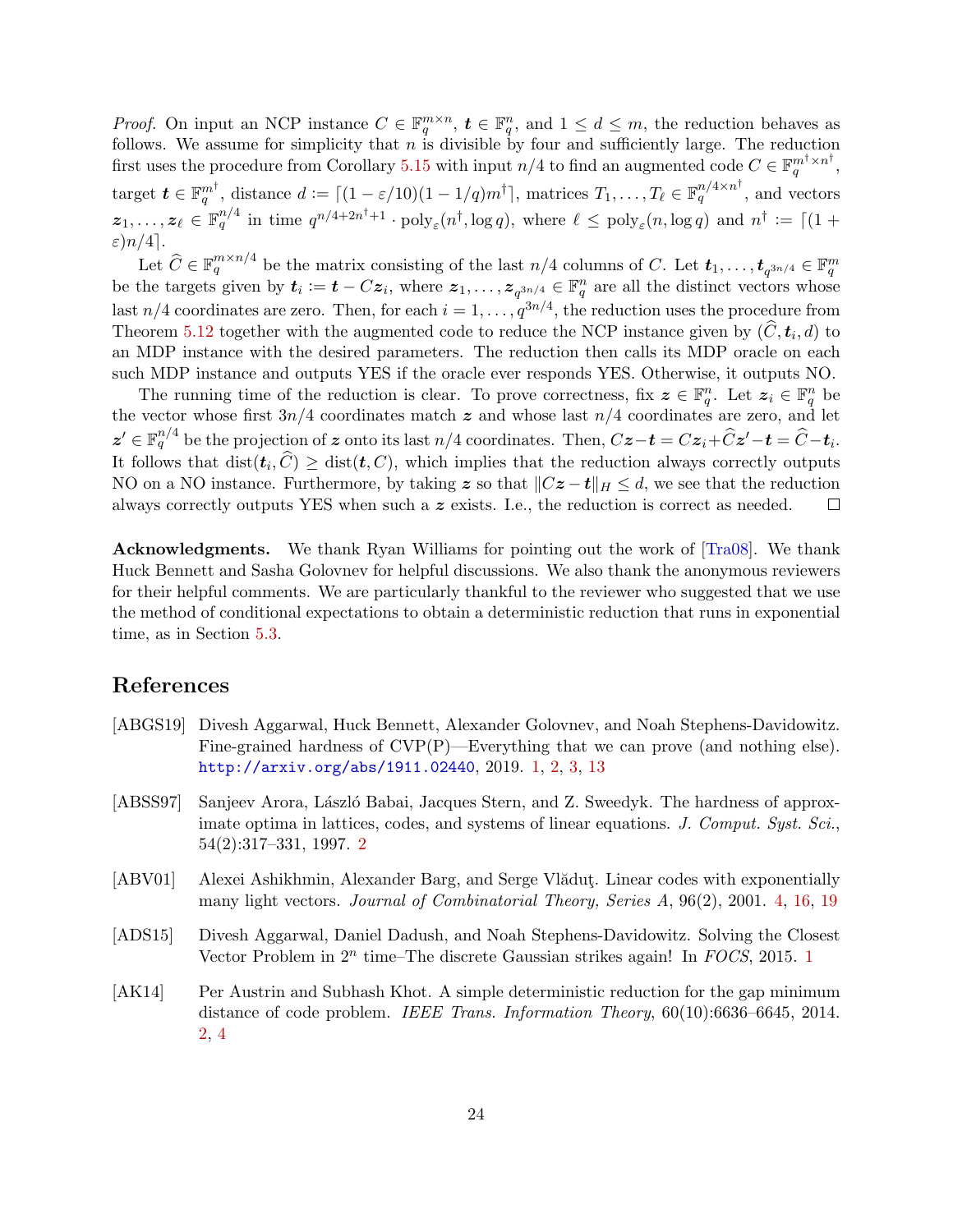- <span id="page-26-14"></span>[App17] B. Applebaum. Exponentially-hard Gap-CSP and local PRG via local hardcore functions. In FOCS, 2017. [2](#page-3-2)
- <span id="page-26-2"></span>[APY09] Noga Alon, Rina Panigrahy, and Sergey Yekhanin. Deterministic approximation algorithms for the nearest codeword problem. In APPROX, 2009. [1](#page--1-0)
- <span id="page-26-8"></span>[AS18] Divesh Aggarwal and Noah Stephens-Davidowitz. (Gap/S)ETH hardness of SVP. In STOC, 2018. [1,](#page--1-0) [4,](#page-5-1) [15,](#page-16-1) [16](#page-17-1)
- <span id="page-26-7"></span>[BGS17] Huck Bennett, Alexander Golovnev, and Noah Stephens-Davidowitz. On the quantitative hardness of CVP. In FOCS, 2017. [1,](#page--1-0) [2,](#page-3-2) [3](#page-4-0)
- <span id="page-26-4"></span>[BJMM12] Anja Becker, Antoine Joux, Alexander May, and Alexander Meurer. Decoding random binary linear codes in  $2^{n/20}$ : How  $1 + 1 = 0$  improves information set decoding. In Eurocrypt, 2012. [1](#page--1-0)
- <span id="page-26-1"></span>[BK02] Piotr Berman and Marek Karpinski. Approximating minimum unsatisfiability of linear equations. In SODA, 2002. [1,](#page--1-0) [2](#page-3-2)
- <span id="page-26-3"></span>[BLP11] Daniel J. Bernstein, Tanja Lange, and Christiane Peters. Smaller decoding exponents: Ball-collision decoding. In CRYPTO, 2011. [1](#page--1-0)
- <span id="page-26-0"></span>[BMvT78] Elwyn R. Berlekamp, Robert J. McEliece, and Henk C. A. van Tilborg. On the inherent intractability of certain coding problems. IEEE Trans. Information Theory, 24(3):384– 386, 1978. [1](#page--1-0)
- <span id="page-26-15"></span>[Bon84] Arrigo Bonisoli. Every equidistant linear code is a sequence of dual Hamming codes. ARS Combinatoria, 18, 1984. [11](#page-12-2)
- <span id="page-26-11"></span>[CW10] Qi Cheng and Daqing Wan. Complexity of decoding positive-rate primitive Reed-Solomon codes. IEEE Trans. Information Theory, 56(10):5217–5222, 2010. [2](#page-3-2)
- <span id="page-26-12"></span>[CW12] Qi Cheng and Daqing Wan. A deterministic reduction for the gap Minimum Distance Problem. IEEE Trans. Information Theory, 58(11):6935–6941, 2012. [2,](#page-3-2) [4,](#page-5-1) [26,](#page-27-10) [28](#page-29-0)
- <span id="page-26-13"></span>[Din16] Irit Dinur. Mildly exponential reduction from gap 3SAT to polynomial-gap label-cover. <https://eccc.weizmann.ac.il/report/2016/128/>, 2016. [2,](#page-3-2) [8,](#page-9-5) [10](#page-11-2)
- <span id="page-26-10"></span>[DKRS03] Irit Dinur, Guy Kindler, Ran Raz, and Shmuel Safra. Approximating CVP to within almost-polynomial factors is NP-hard. Combinatorica, 23(2):205–243, 2003. [2](#page-3-2)
- <span id="page-26-9"></span>[DMS03] Ilya Dumer, Daniele Micciancio, and Madhu Sudan. Hardness of approximating the minimum distance of a linear code. IEEE Trans. Information Theory, 49(1):22–37, 2003. [1,](#page--1-0) [2,](#page-3-2) [4,](#page-5-1) [15,](#page-16-1) [21,](#page-22-4) [26](#page-27-10)
- <span id="page-26-5"></span>[IP99] Russell Impagliazzo and Ramamohan Paturi. Complexity of k-SAT. In CCC, 1999. [1,](#page--1-0) [7](#page-8-2)
- <span id="page-26-6"></span>[IPZ01] Russell Impagliazzo, Ramamohan Paturi, and Francis Zane. Which problems have strongly exponential complexity? J. Comput. Syst. Sci.,  $63(4):512-530$ , 2001. [1,](#page--1-0) [5,](#page-6-2) [7](#page-8-2)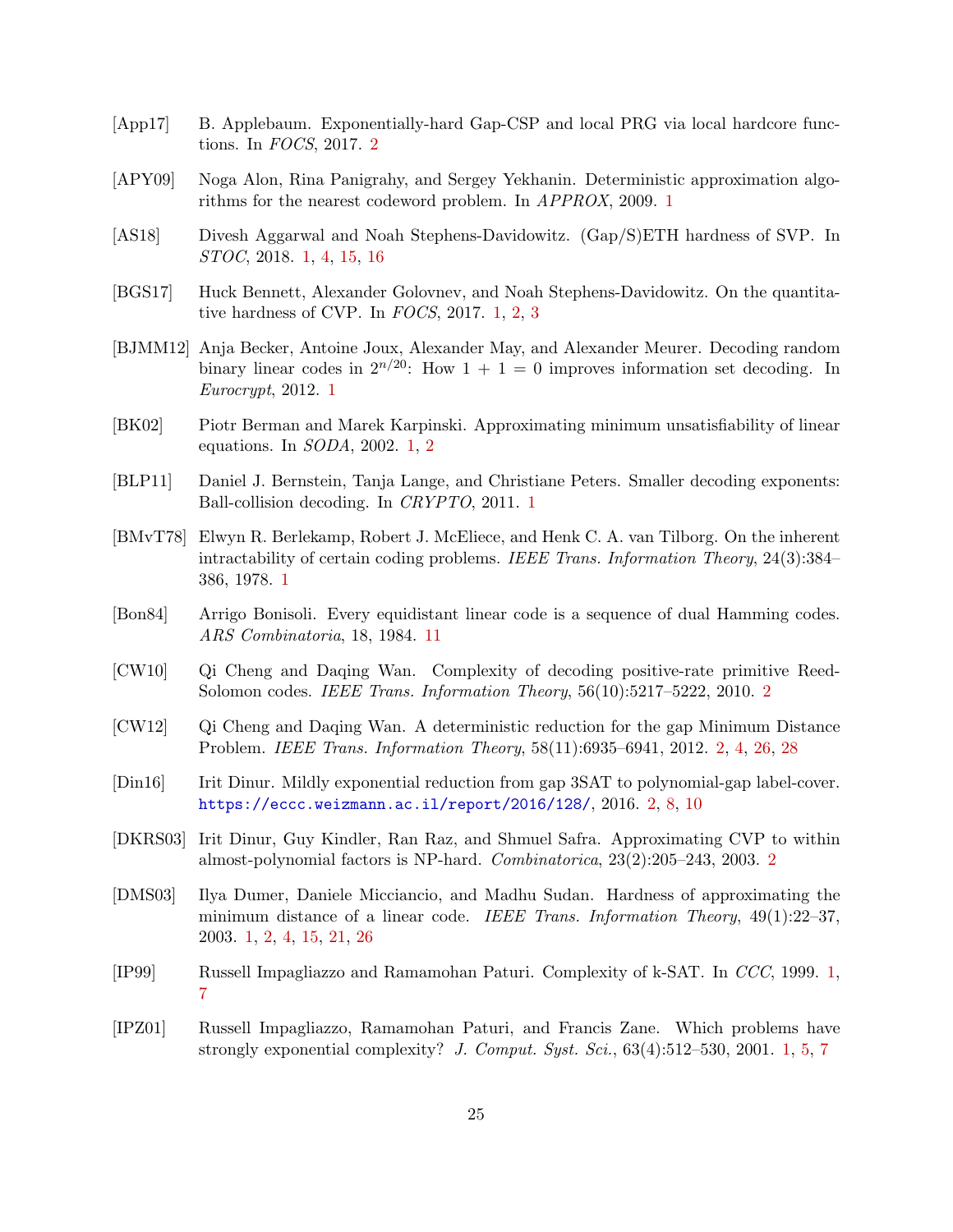- <span id="page-27-10"></span><span id="page-27-8"></span>[KM19] Karthik C. S. and Pasin Manurangsi. On Closest Pair in Euclidean metric: Monochromatic is as hard as bichromatic. In ITCS, 2019. [15](#page-16-1)
- <span id="page-27-6"></span>[Mic12] Daniele Micciancio. Inapproximability of the Shortest Vector Problem: Toward a deterministic reduction. Theory of Computing, 8, 2012. [4](#page-5-1)
- <span id="page-27-7"></span>[Mic1[4](#page-5-1)] Daniele Micciancio. Locally dense codes. In CCC, 2014. 4
- <span id="page-27-2"></span>[MMT11] Alexander May, Alexander Meurer, and Enrico Thomae. Decoding random linear codes in  $\widetilde{O}(2^{0.054N})$ . In Asiacrypt, 20[1](#page--1-0)1. 1
- <span id="page-27-4"></span>[MR17] Pasin Manurangsi and Prasad Raghavendra. A birthday repetition theorem and complexity of approximating dense CSPs. In ICALP, 2017. [2,](#page-3-2) [8,](#page-9-5) [10](#page-11-2)
- <span id="page-27-3"></span>[MV10] Daniele Micciancio and Panagiotis Voulgaris. A deterministic single exponential time algorithm for most lattice problems based on voronoi cell computations. In STOC, 2010. [1](#page--1-0)
- <span id="page-27-5"></span>[Tra08] Patrick Traxler. The time complexity of constraint satisfaction. In International Conference on Parameterized and Exact Computation, 2008. [4,](#page-5-1) [8,](#page-9-5) [9,](#page-10-2) [24](#page-25-5)
- <span id="page-27-1"></span>[Var97] Alexander Vardy. Algorithmic complexity in coding theory and the minimum distance problem. In STOC, 1997. [1](#page--1-0)
- <span id="page-27-11"></span>[Wan97] Daqing Wan. Generators and irreducible polynomials over finite fields. Mathematics of Computation, 66(219), 1997. [27](#page-28-1)

# <span id="page-27-0"></span>A A deterministic reduction in the spirit of Cheng and Wan

We now modify the reduction in Theorem [5.2](#page-17-0) to make it deterministic. To do so, we largely follow Cheng and Wan [\[CW12\]](#page-26-12) (who themselves follow the high-level framework of [\[DMS03\]](#page-26-9) used in Section [5\)](#page-16-0). We first introduce a strengthening of the gadgets used in the previous section. We will construct this gadget in essentially the same way as Cheng and Wan. The main difference is that we focus on minimizing the rank  $n^{\dagger}$  relative to n, while Cheng and Wan focus on minimizing the ratio dist $(\boldsymbol{t}, C)/\lambda(C)$ .

**Definition A.1** (Projecting codes). For integers  $1 \leq n < n^{\dagger} \leq m$ , we say that a generator matrix  $C \in \mathbb{F}_q^{m \times n^{\dagger}}$ , a target  $\boldsymbol{t} \in \mathbb{F}_q^m$ , and distance  $1 \leq d \leq m$  form a n-projecting code if  $d = \text{dist}(\boldsymbol{t}, C)$  $\lambda(C)$ , and if for every  $\boldsymbol{z} \in \mathbb{F}_q^n$ , there is a  $\boldsymbol{z}^{\dagger} \in \mathbb{F}_q^{n^{\dagger}-n}$  such that  $||C(\boldsymbol{z}, \boldsymbol{z}^{\dagger}) - \boldsymbol{t}||_H = d$ .

I.e., let S be the set of  $\boldsymbol{z} \in \mathbb{F}_q^{n^{\dagger}}$  with  $||C\boldsymbol{z} - \boldsymbol{t}||_H = d$  from  $\boldsymbol{t}$ . Then,  $(C, \boldsymbol{t}, d)$  is a projecting code if and only if  $\pi(S) = \mathbb{F}_q^n$ , where  $\pi$  is the map that projects a vector onto its first n coordinates. The next theorem shows how such a gadget can be used to deterministically reduce NCP to MDP.

<span id="page-27-9"></span>**Theorem A.2.** There is an efficient deterministic reduction that takes as auxiliary input an nprojecting code  $(C^{\dagger} \in \mathbb{F}_q^{m^{\dagger} \times n^{\dagger}}, \mathbf{t}^{\dagger} \in \mathbb{F}_q^{m^{\dagger}}, 0 \leq d^{\dagger} \leq m^{\dagger})$  and reduces any NCP instance over  $\mathbb{F}_q$ with rank n and ambient dimension m to an MDP instance over  $\mathbb{F}_q$  with rank  $n^{\dagger}+1$  and ambient dimension  $m(m^{\dagger} + 1)$ .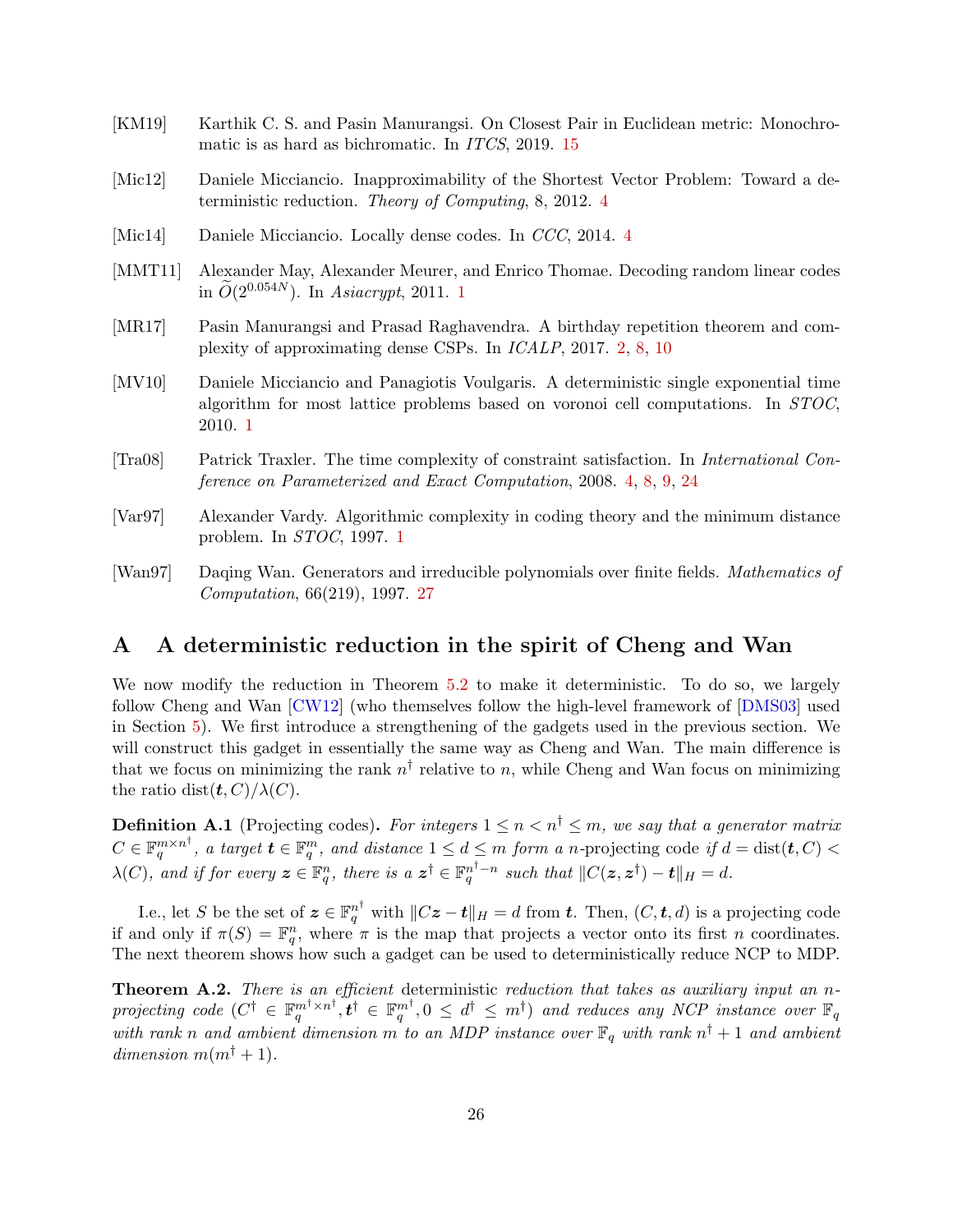<span id="page-28-1"></span>Proof. Given input  $\boldsymbol{t} \in \mathbb{F}_q^m$ ,  $C \in \mathbb{F}_q^{m \times n}$ ,  $1 \leq d \leq m$ , and an *n*-projecting code  $(C^{\dagger} \in \mathbb{F}_q^{m^{\dagger} \times n^{\dagger}}, \boldsymbol{t}^{\dagger} \in$  $\mathbb{F}_q^{m^{\dagger}}, 0 \leq d^{\dagger} \leq m^{\dagger}$ ), the reduction first constructs the matrix

$$
C_m^\dagger \mathrel{\mathop:}= \begin{pmatrix} C^\dagger \\ C^\dagger \\ \vdots \\ C^\dagger \end{pmatrix} \in \mathbb{F}_q^{mm^\dagger \times n^\dagger}
$$

and target  $\boldsymbol{t}_m^{\dagger} := (\boldsymbol{t}^{\dagger}, \boldsymbol{t}^{\dagger}, \dots, \boldsymbol{t}^{\dagger}) \in \mathbb{F}_q^{mm^{\dagger}}$  -i.e., it stacks m copies of  $C^{\dagger}$  and  $\boldsymbol{t}^{\dagger}$  vertically. Notice that  $(C_m^{\dagger}, \mathbf{t}_m^{\dagger}, md^{\dagger})$  is also an *n*-projecting code. Let  $C_0 := (C, 0) \in \mathbb{F}_q^{m \times n^{\dagger}}$  be the matrix C padded with with  $n^{\dagger} - n$  columns of zeros. (Notice that we must have  $n^{\dagger} \geq n$ , so that this definition makes sense.) The reduction simply constructs the generator matrix

$$
C' := \begin{pmatrix} C_0 & -\boldsymbol{t} \\ C_m^{\dagger} & -\boldsymbol{t}_m^{\dagger} \end{pmatrix} \in \mathbb{F}_q^{m(m^{\dagger}+1) \times (n^{\dagger}+1)}.
$$

Finally, it simply calls its MDP oracle on input  $C'$  and  $d' := d + md^{\dagger}$  and returns the result.

Clearly the reduction is efficient and achieves the parameters claimed in the theorem. To prove correctness, it will be convenient to define  $W := \{(\overline{C_0}(z, z^{\dagger}), \overline{C_m}^{\dagger}(z, z^{\dagger})) : z \in \mathbb{F}_q^n, z^{\dagger} \in \mathbb{F}_q^{n^{\dagger}-n}\}\$ to be the subspace generated by its first  $n^{\dagger}$  columns of C'. Then, the code generated by C' is just  $W \cup (W - (\boldsymbol{t}, \boldsymbol{t}_m^{\dagger}) \mathbb{F}_q^*)$ . Notice that the shortest non-zero codeword in W has length at least  $\lambda(C_m^{\dagger}) =$  $m\lambda(C^{\dagger})$ , and the shortest codeword in  $W-(t,t_m^{\dagger})\mathbb{F}_q^*$  has length at least  $\max_{\alpha\in\mathbb{F}_q^*}$  dist $(\alpha t, C)$  +  $\text{dist}(\alpha t_m^{\dagger}, C_m^{\dagger}) = \text{dist}(\boldsymbol{t}, C) + m d^{\dagger}.$ 

So, suppose dist $(t, C) > d$ . It follows that

$$
\lambda(C') > \min\left\{m\lambda(C^{\dagger}), d + md^{\dagger}\right\} \ge d',
$$

where we have used the fact that  $m\lambda(C^{\dagger}) \geq m(1+d^{\dagger}) \geq d+md^{\dagger}$ . I.e., the MDP oracle must return NO.

On the other hand, suppose that  $dist(t, C) \leq d$ . Then, let  $\boldsymbol{z} \in \mathbb{F}_q^n$  be such that  $||C\boldsymbol{z} - \boldsymbol{t}||_H \leq d$ . By the definition of a projecting code, there exists  $\mathbf{z}^{\dagger} \in \mathbb{F}_q^{n^{\dagger}-n}$  such that  $||C^{\dagger}(\mathbf{z}, \mathbf{z}^{\dagger}) - \mathbf{t}^{\dagger}||_H = d^{\dagger}$ . Then, clearly  $(C(z, z^{\dagger}), C_m^{\dagger}(z, z^{\dagger})) - (t, t_m^{\dagger})$  is a non-zero codeword in the code generated by  $C'$ with weight  $||Cz - t||_H + md^{\dagger} \le d'$ . So, the MDP oracle must return YES.  $\Box$ 

#### <span id="page-28-0"></span>A.1 Constructing the gadget using Reed-Solomon codes and character sums

We will need a version of Weil's character sum bound for the affine line. Recall that a character  $\chi$  of some group A is a homomorphism  $\chi : A \to \mathbb{T}$  from A to the multiplicative group of complex numbers with norm one. For a polynomial  $h(x)$  over  $\mathbb{F}_q$ , we write  $(\mathbb{F}_q[x]/h(x))^*$  for the multiplicative group of units in  $\mathbb{F}_q[x]/h(x)$ . I.e., the elements of  $(\mathbb{F}_q[x]/h(x))^*$  are residue classes of polynomials that are coprime to  $h(x)$ .

<span id="page-28-2"></span>**Theorem A.3** (Weil's character sum bound for the affine line, [\[Wan97,](#page-27-11) Theorem 2.1]). For any polynomial  $h(x) \in \mathbb{F}_q[x]$  and any non-constant character  $\chi$  of  $(\mathbb{F}_q[x]/h(x))^*$ ,

$$
\Big|\sum_{v\in\mathbb{F}_q,\ h(v)\neq 0}\chi(x-v)\Big|\leq (\deg h-1)\sqrt{q}\ .
$$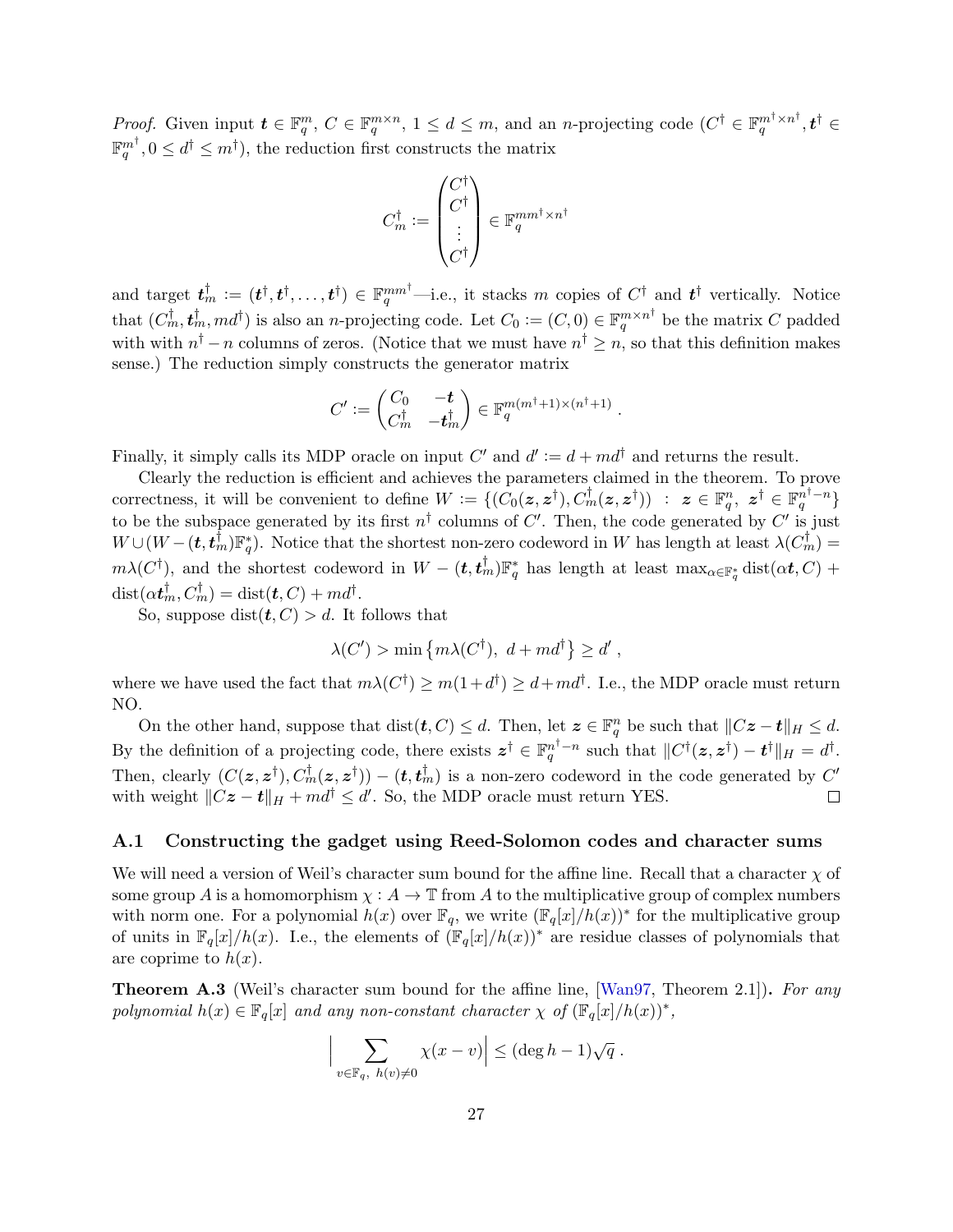<span id="page-29-0"></span>From this, we derive the following result, which is a slight variant of [\[CW12,](#page-26-12) Theorem 2.2]. The proof is essentially identical, but we reproduce it for completeness.

<span id="page-29-1"></span>**Theorem A.4.** For any  $h(x) \in \mathbb{F}_q[x]$  with  $d := \deg(h) > 1$ , any integer g satisfying  $q > (g + d)^2$ and  $g > (2 + \varepsilon)d$ , and any element  $\beta \in (\mathbb{F}_q[x]/h(x))^*$ , there exist distinct  $v_1, \ldots, v_g \in \mathbb{F}_q$  such that

$$
\beta = (x - v_1)(x - v_2) \cdots (x - v_g) \bmod h(x) ,
$$

where

$$
\varepsilon := 20 \cdot \frac{\log d + \log(q)/d}{\log q - 2\log d}.
$$

*Proof.* Let  $\phi(h) := |(\mathbb{F}_q[x]/h(x))^*| < g^d$  denote the cardinality of  $(\mathbb{F}_q[x]/h(x))^*$ . Let G be the group of characters of  $(\mathbb{F}_q[x]/h(x))^*$ , and let  $\chi_0 \in G$  be the unique constant character satisfying  $\chi_0(\alpha) = 1$ for all  $\alpha \in (\mathbb{F}_q[x]/h(x))^*$ . We recall that  $|G| = \phi(h)$ ; for any  $\alpha \in (\mathbb{F}_q[x]/h(x))^*$ ,

$$
\sum_{\chi \in G} \chi(\alpha) = \begin{cases} \phi(h) & \alpha = 1 \text{ mod } h(x) \\ 0 & \text{otherwise}; \end{cases}
$$

and similarly for any  $\chi \in G$ ,

$$
\sum_{\alpha \in (\mathbb{F}_q[x]/h(x))^*} \chi(\alpha) = \begin{cases} \phi(h) & \chi = \chi_0 \\ 0 & \text{otherwise.} \end{cases}
$$

Notice that for  $v \in \mathbb{F}_q$ ,  $x - v \in (\mathbb{F}_q[x]/h(x))^*$  if and only if  $h(v) \neq 0$ . Let  $S \subseteq \mathbb{F}_q$  be the set of all such elements, and let  $S_m \subset S^m$  be the set of all m-tuples  $(v_1, \ldots, v_m) \in S^m$  with  $v_i \neq v_j$  for  $i \neq j$ . Let  $N_m(\beta)$  be the number of such tuples  $(v_1, \ldots, v_m) \in S_m$  with  $\beta = (x-v_1)(x-v_2)\cdots (x-j)$  $v_m$ ) mod  $h(x)$ . We wish to show that  $N_g(\beta) > 0$ .

Let  $\chi(\boldsymbol{v}) := \chi(x - v_1)\chi(x - v_2)\cdots\chi(x - v_m)$  for  $\boldsymbol{v} = (v_1, \ldots, v_m) \in S^m$ . By the above, we can write

$$
N_g(\beta) = \frac{1}{\phi(h)} \cdot \sum_{\mathbf{v} \in S_g} \sum_{\chi \in G} \chi(\beta^{-1} \cdot (x - v_1)(x - v_2) \cdots (x - v_g))
$$
  
\n
$$
= \frac{1}{\phi(h)} \cdot \sum_{\mathbf{v} \in S^g} \sum_{\chi \in G} \chi(\beta^{-1}) \chi(\mathbf{v}) - \frac{1}{\phi(h)} \cdot \sum_{\mathbf{v} \in S^g \setminus S_g} \sum_{\chi \in G} \chi(\beta^{-1}) \chi(\mathbf{v})
$$
  
\n
$$
\geq \frac{1}{\phi(h)} \cdot \sum_{\mathbf{v} \in S^g} \sum_{\chi \in G} \chi(\beta^{-1}) \chi(\mathbf{v}) - \frac{1}{\phi(h)} \cdot \binom{g}{2} \cdot \sum_{\substack{\mathbf{v} \in S^g \\ \mathbf{v} \in S^g}} \sum_{\chi \in G} \chi(\beta^{-1}) \chi(\mathbf{v})
$$
  
\n
$$
= \frac{|S|^g - \binom{g}{2} |S|^{g-1}}{\phi(h)} + \frac{1}{\phi(h)} \cdot \sum_{\chi \in G \setminus \{\chi_0\}} \chi(\beta^{-1}) \left( \sum_{\mathbf{v} \in S^g} \chi(\mathbf{v}) - \binom{g}{2} \cdot \sum_{\substack{\mathbf{v} \in S^g \\ \mathbf{v} \in S^g}} \chi(\mathbf{v}) \right)
$$
  
\n
$$
\geq (q - d)^{g-1} \cdot \frac{q - d - g^2}{q^d} - \max_{\chi \neq \chi_0} \left| \sum_{\mathbf{v} \in S^g} \chi(\mathbf{v}) \right| - g^2 \cdot \max_{\chi \neq \chi_0} \left| \sum_{\mathbf{v} \in S^{g-1}} \chi(\mathbf{v}) \right|^{g-1}
$$
  
\n
$$
\geq (q - d)^{g-1} \cdot \frac{q - d - g^2}{q^d} - \max_{\chi \neq \chi_0} \left| \sum_{\mathbf{v} \in S} \chi(\mathbf{v}) \right|^g - g^2 \cdot \max_{\chi \neq \chi_0} \left| \sum_{\mathbf{v} \in S} \chi(\mathbf{v}) \right|^{g-1}
$$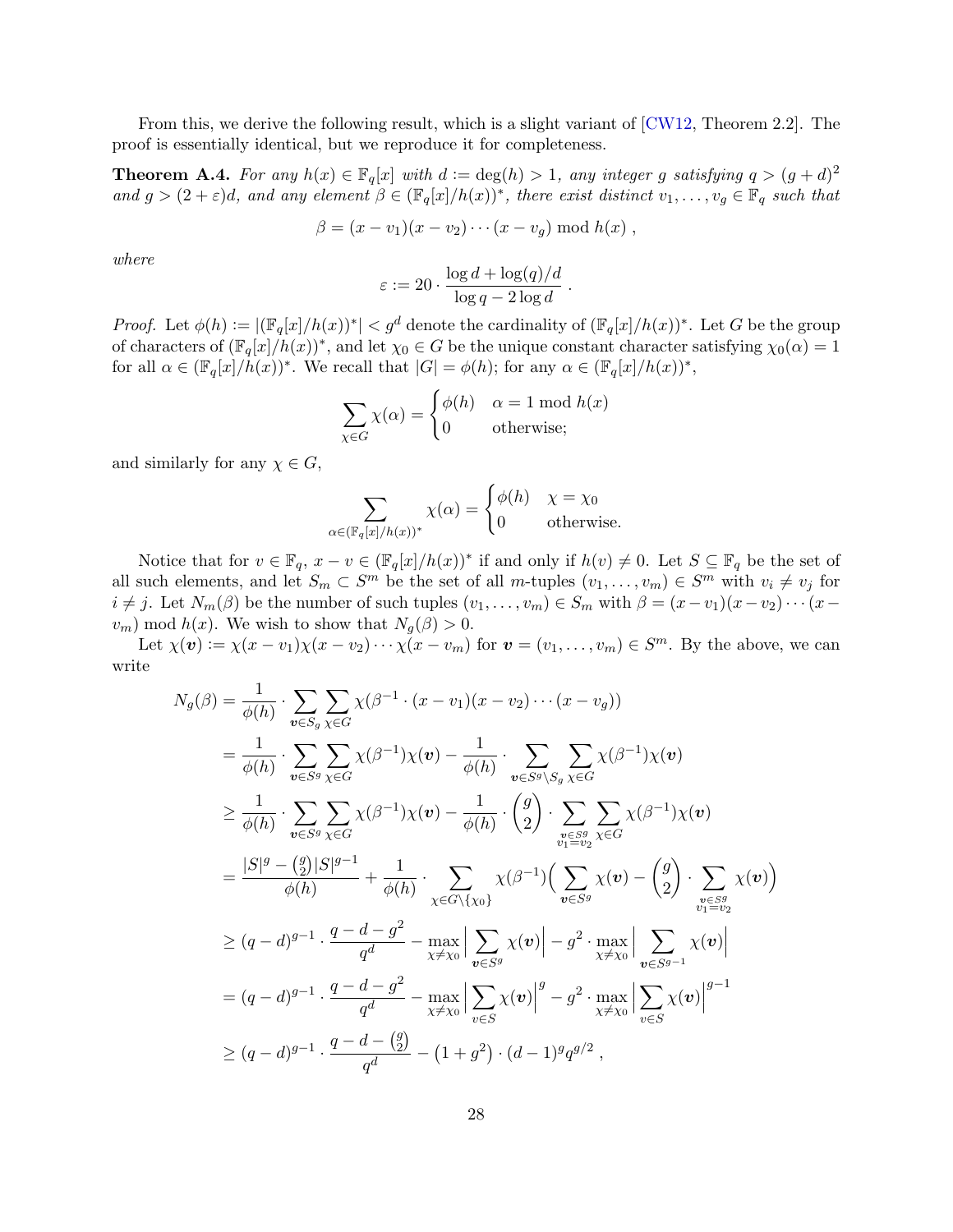where the first inequality follows from the fact that the inner summand is non-negative and the last inequality is Theorem [A.3.](#page-28-2) The result now follows from the constraints on  $g$ ,  $q$ , and  $d$ , which imply that the above quantity is positive.  $\Box$ 

**Proposition A.5.** Let  $h(x) \in \mathbb{F}_q[x]$  be an irreducible polynomial with  $d := \deg(h) > 1$ , let  $x_1, \ldots, x_n \in \mathbb{F}_q$  be distinct field elements, and let  $1 \leq n \leq g$  be integers satisfying  $q > (g + n + d)^2$ and  $g > (2 + \varepsilon)(n + d)$ , where

$$
\varepsilon := 20 \frac{\log(n+d) + \log(q)/(n+d)}{\log q - 2\log(n+d)}
$$

Then, for every  $z_1, \ldots, z_n \in \mathbb{F}_q$ , there exists a polynomial  $p(x)$  such that  $p(x_i) = z_i$  for  $1 \leq i \leq n$ and  $p(x)h(x) - 1 = \prod_j (x - v_j)$  for some distinct  $v_1, \ldots, v_g \in \mathbb{F}_q$ .

*Proof.* We will have to treat the  $z_i$  slightly differently depending on whether  $z_i h(x_i) = 1$ . By reordering the  $x_i$  and  $z_i$ , we may assume for convenience that  $z_i h(x_i) \neq 1$  for all  $i \leq \ell$  and  $z_i h(x_i) = 1$  for all  $i > \ell$ , for some  $0 \leq \ell \leq n$ .

Let  $\alpha(x) \in \mathbb{F}_q[x]$  be the unique polynomial with degree at most n such that  $\alpha(x_i) = z_i$  for all *i*. Let  $\pi_1(x) := \prod_{i=1}^{\ell} (x - x_i), \pi_2 := \prod_{i=\ell+1}^{n} (x - x_i),$  and  $\widetilde{h}(x) := h(x)\pi_1(x)$ . Notice that  $\pi_2(x)$ is relatively prime to  $h(x)$ , so that  $\pi_2(x)$  has an inverse modulo  $h(x)$ , which we simply write as  $\pi_2^{-1}(x)$ . Furthermore,  $\alpha(x)h(x) - 1$  is relatively prime to  $\tilde{h}(x)$ . (Here, we have used the fact that  $\alpha(x_i)h(x_i)-1 \neq 0$  for all  $i \leq \ell$ .) Therefore, Theorem [A.4](#page-29-1) guarantees the existence of  $v_1, \ldots, v_{q+\ell-n}$ with  $\overline{g}$ 

$$
\prod_{j=1}^{n+\ell-n} (x - v_j) = \pi_2^{-1}(x) \cdot (\alpha(x)h(x) - 1) \mod \tilde{h}(x) .
$$

I.e., there exists a  $r(x)$  such that

$$
\pi_2(x) \prod_{j=1}^{\ell+d} (x - v_j) = \alpha(x)h(x) - 1 + r(x)h(x)\pi_1(x) = (\alpha(x) + r(x)\pi_1(x))h(x) - 1.
$$

The result follows by taking  $p(x) := \alpha(x) + r(x)\pi_1(x)$ , which must have degree exactly  $\ell + \deg(\pi_2) =$ П  $g$ .

We are now ready to show the existence of our gadget for large enough  $q$ . The existence for all q will follow.

**Corollary A.6.** There exists a deterministic  $poly(q)$ -time algorithm that takes as input a sufficiently large positive integer and prime power  $q\,\geq\,10n^2$  and outputs  $C\,\in\,\mathbb{F}_q^{q\times n^\dagger},\; \bm{t}\,\in\,\mathbb{F}_q^q,\;$  and  $d := q - n<sup>\dagger</sup> - 1$  that form an n-projecting code, where  $n<sup>\dagger</sup> := [(2 + \varepsilon)n]$  with

$$
\varepsilon := 40 \frac{\log n + \log(q)/n}{\log q - 2 \log n} .
$$

*Proof.* Our code is simply a Reed-Solomon code of rank  $n^{\dagger}$  over  $\mathbb{F}_q$  with an appropriate generator matrix. Recall that codewords in such a code have the form  $(p(x_1), p(x_2), \ldots, p(x_q)) \in \mathbb{F}_q^q$ , where  $p(x) \in \mathbb{F}_q[x]$  is a polynomial with degree less than  $n^{\dagger}$  and  $x_1, \ldots, x_q \in \mathbb{F}_q$  are all distinct field